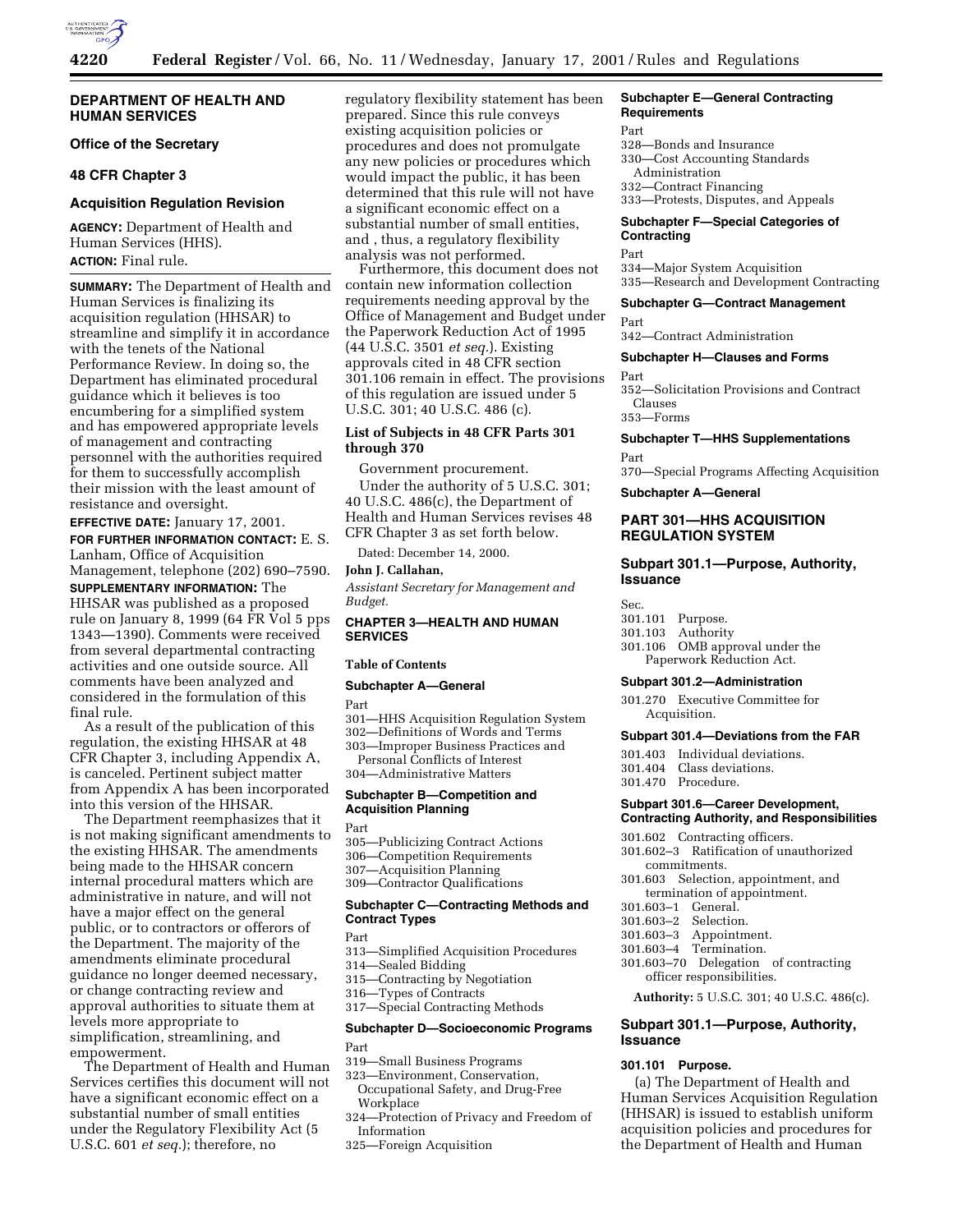Services (HHS) which conform to the Federal Acquisition Regulation (FAR) System.

(b) The HHSAR implements and supplements the FAR. (Implementing material expands upon or indicates the manner of compliance with related FAR material. Supplementing material is new material which has no counterpart in the FAR.)

(c) The HHSAR contains all formal departmental policies and procedures that govern the acquisition process or otherwise control contracting relationships between the Department's contracting offices and contractors.

## **301.103 Authority.**

(b) The HHSAR is prescribed by the Assistant Secretary for Management and Budget under the authority of 5 U.S.C. 301 and section 205(c) of the Federal Property and Administrative Services Act of 1949, as amended (40 U.S.C. 486(c)), as delegated by the Secretary.

(c) The HHSAR is issued in the Code of Federal Regulations (CFR) as Chapter 3 of Title 48, Department of Health and Human Services Acquisition Regulation. It may be referenced as ''48 CFR Chapter 3.''

#### **301.106 OMB approval under the Paperwork Reduction Act.**

(a) The following OMB control numbers apply to the information collection and recordkeeping requirements contained in this chapter:

| <b>HHSAR</b> segment | OMB control<br>No. |
|----------------------|--------------------|
|                      | 0990-0139          |
|                      | 0990-0136          |
|                      | 0990-0131          |
|                      | 0990-0137          |
|                      | 0990-0136          |
|                      | 0990-0133          |
|                      | 0990-0129          |
|                      | 0990-0129          |
|                      | 0990-0129          |
|                      | 0990-0130          |
|                      | 0990-0128          |
|                      | 0990-0128          |
| 370.1                | 0990-0129          |
|                      | 0990-0129          |

(b) The OMB control number ''OMB No. 0990–0115'' is to be included in the upper right corner of the first page of all solicitations, purchase orders, and contracts issued by departmental contracting activities. The number represents approval of the HHS acquisition process and covers recordkeeping and reporting requirements which are unique to individual acquisitions (*e.g.,* requirements contained in specifications, statements of work, etc.).

#### **Subpart 301.2—Administration**

#### **301.270 Executive Committee for Acquisition.**

(a) The Deputy Assistant Secretary for Grants and Acquisition Management has established the Executive Committee for Acquisition (ECA) to assist and facilitate the planning and development of departmental acquisition policies and procedures and to assist in responding to other agencies and organizations concerning policies and procedures impacting the Federal acquisition process.

(b) The ECA consists of members and alternates from the Office of Acquisition Management, Administration for Children and Families, Agency for Healthcare Research and Quality, Health Care Financing Administration, Program Support Center, Centers for Disease Control and Prevention, Food and Drug Administration, Health Resources and Services Administration, Indian Health Service, National Institutes of Health, and Substance Abuse and Mental Health Services Administration. The ECA is chaired by the Director, Office of Acquisition Management. All meetings will be held at the call of the Chair, and all activities will be carried out under the direction of the Chair.

(c) The ECA, to facilitate the planning, development, and coordination of governmentwide and departmentwide acquisition policies and procedures, is to:

(1) Advise and assist the Chair concerning major acquisition policy matters;

(2) Review and appraise, at appropriate intervals, the overall effectiveness of existing policies and procedures; and

(3) Review and appraise the impact of new major acquisition policies, procedures, regulations, and development on current acquisition policies and procedures.

(d) The Chair will periodically issue a list of current members and alternates specifying the name, title, organization, address, and telephone number of each. The member organizations are responsible for apprising the Chair whenever a new member or alternate is to be appointed to the ECA, or an organizational change retitles the individual or organization.

## **Subpart 301.4—Deviations From the FAR**

#### **301.403 Individual deviations.**

Requests for individual deviations to either the FAR or HHSAR shall be prepared in accordance with 301.470 and forwarded through administrative

channels to the Director, Office of Acquisition Management for review and approval.

## **301.404 Class deviations.**

Requests for class deviations to either the FAR or HHSAR shall be prepared in accordance with 301.470 and forwarded through administrative channels to the Deputy Assistant Secretary for Grants and Acquisition Management for review and approval.

## **301.470 Procedure.**

(a) When a contracting office determines that a deviation is needed, it shall prepare a deviation request in memorandum form and forward it through administrative channels to the official designated in 301.403 or 301.404. In an exigency situation, the contracting office may request a deviation verbally, through normal acquisition channels, but is required to confirm the request in writing as soon as possible.

(b) A deviation request shall clearly and precisely set forth the:

(1) Nature of the needed deviation; (2) Identification of the FAR or

HHSAR citation from which the deviation is needed;

(3) Circumstances under which the deviation would be used;

(4) Intended effect of the deviation;

(5) Period or applicability;

(6) Reasons which will contribute to complete understanding and support of the requested deviation. A copy of pertinent background papers such as a contractor's request should accompany the deviation request.; and

(7) Suggested wording for the deviation (if applicable).

## **Subpart 301.6—Career Development, Contracting Authority, and Responsibilities**

## **301.602 Contracting officers.**

#### **301.602–3 Ratification of unauthorized commitments.**

(b) *Policy.* (1) The Government is not bound by agreements or contractual commitments made to prospective contractors by persons to whom contracting authority has not been delegated. However, execution of otherwise proper contracts made by individuals without contracting authority, or by contracting officers in excess of the limits of their delegated authority, may be later ratified. The ratification must be in the form of a written document clearly stating that ratification of a previously unauthorized act is intended and must be signed by the head of the contracting activity (HCA).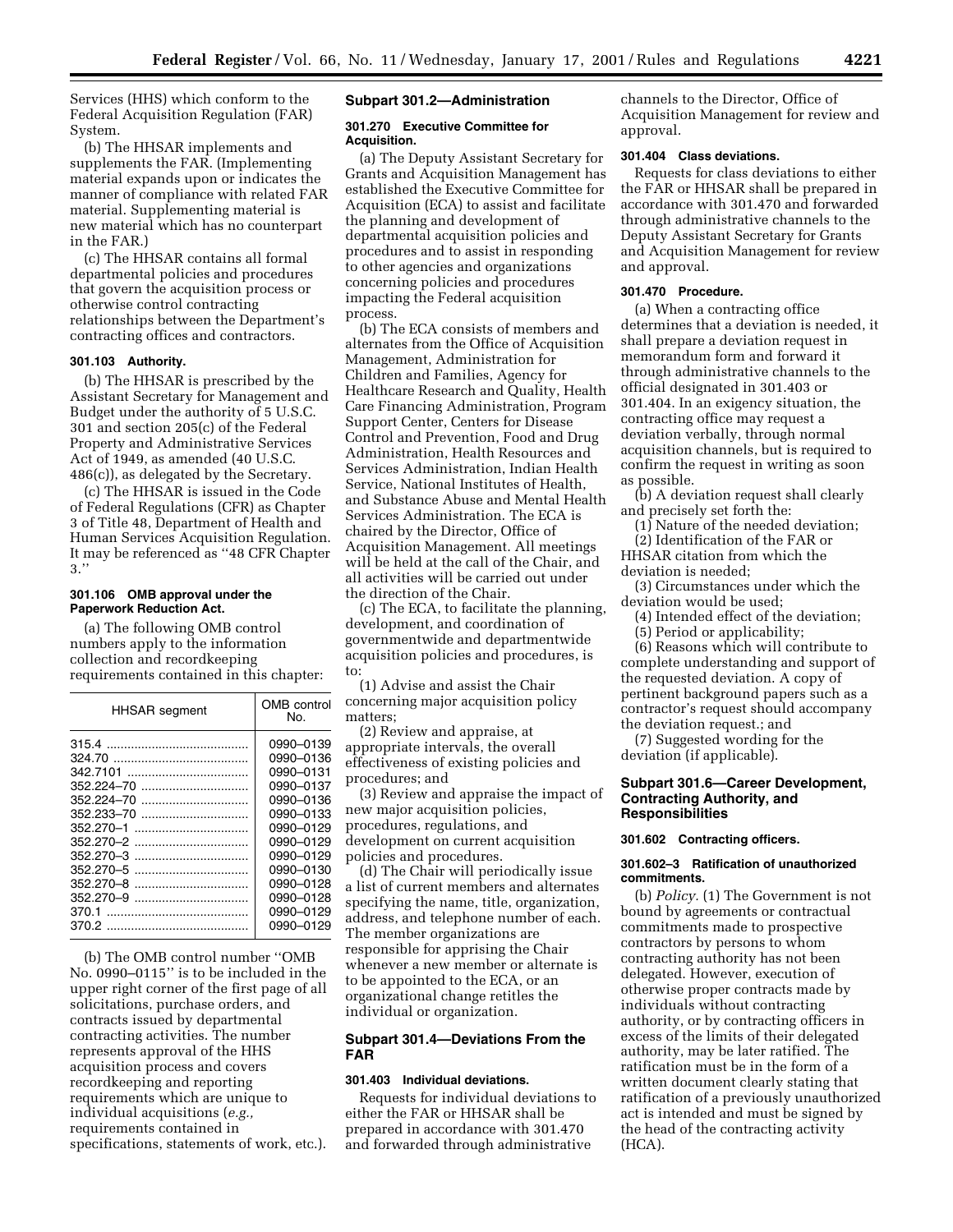(2) The HCA is the official authorized to ratify an unauthorized commitment (but see paragraph (b)(3) of this section).

(3) Ratification authority for actions up to \$25,000 may be redelegated by the HCA to the chief of the contracting office (CCO). No other redelegations are authorized.

(c) *Limitations.* (5) The concurrence of legal counsel concerning the payment issue is optional.

(e) *Procedures.* (1) The individual who made the unauthorized contractual commitment shall furnish the reviewing contracting officer all records and documents concerning the commitment and a complete written statement of facts, including, but not limited to: a statement as to why the contracting office was not used, a statement as to why the proposed contractor was selected, a list of other sources considered, a description of work to be performed or products to be furnished, the estimated or agreed contract price, a citation of the appropriation available, and a statement whether the contractor has commenced performance.

(2) The contracting officer will review the submitted material, and prepare the ratification document if he/she determines that the commitment may be ratifiable. The contracting officer shall forward the ratification document and the submitted material to the HCA or CCO with any comments or information which should be considered in evaluation of the request for ratification. If legal review is desirable, the HCA or CCO will coordinate the request for ratification with the Office of General Counsel, Business and Administrative Law Division.

(3) If ratification is authorized by the HCA or CCO, the file will be returned, along with the ratification document, to the contracting officer for issuance of a purchase order or contract, as appropriate.

#### **301.603 Selection, appointment, and termination of appointment.**

## **301.603–1 General.**

(a) The appointment and termination of appointment of contracting officers shall be made by the head of the contracting activity (HCA). This authority is not delegable.

(b) The contracting officer appointment document for personnel in the GS–1101, 1102, and 1105 series, as well as personnel in any other series who will obligate the Government to the expenditure of funds in excess of the micro-purchase threshold, shall be the Standard Form (SF)—1402, Certificate of Appointment. The HCA may determine an alternative appointment

document for appointments at or below that threshold. Changes to appointments shall be made by issuing a new appointment document. Each appointment document shall be prepared and maintained in accordance with FAR 1.603–1 and shall state the limits of the individual's authority.

(c) An individual must be certified at the appropriate level under the HHS Acquisition Certification Program as a prerequisite to being appointed as a contracting officer with authority to obligate funds in excess of the micropurchase threshold (see 301.603–3(a)). The HCA will determine and require appropriate training for individuals appointed as contracting officers at lower dollar levels. An individual shall be appointed as a contracting officer only in instances where a valid organizational need can be demonstrated. Factors to be considered in assessing the need for an appointment of a contracting officer include volume of actions, complexity of work, and structure of the organization.

#### **301.603–2 Selection.**

Nominations for appointment of contracting officers shall be submitted to the HCA through appropriate organizational channels for review. The nomination package, which is usually initiated by the prospective contracting officer's immediate supervisor, shall normally include the nominee's current personal qualifications statement or job history, including the information required by FAR 1.603–2, a copy of his/ her most recent performance appraisal, and a copy of the certificate issued under the HHS Acquisition Certification Program indicating the nominee's current certification level, if applicable. The HCA will determine the documentation required, consistent with FAR 1.603–2, when the resulting appointment and authority will not exceed the micro-purchase threshold.

#### **301.603–3 Appointment.**

(a) Contracting officer appointments shall be made at levels commensurate with nominees' certification levels as follows:

(1) Level I—Purchasing Agent— Required for all personnel in the GS– 1102 and 1105 series having signature authority for simplified acquisitions, including orders from GSA sources over the micro-purchase threshold.

(2) Level II—Acquisition Official— Required for all personnel in the GS– 1102 series. Sufficient for delegation of contracting officer authority up to \$500,000.

(3) Level III—Senior Acquisition Official—Required for all personnel in the GS–1102 series for delegation of contracting officer authority above \$500,000.

(4) Level IV—Acquisition Manager— Required for delegation of pre-award review and approval authority as specified in subpart 304.71.

(b) If it is essential to appoint an individual who does not fully meet the certification requirements of this section for the contracting officer authority sought, an interim appointment may be granted by the HCA. Interim appointments may not exceed one (1) year in total, and shall not be granted unless the individual can meet the certification requirements within one year from the date of appointment. If the certification requirements are not met by that date, the appointment will automatically terminate and cannot be renewed.

#### **301.603–4 Termination.**

Termination of contracting officer appointments shall be accomplished in accordance with FAR 1.603–4.

#### **301.603–70 Delegation of contracting officer responsibilities.**

(a) Contracting officer responsibilities which do not involve the obligation (or deobligation) of funds or result in establishing or modifying contractual provisions may be delegated by the contracting officer by means of a written memorandum which clearly delineates the delegation and its limits.

(b) Contracting officers may designate individuals as ordering officials to make purchases or place orders under blanket purchase agreements, indefinite delivery contracts, or other preestablished mechanisms. Ordering officials, including those under NIH's DELPRO, are not contracting officers.

(c) Project officers are required to complete the training specified in 307.170, while ordering officials and others should receive sufficient instruction from the contracting officer to ensure the appropriate exercise of the responsibilities and knowledge of their limitations.

## **PART 302—DEFINITIONS OF WORDS AND TERMS**

#### **Subpart 302.1—Definitions**

Sec.

302.101 Definitions.

#### **Subpart 302.2—Definitions Clause**

302.201 Contract clause.

**Authority:** 5 U.S.C. 301; 40 U.S.C. 486(c).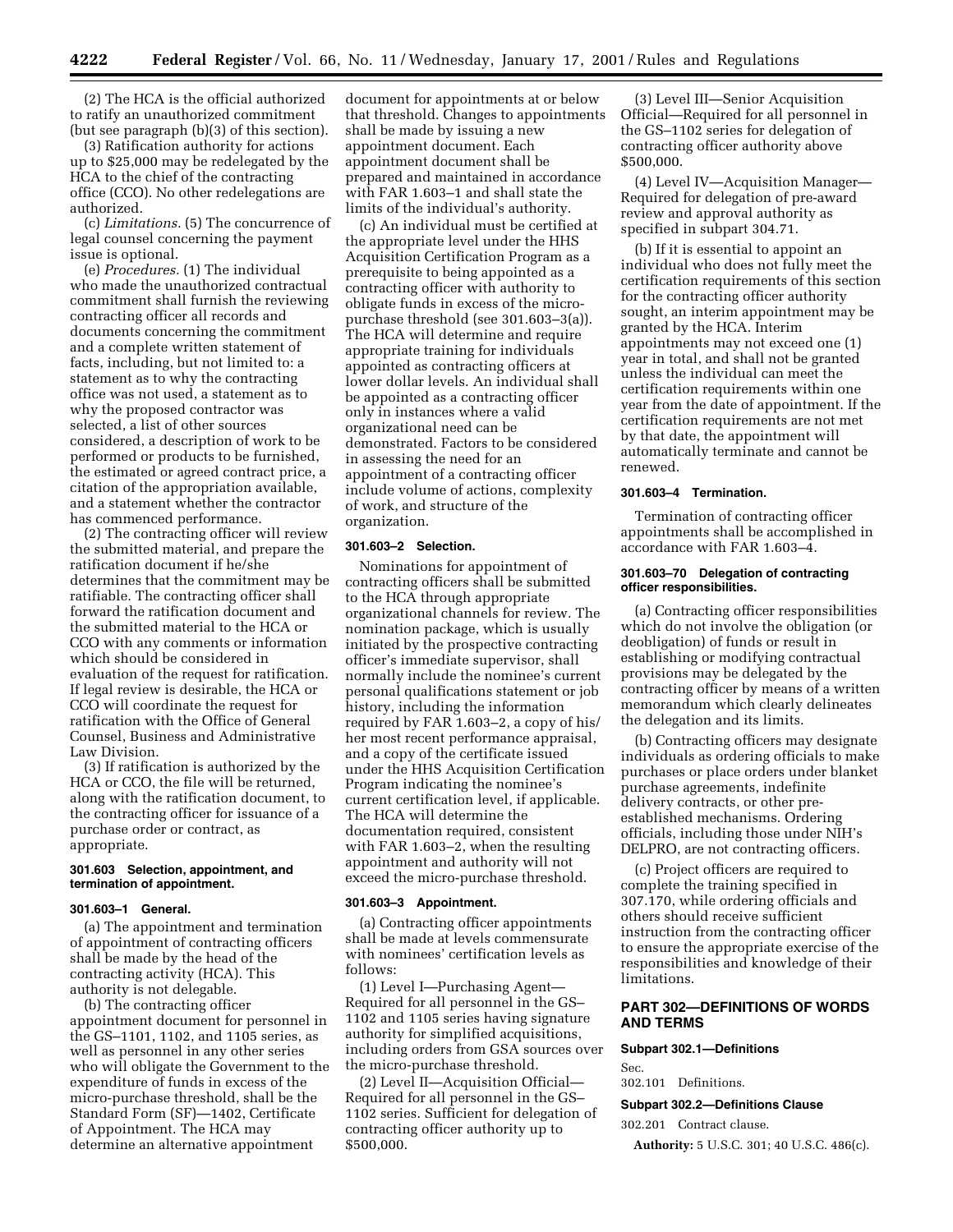#### **Subpart 302.1—Definitions**

#### **302.101 Definitions.**

*Chief of the contracting office* (CCO) is a mid-level management official in charge of a contracting office who controls and oversees the daily contracting operation of an Operating Division (OPDIV) or major component of an OPDIV. The CCO is subordinate to the head of the contracting activity, and is located at a management level above other contracting personnel, usually as a branch chief or division director.

*Head of the agency* or *agency head,* unless otherwise specified, means the head of the Operating Division (OPDIV) for ACF, AHRQ, HCFA, PSC, CDCP, FDA, HRSA, IHS, NIH, and SAMHSA, or the Assistant Secretary for Management and Budget (ASMB) for the Office of the Secretary (OS). *Head of the contracting activity* (HCA)

is defined in terms of certain organizational positions within the Office of Grants and Acquisition Management (OGAM), Administration for Children and Families (ACF), Agency for Healthcare Research and Quality (AHRQ), Health Care Financing Administration (HCFA), Program Support Center (PSC), Centers for Disease Control and Prevention (CDCP), Food and Drug Administration (FDA), Health Resources and Services Administration (HRSA), Indian Health Service (IHS), National Institutes of Health (NIH), and Substance Abuse and Metal Health Services Administration (SAMHSA), as follows:

- *OGAM–OS*—Director, Office of Acquisition Management
- *ACF*—Director, Division of Acquisition Management
- *AHRQ*—Director, Division of Contracts Management
- *HCFA*—Director, Acquisition and Grants Group
- *PSC*—Director, Division of Acquisition Management
- *CDCP*—Director, Procurement and Grants **Office**
- *FDA*—Director, Policy, Evaluation and Support Staff, Office of Facilities, Acquisition, and Central Services
- *HRSA*—Director, Division of Grants and Procurement Management
- *IHS*—Director, Division of Acquisitions and Grants Management
- *NIH*—Director, Office of Acquisition Management and Policy
- *SAMHSA*—Director, Division of Contracts Management

In addition, the Deputy Assistant Secretary for Grants and Acquisition Management (DASGAM) is designated as an HCA. Each HCA is responsible for conducting an effective and efficient acquisition program. Adequate controls shall be established to assure compliance with applicable laws, regulations, procedures, and the dictates

of good management practices. Periodic reviews shall be conducted and evaluated by qualified personnel, preferably assigned to positions other than in the contracting office being reviewed, to determine the extent of adherence to prescribed policies and regulations, and to detect a need for guidance and/or training. The HCA shall be certified, or be certifiable, at Level IV of the HHS Acquisition Certification Program. Individuals appointed as HCA's who do not meet the Level IV requirements shall have one year from the date of appointment to obtain Level IV certification. The heads of contracting activities may redelegate their HCA authorities to the extent that redelegation is not prohibited by the terms of their respective delegations of authority, by law, by the Federal Acquisition Regulation, by the HHS Acquisition Regulation, or by other regulations. However, HCA and other contracting approvals and authorities shall not be redelegated below the levels specified in the HHS Acquisition Regulation or, in the absence of coverage in the HHS Acquisition Regulation, the Federal Acquisition Regulation. To ensure proper control of redelegated acquisition authorities, HCA's shall maintain a file containing successive delegations of HCA authority through and including the contracting officer level. Personnel delegated responsibility for acquisition functions must possess a level of experience, training, and ability commensurate with the complexity and magnitude of the acquisition actions involved.

## **Subpart 302.2—Definitions clause**

#### **302.201 Contract clause.**

The FAR clause, Definitions, at 52.202–1 shall be used as prescribed in FAR 2.201, except as follows:

(a) Paragraph (a) at 352.202–1 shall be used in place of paragraph (a) of the FAR clause.

(b) Paragraph (h), or its alternate, at 352.202–1 shall be added to the end of the FAR clause. Use paragraph (h) when a fixed-priced contract is anticipated; use the alternate to paragraph (h) when a cost-reimbursement contract is anticipated. This is an authorized deviation.

## **PART 303—IMPROPER BUSINESS PRACTICES AND PERSONAL CONFLICTS OF INTEREST**

**Subpart 303.1—Safeguards**

#### Sec.

303.101 Standards of conduct. 303.101–3 Agency regulations.

#### **Subpart 303.2—Contract Gratuities to Government Personnel**

303.203 Reporting suspected violations of the Gratuities clause.

#### **Subpart 303.3—Reports of Suspected Antitrust Violations**

303.303 Reporting suspected antitrust violations.

#### **Subpart 303.4—Contingent Fees**

303.405 Misrepresentations or violations of the Covenant Against Contingent Fees.

#### **Subpart 303.6—Contracts With Government Employees or Organizations Owned or Controlled by Them**

303.602 Exceptions.

## **Subpart 303.7—Voiding and Rescinding Contracts**

303.704 Policy.

**Authority:** 5 U.S.C. 301; 40 U.S.C. 486(c).

#### **Subpart 303.1—Safeguards**

**301.101 Standards of conduct.**

#### **303.101–3 Agency regulations.**

The Department of Health and Human Services' Standards of Conduct are prescribed in 45 CFR part 73.

## **Subpart 303.2—Contractor Gratuities to Government Personnel**

#### **303.203 Reporting suspected violations of the Gratuities clause.**

Departmental personnel shall report suspected violations of the Gratuities clause in accordance with subpart M, Reporting Violations, of 45 CFR part 73. Refer to subpart B, Gifts from Outside Sources, (5 CFR 2635.201) for an explanation regarding what is prohibited and what is permitted.

## **Subpart 303.3—Reports of Suspected Antitrust Violations**

#### **303.303 Reporting suspected antitrust violations.**

A copy of each report of suspected antitrust violations submitted to the Attorney General by the HCA shall also be submitted to the Director, Office of Acquisition Management.

## **Subpart 303.4—Contingent Fees**

#### **303.405 Misrepresentations or violations of the Covenant Against Contingent Fees.**

(c) Reports shall be made promptly to the contracting officer. (d)(4) Suspected fraudulent or

criminal matters to be reported to the Department of Justice shall be prepared in letter format and forwarded through acquisition channels to the head of the contracting activity for signature. The letter must contain all pertinent facts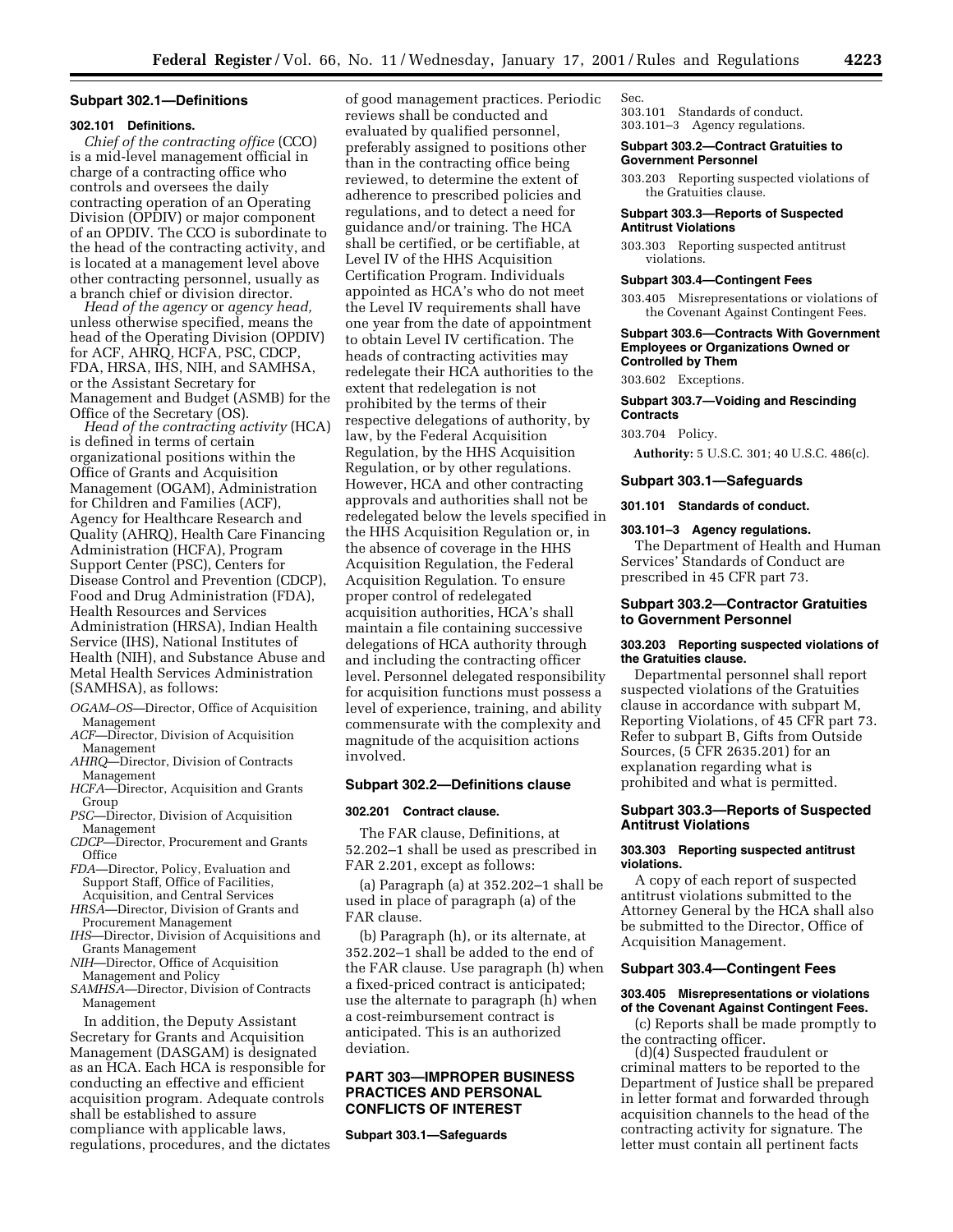and background information considered by the contracting officer and chief of the contracting office that led to the decision that fraudulent or criminal matters may be present. A copy of the signed letter shall be sent to the Director, Office of Acquisition Management.

## **Subpart 303.6—Contracts With Government Employees or Organizations Owned or Controlled by Them**

## **303.602 Exceptions.**

Approval of an exception to the policy stated in FAR 3.601 shall be made by the HCA (not delegable).

## **Subpart 303.7—Voiding and Rescinding Contracts**

#### **303.704 Policy.**

For purposes of implementing FAR subpart 3.7, the authorities granted to the ''agency head or designee'' shall be exercised by the HCA (not delegable).

## **PART 304—ADMINISTRATIVE MATTERS**

## **Subpart 304.6—Contract Reporting**

Sec.

304.602 Federal Procurement Data System.

#### **Subpart 304.8—Government Contract Files**

304.804–70 Contract closeout audits.

## **Subpart 304.70—Acquisition Instrument Identification Numbering System**

304.7000 Scope of subpart. 304.7001 Numbering acquisitions.

## **Subpart 304.71—Review and Approval of Proposed Contract Awards**

304.7100 Policy. 304.7101 Procedures.

**Authority:** 5 U.S.C. 301; 40 U.S.C. 486(c).

#### **Subpart 304.6—Contracting Reporting**

## **304.602 Federal Procurement Data System (FPDS).**

The Departmental Contracts Information System (DCIS) represents the Department's implementation of the FPDS. All departmental contracting activities are required to participate in the DCIS and follow the procedures stated in the Enhanced Departmental Contracts Information System Manual and amendments to it. The HCA (not delegable) shall ensure that all required contract information is collected, submitted, and received into the DCIS on or before the 15th of each month for all appropriate contract and contract modifications award of the prior month.

## **Subpart 304.8—Government Contract Files**

#### **304.804–70 Contract closeout audits.**

(a) Contracting officers shall rely, to the maximum extent possible, on non-Federal single audits to close physically completed cost-reimbursement contracts with colleges and universities, hospitals, non-profit firms, and State and local governments. In addition, where appropriate, a sample of these contractors may be selected for audit, in accordance with the decision-making process set forth in the following paragraph (b).

(b) Contracting officers shall request contract closeout audits on physically completed, cost-reimbursement, forprofit contracts in accordance with the following:

(1) Decisions on: The need for and allocation of contract audit resources and services; the selection of contracts or contractors to be audited; the identification of the audit agency to perform the audit; and the type or scope of closeout audit to be conducted, shall be made by the Office of Inspector General (OIG) and Office of Grants and Acquisition Management, in consultation with the Department's Contract Audit Users Work Group. These decisions shall be based upon the needs of the customer, risk analysis, return on investment, and the availability of audit resources. When an audit is warranted prior to closing a contract, the contracting officer shall submit the audit request to the OIG's Office of Audit via the appropriate OPDIV representative on the Contract Audit Users Work Group.

(2) Except where a contracting officer suspects misrepresentation or fraud, contract closeout field audits shall not be requested if the cost of performance is likely to exceed the potential cost recovery. Contracts that are not selected for a field audit may be closed on the basis of a desk review, subject to any later on-site audit findings. The release executed by the contractor shall contain the following statement:

The Contractor agrees, pursuant to the clause in this contract entitled ''Allowable Cost'' or ''Allowable Cost and Fixed Fee'' (as appropriate), that the amount of any sustained audit exceptions resulting from any audit made after final payment shall be refunded to the Government.''

## **Subpart 304.70—Acquisition Instrument Identification Numbering System**

#### **304.7000 Scope of subpart.**

This subpart prescribes policy and procedures for assigning identifying

numbers to contracts and related instruments, including solicitation documents, purchase orders, and delivery orders. The HCA (not delegable) is responsible for establishing the numbering system within the OPDIV.

## **304.7001 Numbering acquisitions.**

(a) *Acquisitions which require numbering.* The following acquisitions shall be numbered in accordance with the system prescribed in paragraphs (b) and (c) of this section:

(1) Contracts, including letter contracts and task orders under basic ordering agreements, which involve the payment of \$2,500 or more for the acquisition of personal property or nonpersonal services. (The number assigned to a letter contract shall be assigned to the superseding definitized contract).

(2) Contracts which involve the payment of \$2,000 or more for construction (including renovation or alteration).

(3) Contracts which involve more than one payment regardless of amount.

(4) Requests for proposals and invitations for bids.

(5) Requests for quotations.

(6) Basic ordering agreements.

(b) *Numbering system for contracts.* All contracts which require numbering (paragraphs (a)(1) through (3) of this section) shall be assigned a number consisting of the following:

(1) The three digit identification code assigned to the contracting office by the Office of Grants and Acquisition Management (OGAM).

(2) A two digit fiscal year designation; and

(3) A four digit serial number. For example, the initial contract executed by the Office of Acquisition Management, OS, for fiscal year 1996 would be numbered 100–96–0001. While it is required that a different series of four digit serial numbers be used for each fiscal year, serial numbers assigned need not be sequential.

(c) *Numbering system for other acquisitions.* The HCA is responsible for developing a numbering system for the acquisitions other than contracts listed in paragraphs, (a)(4) through (a)(6) of this section, and any other types of acquisitions that may be used.

(d) *Assignment of identification codes.* Each contracting office of the Department shall be assigned a three digit identification code by the OGAM. Requests for the assignment of codes for newly established contracting offices shall be submitted by the headquarters acquisition staff office of the contracting activity to the OGAM. A listing of the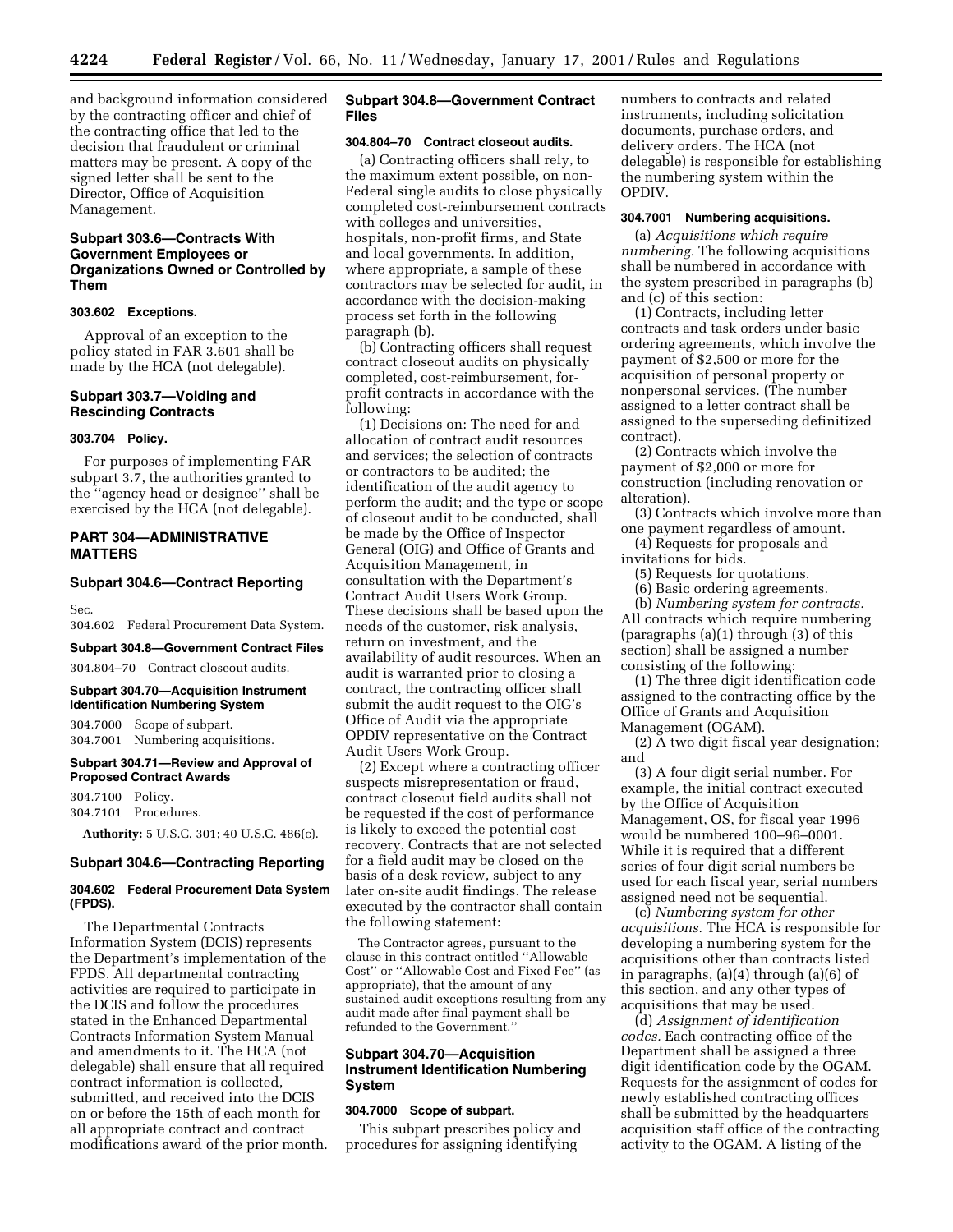contracting office identification codes currently in use is contained in the Enhanced Departmental Contracts Information System Manual.

## **Subpart 304.71—Review and Approval of Proposed Contract Awards**

## **304.7100 Policy.**

This subpart requires each HCA (not delegable) to establish review and approval procedures for proposed contracts actions to ensure that:

(a) Contract awards are in conformance with law, established policies and procedures, and sound business practices;

(b) Contractual documents properly reflect the mutual understanding of the parties; and

(c) The contracting officer is informed of deficiencies and items of questionable acceptability, and corrective action is taken.

## **304.7101 Procedures.**

(a) All contractual documents, regardless of dollar value, are to be reviewed by the contracting officer prior to award.

(b) The HCA is responsible for establishing review and approval procedures and designating acquisition officials to serve as reviewers. Each HCA is responsible for determining the criterion (criteria) to be used in determining which contracts are to be reviewed, and that a sampling of proposed contracts not included in the ''to be reviewed'' group are reviewed and approved.

(c) Officials assigned responsibility for review and approval of contract actions must possess qualifications in the field of acquisition commensurate with the level of review performed, and, at a minimum, possess those acquisition skills expected of a contracting officer. However, if any official is to serve as the contracting officer and sign the contractual document, the review and approval function shall be performed by an appropriate official at least one level above.

## **PART 305—PUBLICIZING CONTRACT ACTIONS**

## **Subpart 305.2—Synopsis of Proposed Contract Actions**

Sec.

305.202 Exceptions.

## **Subpart 305.3—Synopsis of Contract Awards**

305.303 Announcement of contract awards.

## **Subpart 305.5—Paid Advertisements**

305.502 Authority.

**Authority:** 5 U.S.C. 301; 40 U.S.C. 486(c).

## **Subpart 305.2—Synopsis of Proposed Contract Actions**

## **305.202 Exceptions.**

(b) When a contracting office believes that it has a situation where advance notice is not appropriate or reasonable, it shall prepare a memorandum citing all pertinent facts and details and send it, through normal acquisition channels, to the Deputy Assistant Secretary for Grants and Acquisition Management (DASGAM) requesting relief from synopsizing. The DASGAM shall review the request and decide whether an exception to synopsizing is appropriate or reasonable. If it is, the DASGAM shall take the necessary coordinating actions required by FAR 5.202 (b). Whatever the decision is on the request, the DASGAM shall promptly notify the contracting office when a determination has been made.

## **Subpart 305.3—Synopses of Contract Awards**

## **305.303 Announcement of contract awards.**

(a) *Public announcement.* Any contract, contract modification, or delivery order in the amount of \$3 million or more shall be reported by the contracting officer to the Office of the Deputy Assistant Secretary for Legislation (Congressional Liaison), Room 406G, Hubert H. Humphrey Building. Notification shall be accomplished by providing a copy of the contract or award document face page to the referenced office prior to the day of award, or in sufficient time to allow for an announcement to be made by 5 p.m. Washington, DC time on the day of award.

#### **Subpart 305.5—Paid Advertisements**

#### **305.502 Authority.**

The contracting officer is authorized to publish advertisements, notices, and notices that proposals are being sought in newspapers and periodicals in accordance with the requirements and conditions referenced in FAR subpart 5.5.

## **PART 306—COMPETITION REQUIREMENTS**

## **Subpart 306.2—Full and Open Competition After Exclusion of Sources**

Sec.

306.202 Establishing or maintaining alternative sources.

#### **Subpart 306.3—Other Than Full and Open Competition**

- 306.302 Circumstances permitting other than full and open competition.
- 306.302–1 Only one responsible source and no other supplies or services will satisfy agency requirements.
- 306.302–7 Public interest.
- 306.303 Justification.
- 306.303–1 Requirements
- 306.303–2 Content.
- 306.304 Approval of the justification.

#### **Subpart 306.5—Competition Advocates**

306.501 Requirement.

**Authority:** 5 U.S.C. 301; 40 U.S.C. 486(c).

## **Subpart 306.2—Full and Open Competition After Exclusion of Sources**

## **306.202 Establishing or maintaining alternative sources.**

(a) The reference to the agency head in FAR 6.202 (a) shall mean the appropriate competition advocate cited in 306.501.

(b)(1) The required determination and findings (D&F) shall be prepared by the contracting officer based on the data provided by program personnel, and shall be signed by the appropriate competition advocate. The D&F signatory is not delegable.

## **Subpart 306.3—Other Than Full and Open Competition**

**306.302 Circumstances permitting other than full and open competition.**

#### **306.302–1 Only one responsible source and no other supplies or services will satisfy agency requirements.**

(a) (2) (ii) Follow-on contracts for the continuation of major research and development studies on long-term social and health programs, major research studies, or clinical trials may be deemed to be available only from the original source when it is likely that award to any other source would result in unacceptable delays in fulfilling the Department's or OPDIV's requirements.

(b) *Application.* (4) When the head of the program office has determined that a specific item of technical equipment or parts must be obtained to meet the activity's program responsibility to test and evaluate certain kinds and types of products, and only one source is available. (This criterion is limited to testing and evaluation purposes only and may not be used for initial outfitting or repetitive acquisitions. Project officers should support the use of this criterion with citations from their agency's legislation and the technical rationale for the item of equipment required.)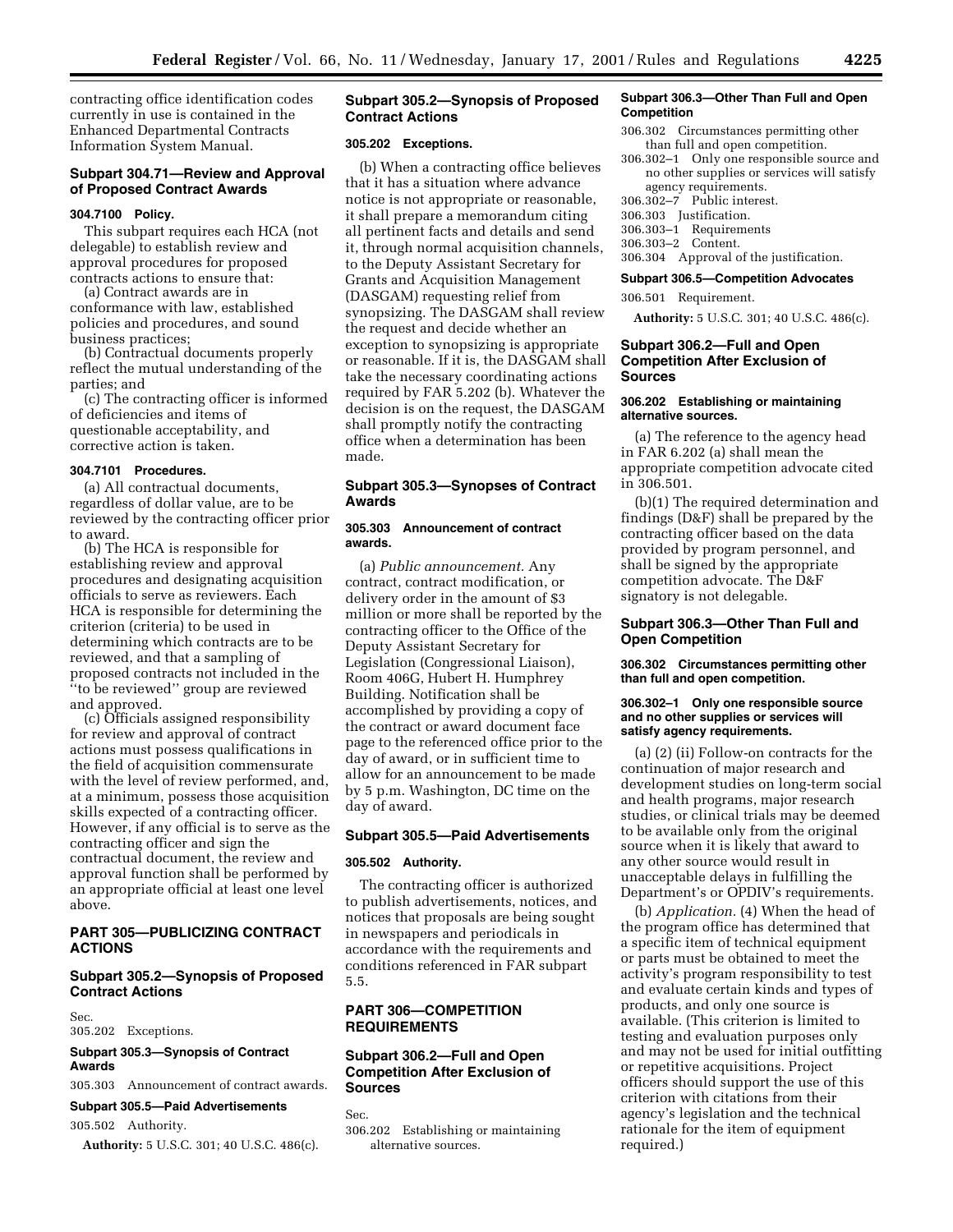#### **306.302–7 Public interest.**

(a) *Authority.* (2) Agency head, in this instance, means the Secretary.

(c) *Limitations.* An ''approval package'' must be prepared by the contracting officer and staffed through departmental acquisition channels to the Secretary. The package shall include a determination and findings for the Secretary to sign that contains all pertinent information to support justification for exercising the exemption to competition, and a letter for the Secretary to sign notifying Congress of the determination to award a contract under the authority of 41 U.S.C. 253(c)(7).

## **306.303 Justifications.**

## **306.303–1 Requirements.**

(b) Preliminary arrangements or agreements with the proposed contractor shall have no effect on the rationale used to support an acquisition for other than full and open competition.

(f) When a program office desires to obtain certain goods or services by contract without full and open competition, it shall, at the time of forwarding the requisition or request for contract, furnish the contracting office a justification explaining why full and open competition is not feasible. All justifications shall be initially reviewed by the contracting officer.

(1) Justifications in excess of the simplified acquisition threshold shall be in the form of a separate, self-contained document, prepared in accordance with FAR 6.303 and 306.303, and called a ''JOFOC'' (Justification for Other Than Full and Open Competition). Justifications at or below the simplified acquisition threshold may be in the form of a paragraph or paragraphs contained in the requisition or request for contract.

(2) Justifications, whether over or under the simplified acquisition threshold, shall fully describe what is to be acquired, offer reasons which go beyond inconvenience, and explain why it is not feasible to obtain competition. The justifications shall be supported by verifiable facts rather than mere opinions. Documentation in the justification should be sufficient to permit an individual with technical competence in the area to follow the rationale.

## **306.303–2 Content.**

(a)(1) The program office and name, address, and telephone number of the project officer shall also be included.

(2) This item shall include project identification such as the authorizing program legislation, to include citations or other internal program identification data such as title, contract number, etc.

(3) The description may be in the form of a statement of work, purchase description, or specification. A statement is to be included to explain whether the acquisition is an entity in itself, whether it is one in a series, or part of a related group of acquisitions.

(c) Each JOFOC shall conclude with at least signature lines for the project officer, project officer's immediate supervisor, contracting officer, and approving official.

## **306.304 Approval of the justification.**

(a)(2) The competition advocates are listed in 306.501. This authority is not delegable.

(3) The competition advocate shall exercise this approval authority, except where the individual designated as the competition advocate does not meet the requirements of FAR 6.304 (a)(3)(ii). This authority is not delegable.

(4) The senior procurement executive of the Department is the Assistant Secretary for Management and Budget.

(c) A class justification shall be processed the same as an individual justification.

#### **Subpart 306.5—Competition Advocates**

#### **306.501 Requirement.**

The Department's competition advocate is the Deputy Assistant Secretary for Grants and Acquisition Management. The competition advocates for the Department's primary contracting officers are as follows:

*ACF*—Director, Office of Management Services

- *HCFA*—Director, Office of Internal Customer Support
- *OS*—Deputy Assistant Secretary for Grants and Acquisition Management
- *PSC*—Director, Administrative Operations Service
- *AHRQ*—Executive Officer
- *CDCP*—Director, Office of Program Support *FDA*—Director, Office of Facilities,
- Acquisition, and Central Services
- *HRSA*—Associate Administrator for Operations and Management
- *IHS*—Director, Office of Management and Support
- *NIH*—(R&D)—Director, Office of Extramural Research (Other than R&D)—Director, Office of Intramural Research
- *SAMHSA*—Associate Administrator for Management

## **PART 307—ACQUISITION PLANNING**

#### **Subpart 307.1—Acquisition Plans**

Sec.

- 307.104 General procedures.
- 307.105 Contents of written acquisition plans.

307.170 Program training requirements. 307.170–1 Policy exceptions. 307.170–2 Training course prerequisites.

#### **Subpart 307.3—Contractor Versus Government Performance**

- 307.302 General.
- 307.303 Determining availability of private commercial sources.
- 307.304 Procedures.
- 307.307 Appeals.

### **Subpart 307.70—Considerations in Selecting an Award Instrument**

- 307.7000 Scope of subpart.
- 307.7001 Distinction between acquisition and assistance.
- 307.7002 Procedures.

#### **Subpart 307.71—Requests for Contract**

307.7100 Scope of subpart. 307.7101 General. 307.7102 Procedures. Responsibilities. 307.7104 Transmittal. Format and content. 307.7106 Statement of work. 307.7107 Review.

**Authority:** 5 U.S.C. 301; 40 U.S.C. 486(c).

## **Subpart 307.1—Acquisition Planning**

#### **307.104 General procedures.**

(d) Each contracting activity shall prepare an Annual Acquisition Plan (AAP). The AAP is a macro plan, containing a list of anticipated contract actions over the simplified acquisition threshold and their associated funding, as well as the aggregate planned dollars for simplified acquisitions by quarter, developed for each fiscal year. The AAP shall conform to reasonable budget expectations and shall be reviewed at least quarterly and modified as appropriate. The chief of the contracting office (CCO) shall obtain this information from the program planning/ budget office of the contracting activity and use the AAP to provide necessary reports and monitor the workload of the contracting office. For contract actions, the plan shall contain, at a minimum:

(1) A brief description (descriptive title, perhaps one or two sentences if necessary);

- (2) Estimated award amount;
- (3) Requested award date;

(4) Name and phone number of contact person (usually the project officer);

(5) Other information required for OPDIV needs.

(e) Once the AAP is obtained, the contracting officer/contract specialist shall initiate discussions with the assigned project officer for each planned negotiated acquisition over \$100,000 except for:

(1) Acquisitions made under interagency agreements, and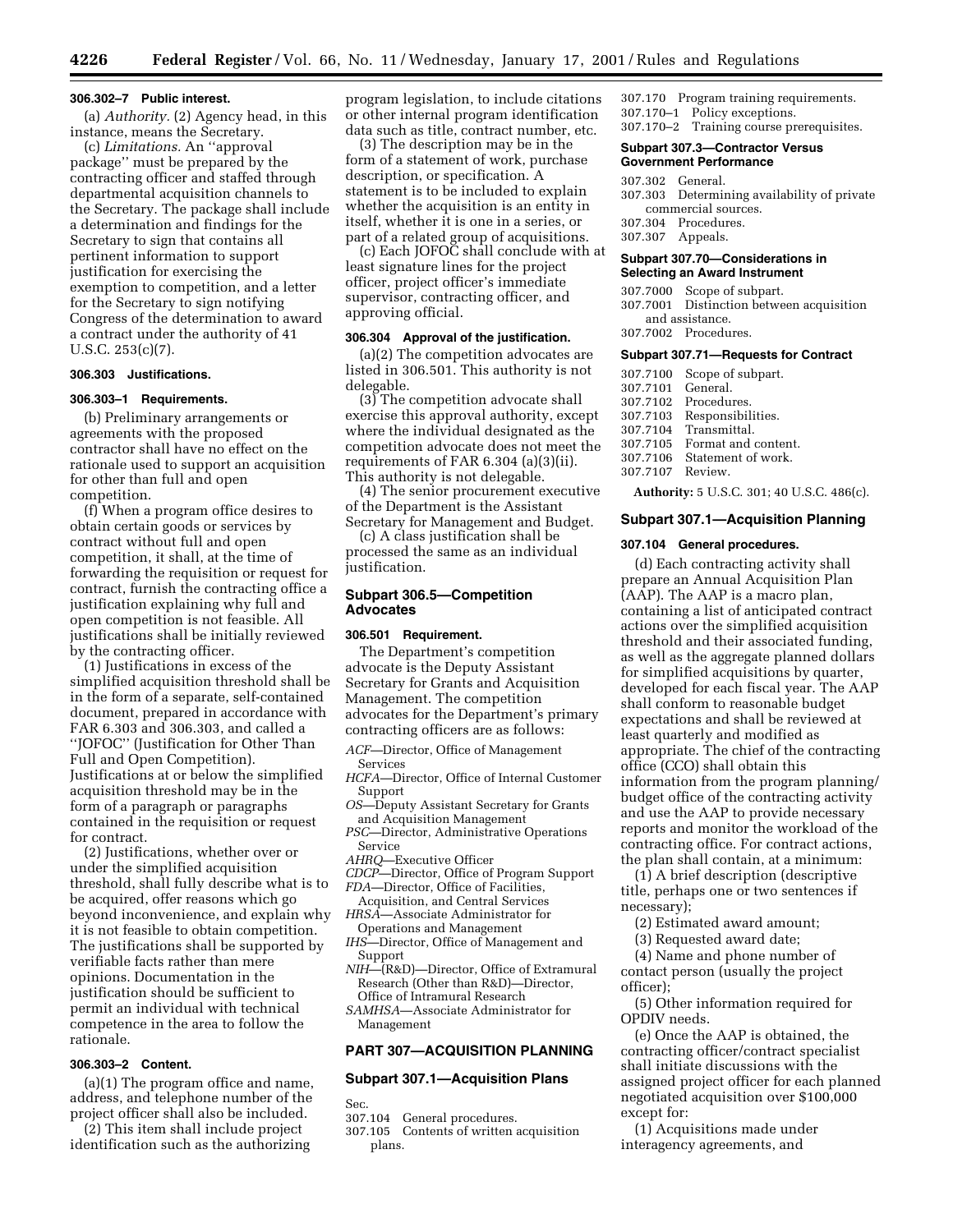(2) Contract modifications which exercise options, make changes authorized by the Changes clause, or add funds to an incrementally funded contract. (The HCA may prescribe procedures for contract actions not covered by this subpart.)

(f) The purpose of the discussions between the contracting and project officers is to develop an individual acquisition planning schedule and to address the things that will need to be covered in the request for contract (RFC), including clearances, acquisition strategy, sources, etc. The project officer must either have a statement of work (SOW) ready at this time or must discuss in more detail the nature of the services/supplies that will be required.

(g) Standard lead-times for processing various types of acquisitions and deadlines for submission of acceptable RFCs (that is, RFCs which include all required elements such as clearances, funding documents, and an acceptable SOW) for award in a given fiscal year shall be established by the HCA or designee not lower than the CCO.

(h) The outcome of the discussions referenced in paragraph (f) of this section between the project officer and the contracting officer/contracting specialist will be an agreement concerning the dates of significant transaction-specific acquisition milestones, including the date of submission of the RFC to the contracting officer. This milestone schedule document will be prepared with those dates and will be signed by the project officer and the contracting officer. The milestones cannot be revised except by mutual agreement of these same individuals. If the planning schedule indicates the need to obtain approval of a Justification for Other than Full and Open Competition, the CCO must sign the milestone agreement. This document shall be retained in the contract file. All other considerations that will affect the acquisition (technical, business, management) shall be addressed in the RFC (see 307.71).

## **307.105 Contents of written acquisition plans.**

The written acquisition plan required by FAR 7.105 must be contained in the request for contract, as specified in subpart 307.71, and is the final product of the planning process.

#### **307.170 Program training requirements.**

(i) All program personnel selected to serve as project officers for HHS contracts shall have successfully completed either the Department's appropriate ''Basic Project Officer''

course, or an equivalent course (see paragraph (c) of this section).

(b) At least fifty percent of the HHS program personnel performing the function of technical proposal evaluator on a technical evaluation team or panel for any competitively solicited HHS contract shall have successfully completed the appropriate ''Basic Project Officer'' course, or an equivalent course (see paragraph (c) of this section). This requirement applies to the initial technical proposal evaluation and any subsequent technical evaluations that may be required.

(c) Determination of course equivalency shall be made by the HCA (not delegable) of the cognizant contracting activity. The contracting officer is responsible for ensuring that the project officer and technical proposal evaluators have successfully completed the required training discussed in 307.170–2.

## **307.170–1 Policy exceptions.**

In the event there is an urgent requirement for a specific individual to serve as a project officer and that individual has not successfully completed the prerequisite training course, the HCA (not delegable) may waive the training requirement and authorize the individual to perform the project duties, provided that:

(a) The individual first meets with the cognizant contracting officer to review the DHHS Project Officers' Contracting Handbook,'' and to discuss the important aspects of the contracting program office relationship as appropriate to the circumstances; and

(b) The individual attends the next scheduled and appropriate ''Basic Project Officer'' course.

## **307.170–2 Training course prerequisites.**

(a) *Project officers.* (1) Newly appointed project officers, and project officers with less than three years experience and no previous related training, are required to take the appropriate ''Basic Project Officer'' course. (The grade level for project officers attending the course should be GS–7 and above.) All project officers are encouraged to take the appropriate ''Writing Statements of Work'' course.

(2) Project officers with more than three years experience, and project officers with less than three years experience who have successfully completed the appropriate basic course, are qualified (and encouraged) to take the ''Advanced Project Officer'' course.

(3) Additional information on prerequisites for attendance of these courses may be found in the ''DHHS Acquisition Training and Certification Program Handbook.''

(b) *Technical proposal evaluators.* Technical proposal evaluators, regardless of experience, are required to take the appropriate ''Basic Project Officer'' course or its equivalent. Upon successful completion of the basic course, it is recommended that they take the appropriate ''Advanced Project Officer'' course. Peer and objective reviewers are excluded from these requirements.

## **Subpart 307.3—Contractor Versus Government Performance**

#### **307.302 General.**

(a) General Administration Manual (GAM) Chapter 18–10, Commercial-Industrial Activities of the Department of Health and Human Services Providing Products or Services for Government Use, assigns responsibilities for making method-ofperformance decisions (contract vs. inhouse performance) to various management levels within the Department depending on the dollar amount of capital investment or annual operating costs. It also requires that each operating division (OPDIV) and staff division (STAFFDIV) designate a ''Commercial-Industrial Control Officer'' (CICO) to be responsible for ensuring compliance with the requirements of the Chapter.

#### **307.303 Determining availability of private commercial sources.**

In accordance with the provisions of GAM Chapter 18–10, OPDIVs and STAFFDIVs must prepare and maintain a complete inventory of all individual commercial or industrial activities. They must also conduct periodic reviews of each activity and contract in the inventory to determine if the existing performance, in-house or by contract, continues to be in accordance with the policy guidelines of GAM Chapter 18–10.

## **307.304 Procedures.**

Contracting officers shall ensure that no acquisition action involving a commercial-industrial activity is initiated unless it is in compliance with the requirements of GAM Chapter 18– 10. The contracting officer must check each request for contract expected to result in a contract in excess of \$100,000 to ensure that it contains a statement as to whether the proposed contract is or is not subject to review under GAM Chapter 18–10 requirements. If the contracting officer has any questions regarding the determination of applicability or nonapplicability, or if the required statement is missing, the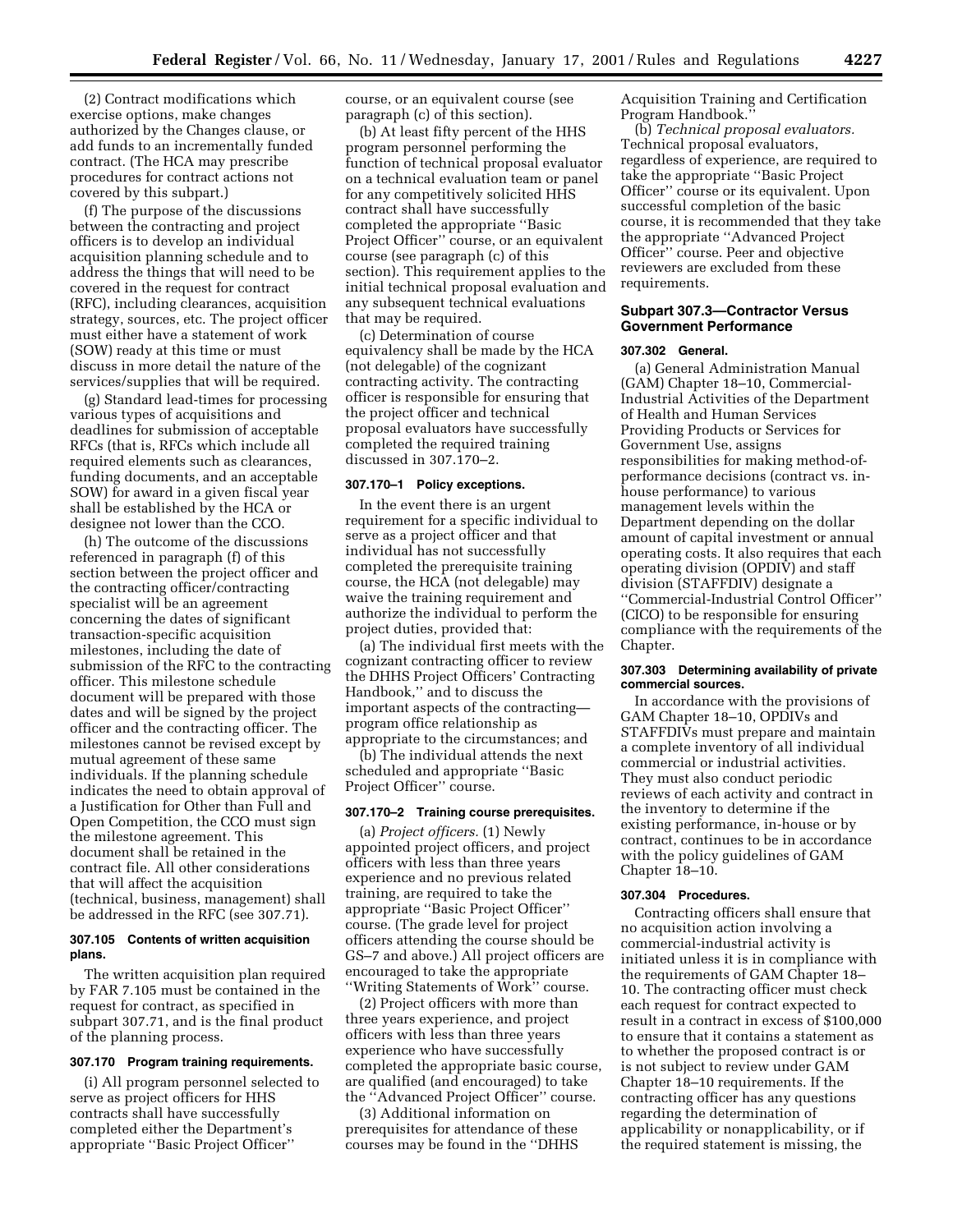program office submitting the request for contract should be contacted and the situation rectified. If the issue cannot be resolved with the program office, the contracting office shall refer the matter to the CICO for a final determination. The HCA is responsible for ensuring that contracting activities are in full compliance with FAR Subpart 7.3.

## **307.307 Appeals.**

The review and appeals procedure discussed in FAR 7.307 are addressed in GAM Chapter 18–10.

## **Subpart 307.70—Considerations in Selecting an Award Instrument**

#### **307.7000 Scope of subpart.**

This subpart provides guidance on the appropriate selection of award instruments consistent with 31 U.S.C. 6301–6308. This subpart explains the use of the contract as the award instrument for acquisition relationships, and the grant or cooperative agreement as the instrument for assistance relationships. This subpart provides guidance for determining whether to use the acquisition or assistance process to fulfill program needs.

#### **307.7001 Distinction between acquisition and assistance.**

(a) 31 U.S.C. 6301–6308 requires the use of contracts to acquire property or services for the direct benefit or use of the Government and grants or cooperative agreements to transfer money, property, services, or anything of value to recipients to accomplish a public purpose of support or stimulation authorized by Federal statute.

(b) A contract is to be used as the legal instrument to reflect a relationship between the Federal Government and a recipient whenever:

(1) The principal purpose of the instrument is the acquisition, by purchase, lease, or barter, of property or services for the direct benefit or use of the Federal Government; *or*

(2) The Department determines in a specific instance that the use of a type of contract is appropriate. That is, it is determined in a certain situation that specific needs can be satisfied best by using the acquisition process. However, this authority does not permit circumventing the criteria for use of acquisition or assistance instruments. Use of this authority is restricted to extraordinary circumstances and only with the prior approval of the Deputy Assistant Secretary for Grants and Acquisition Management (DASGAM).

(c) A grant or cooperative agreement is to be used as the legal instrument to reflect a relationship between the

Federal Government and a recipient whenever the principal purpose of the relationship is the transfer of money, property, services, or anything of value to the recipient to accomplish a public purpose of support or stimulation authorized by Federal statute.

(1) A grant is the legal instrument to be used when no substantial involvement is anticipated between the Department and the recipient during performance of the contemplated activity.

(2) A cooperative agreement is the legal instrument to be used when substantial involvement is anticipated between the Department and the recipient during performance of the contemplated activity.

(d) As a general rule, contracts are to be used for the following purposes:

(1) Evaluation (including research of an evaluative nature) of the performance of Government programs or projects or grantee activity initiated by the funding agency for its direct benefit or use.

(2) Technical assistance rendered to the Government, or on behalf of the Government, to any third party, including those receiving grants or cooperative agreements.

(3) Surveys, studies, and research which provide specific information desired by the Government for its direct activities, or for dissemination to the public.

(4) Consulting services or professional services of all kinds if provided to the Government or, on behalf of the Government, to any third party.

(5) Training projects where the Government selects the individuals or specific groups whose members are to be trained or specifies the content of the curriculum (not applicable to fellowship awards.)

(6) Planning for Government use.

(7) Production of publications or audiovisual materials required primarily for the conduct of the direct operations of the Government.

(8) Design or development of items for Government use or pursuant to agency definition or specifications.

(9) Conferences conducted on behalf of the Government.

(10) Generation of management information or other data for Government use.

## **307.7002 Procedures.**

(a) OPDIV program officials should use existing budget and program planning procedures to propose new activities and major changes in ongoing programs. It is the responsibility of these program officials to meet with the HCA and the principal grants management official, or their designees, to distinguish the relationships and determine whether award is to be made through the acquisition process or assistance process. This determination should be made prior to the time when the annual acquisition plan is reviewed and approved so that the plan will reflect all known proposed contract actions. The cognizant contracting officer will confirm the appropriateness of the use of the contract instrument when reviewing the request for contract.

(b) Shifts from one award instrument to another must be fully documented in the appropriate files to show a fundamental change in program purpose that unequivocally justifies the rationale for the shift.

(c) OPDIVs must ensure that the choice of instrument is determined in accordance with 31 U.S.C. 6301–6308 and applicable departmental policies. If, however, there are major individual transactions or programs which contain elements of both acquisition and assistance in such a way that they cannot be characterized as having a principal purpose of one or the other, guidance should be obtained from the DASGAM, through normal channels, before proceeding with a determination.

(d) Any public notice, program announcement, solicitation, or request for applications or proposals must indicate whether the intended relationship will be one of acquisition or assistance and specify the award instrument to be used.

## **Subpart 307.71—Requests for Contract**

#### **307.7100 Scope of subpart.**

This subpart prescribes the format and contents of the request for contract (RFC) and provides procedures for its preparation and submission.

## **307.7101 General.**

The program office's preparation of the RFC and submission to the contracting office completes the presolicitation phase of the acquisition planning process and commences the solicitation phase. The RFC is the formal document which initiates the preparation of the solicitation by the contracting office and sets the acquisition process in motion. It is the result of the planning by the project officer and contracting officer and contains much of the pertinent information necessary for the development of a sound, comprehensive solicitation.

#### **307.7102 Procedures.**

The program office should submit the RFC to the contracting office no later than the date agreed to by the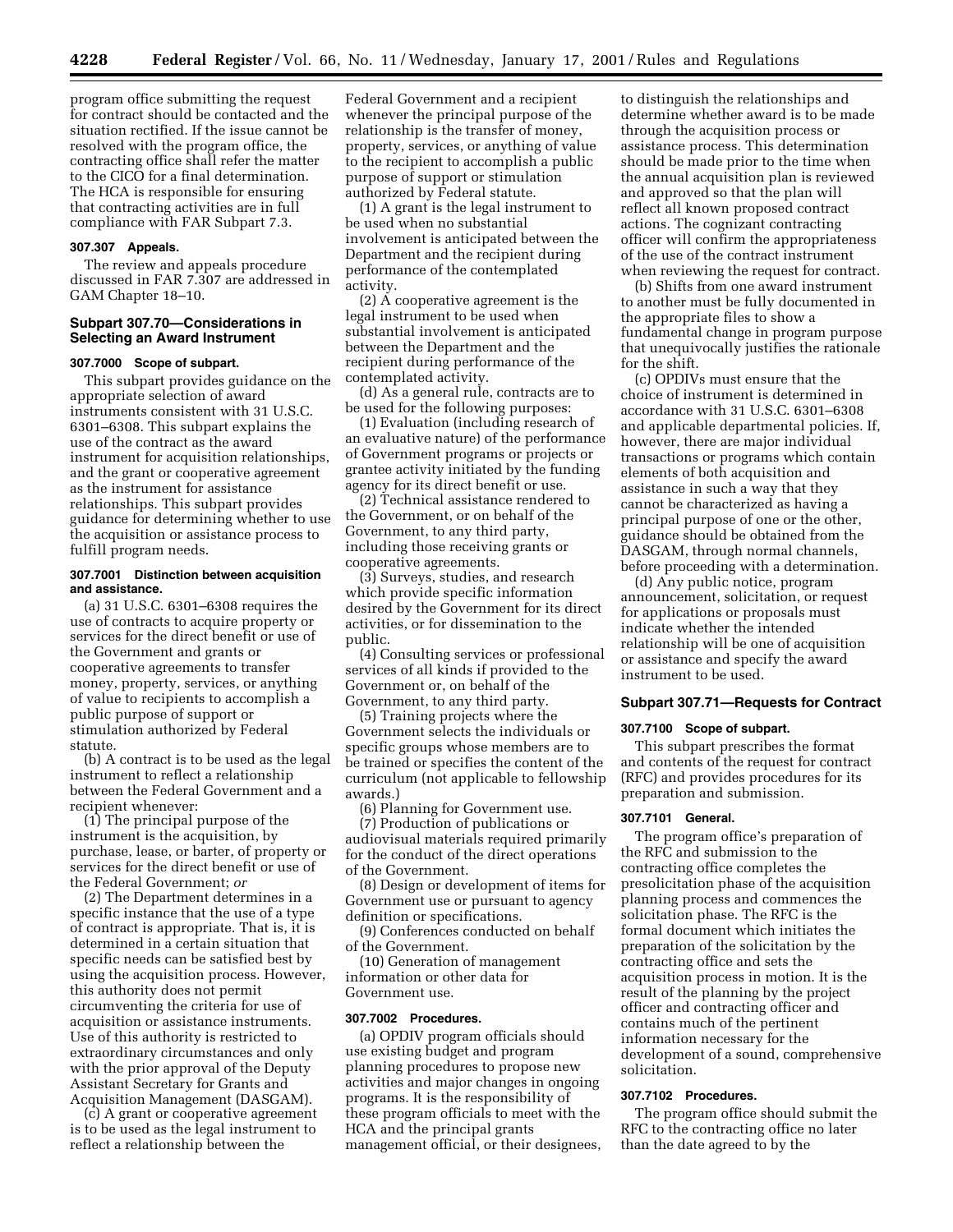contracting officer and the project officer in the milestone schedule (see 307.104(h)), unless a revised due date has been established by mutual agreement.

## **307.7103 Responsibilities.**

(a) It is the responsibility of the project officer to prepare the RFC so that it complies with the requirements of this subpart and any OPDIV guidance issued in accordance with this subpart.

(b) Prior to the submission of the RFC to the contracting office, the head of the program office sponsoring the project shall review the RFC to ensure that all required information is provided in the prescribed format, and a technical review of the statement of work has been made. The level and extent of the technical review is to be commensurate with the estimated cost, importance, and complexity of the proposed acquisition, and must be thorough enough to ensure that vague and ambiguous language is eliminated, the statement of work is structured by phases or tasks, if appropriate, and methods are available for assessing the contractor's technical, cost, and delivery performance.

## **307.7104 Transmittal.**

The RFC must be conveyed to the contracting office by use of a covering memorandum or other form of transmittal. The transmittal document must be signed by the head of the sponsoring program office and include both a statement attesting to the conclusiveness of the review described in 307.7103(b) and a list identifying all attachments to the RFC.

#### **307.7105 Format and content.**

The Department does not prescribe a standard format for the RFC. A format similar to what is in this section is recommended. However, any document or group of documents will be acceptable as an RFC as long as all of the required information (paragraph (a) of this section), and as much of the optional information (paragraph (b) of this section) as is relevant, is included.

(a) The RFC must include:

(1) *Purpose of the contract.* A brief, general description of the requirement, including the citation of the legislation which authorizes the program or project, and a statement as to the intended purpose/use of the proposed contract.

(2) *Period of performance.* The number of months (or other time period) required for total performance and, if applicable, for each phase of work indicated in the statement of work, as well as the proposed starting date.

(3) *Estimated cost and funds citation.* An estimate of the total cost of the proposed contract and, if applicable, the estimate for each phase indicated in the statement of work. The project officer must provide a cost breakdown of all contributing cost factors, an estimate of the technical staff hours, direct material, subcontracting, travel, etc., and may consult with contracting and cost advisory personnel in developing this information. This section must include the certification of funds availability for the proposed acquisition, along with the appropriation and accounting information citations. When funds for the proposed acquisition are not currently available for obligation but are anticipated, a statement of intent to commit funds from the financial management officer shall be included in lieu of the certification of funds availability. (Contracts cannot be awarded unless funds are available, but see FAR 32.703–2).

(4) *Specification, purchase description, or statement or work.* A description of the work to be performed that may be in the form of a specification, purchase description, or statement of work. Guidance concerning the statement of work and its contents is contained in 307.7106. Use of the specification is primarily limited to supply or service contracts where the material end item or service to be delivered is well defined by the Government. To the maximum extent possible, requirements should be defined as performance-based statements of work that focus on outcomes or results. If the RFC for a service contract is not utilizing a performance-based statement of work, with associated measures and a quality surveillance plan, the rationale for this determination must be documented. If a performance-based service contract is utilized, the RFC must detail the performance standards that must be met, the quality surveillance plan that will be implemented and the performance incentives to be used, if applicable.

(5) *Schedule of deliverables/reporting requirements.* A description of what is to be delivered, including, if applicable, technical and financial progress reports and any final report, and the required date of delivery for each deliverable. Reporting requirements should be tailored to the instant acquisition and should not be unnecessarily extensive or detailed. All delivery and reporting requirements shall include the quantities, the place of delivery, and time of delivery.

(6) *Sources for solicitation.* A list of known potential sources by name, size, type of ownership, and mailing address. The project officer is encouraged to use trade and professional journals and publications and conduct a thorough market research to identify new prospective sources to supplement the list of known sources. Efforts to identify set-aside possibilities, e.g., 8(a), HUBZone, and small business, and efforts to identify sources such as small disadvantaged and women-owned small businesses must be documented.

(7) *Project officer and alternate.* The project officer's name, title, organization, mailing address, and telephone number, along with the same data for the project officer's alternate, and a statement that these individuals have completed the Department's project officer training course (see 307.l70)

(b) The RFC must include, if applicable to the acquisition:

(1) *Background and need.* The background, history, and necessity for the proposed contract. This section is to include prior, present, and planned efforts by the program office in the same or related areas, and a description of efforts by other departmental activities and Federal agencies in the same or related program areas, if known. In addition, specific project information, such as the relevance or contribution to overall program objectives, reasons for the need, priority, and project overlap are to be provided.

(2) *Reference materials.* A list, by title and description, of study reports, plans, drawings, and other data to be made available to prospective offerors for use in preparation of proposals and/or the contractor for use in performance of the contract. The project officer must indicate whether this material is currently available or when it will be available, and how it may be accessed by potential offerors.

(3) *Technical evaluation criteria and instructions.* Technical evaluation criteria, which have been developed based on the requirements of the specific project, and any instructions and information which will assist in the preparation of prospective offerors' technical proposals. Evaluation factors may include understanding of the problem, technical approach, experience, personnel, facilities, etc. Criteria areas discussed in the statement of work and the relative order of importance or weights assigned to each of these areas for technical evaluation purposes must be identified.

(4) *Special program clearances or approvals.* Any required clearance or approval. The following special program clearances or approvals should be reviewed for applicability to each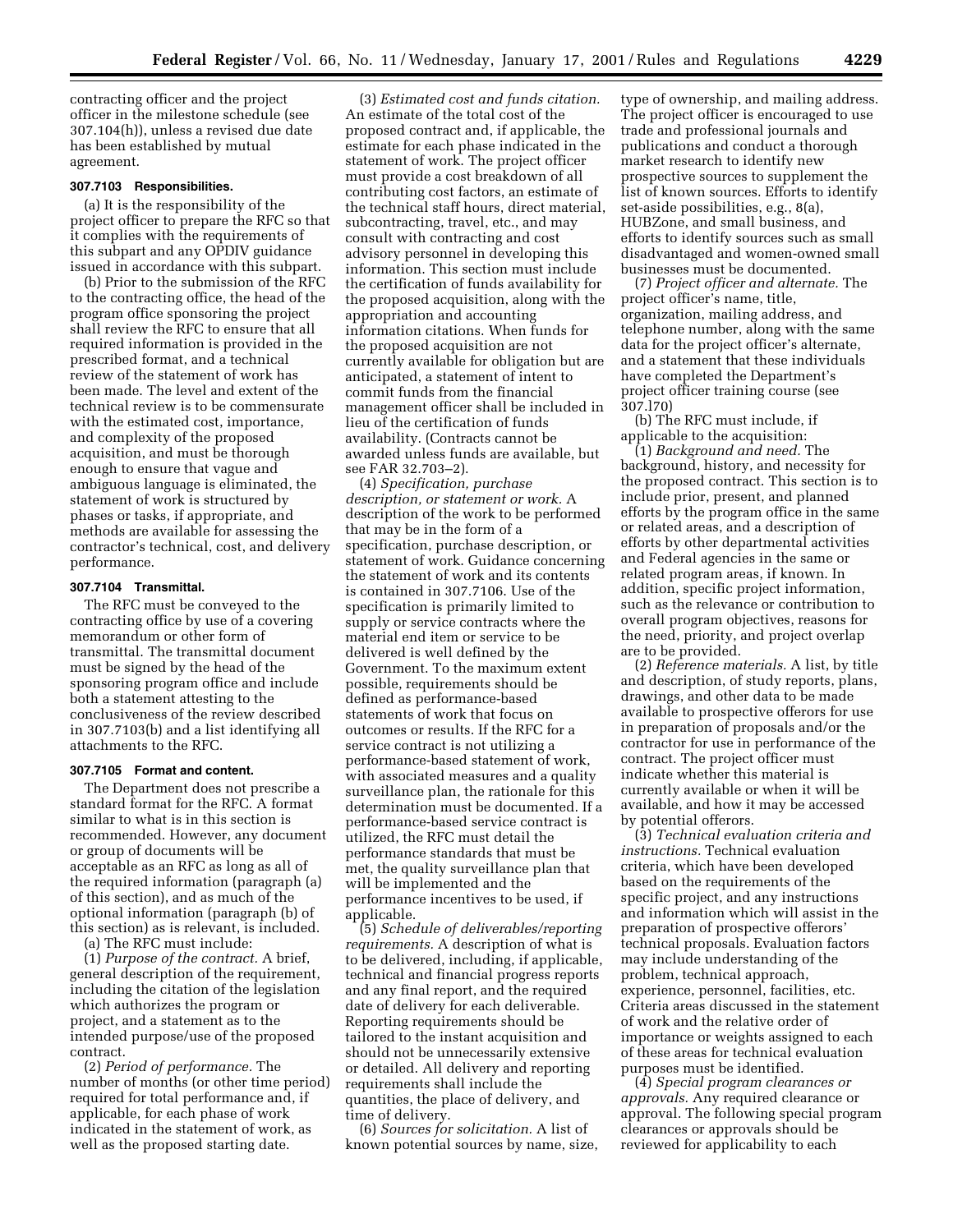acquisition. The ones which are applicable should be addressed during the planning discussions between the project officer and contracting officer/ contract specialist (see 307.104(f)) and immediate action should be initiated by the project officer to obtain the necessary clearances or approvals. Comprehensive checklists of these and any OPDIV special approvals, clearances, and requirements shall be provided for reference purposes to program offices by the servicing contracting activity. If the approval or clearance has been requested and is being processed at the time of RFC submission, a footnote to this effect, including all pertinent details, must be included in this section.

(i) *Commercial activities.* (OMB Circular No. A–76). A request for contract (RFC) must contain a statement as to whether the proposed solicitation is or is not to be used as part of an OMB Circular No. A–76 cost comparison. (See General Administration Manual (GAM) Chapter 18–10; FAR subpart 7.3, subpart 307.3; OMB Circular No. A–76.)

(ii) *Printing.* The acquisition of printing and high volume duplicating by contract is prohibited unless it is authorized by the Joint Committee on Printing of the U.S. Congress. Procedures to be followed are contained in the ''Government Printing and Binding Regulations'' and the HHS Printing Management Manual and FAR subpart 8.8.

(iii) *Paperwork Reduction Act.* Under the Paperwork Reduction Act of 1995, a Federal agency shall not collect information or sponsor the collection of information from ten or more persons (other than Federal employees acting within the scope of their employment) unless, in advance, the agency has submitted a request for Office of Management and Budget (OMB) review, to the OMB, and the OMB has approved the proposed collection of information. Procedures for the approval may be obtained by contacting the OPDIV reports clearance officer. (See 5 CFR part 1320).

(iv) *Publications.* All projects that will result in contracts which include publications development (print products, electronic bulletin boards, posting on the internet) require review and approval by the Office of the Assistant Secretary for Public Affairs (OASPA). Form HHS–615, Publication Planning and Clearance Request, must be forwarded to OASPA through the OPDIV public affairs officer. Publications are defined in Chapter 5– 00–15 of the Public Affairs Management Manual.

(v) *Public affairs services.* Projects for the acquisition of public affairs services in excess of \$5,000 must be submitted to the Office of the Assistant Secretary for Public Affairs (OASPA) for review and approval on Form HHS–524, Request for Public Affairs Services Contract.

(vi) *Audiovisual.* All projects which will result in contracts which include audiovisuals, regardless of the audio, video, or audiovisual medium employed, require review and approval by the Office of the Assistant Secretary for Public Affairs (OASPA). Form HHS– 524A, Publication Planning and Clearance Request, must be forwarded to OASPA through the OPDIV public affairs officer. Audiovisuals are defined in chapter 6–00–15 of the Public Affairs Management Manual.

(vii) *Privacy Act (5 U.S.C. 552a).* Whenever the Department contracts for the design, development, operation, or maintenance of a system of records on individuals on behalf of the Department to accomplish a departmental function, the Privacy Act is applicable. The program official, after consultation with the activity's Privacy Act Coordinator and the Office of General Counsel, as necessary, shall include a statement in the request for contract as to the applicability of the Act. Whenever an acquisition is subject to the Act, the program official prepares a ''system notice'' and has it published in the **Federal Register**. (See HHS Privacy Act regulation, 45 CFR part 5b; FAR subpart 24.1 and subpart 324.1.)

(viii) *Foreign research.* All foreign research contract projects to be conducted in a foreign country and financed by HHS funds (U.S. dollars) must have clearance by the Department of State with respect to consistency with foreign policy objectives. This clearance should be obtained prior to negotiation. Procedures for obtaining this clearance are set forth in the HHS General Administration Manual, Chapter 20–60.

(5) *Identification and disposition of data.* Identification of the data expected to be generated by the acquisition and an indication of whether the data are to be delivered to the Department or to be retained by the contractor is required. The project officer must also include information relative to the use, maintenance, disclosure, and disposition of data. The project officer must include a statement as to whether or not another acquisition, based upon the data generated by the proposed acquisition, is anticipated.

(6) *Government property.* If known, the type of Government property, individual items, and quantities of Government property to be furnished to, or allowed to be acquired by, the resultant contractor should be indicated. The project officer must specify when the Government property is to be made available.

(7) *Special terms and conditions.* Any suggested special terms and conditions not already covered in the statement of work or the applicable contract general provisions is required.

(8) *Justification for other than full and open competition.* If the proposed acquisition is to be awarded using other than full and open competition, a justification prepared in accordance with FAR subpart 6.3 and subpart 306.3 is required.

#### **307.7106 Statement of work.**

(a) *General.* A statement of work (SOW) differs from a specification and purchase description primarily in that it describes work or services to be performed in reaching an end result rather than a detailed, well defined description or specification of the end product. The SOW may enumerate or describe the methods (statistical, clinical, laboratory, etc.) that will be used. However, it is preferable for the offeror to propose the method of performing the work. The SOW should specify the desired results, functions, or end items without telling the offeror what has to be done to accomplish those results unless the method of performance is critical or required for the successful performance of the contract. The SOW should be clear and concise and must completely define the responsibilities of the Government and the contractor. The SOW should be worded so as to make more than one interpretation virtually impossible because it has to be read and interpreted by persons of varied backgrounds, such as attorneys, contracting personnel, cost estimators, accountants, scientists, educators, functional specialists, etc. The SOW must clearly define the obligations of both the contractor and the Government so as to protect the interests of both. Ambiguous statements of work can create unsatisfactory performance, delays, and disputes, and can result in higher costs.

(b) *Term (level of effort) vs. completion work statement.* Careful distinctions must be drawn between term (level of effort) SOWs, which essentially require the furnishing of technical effort and which may include a report thereof, and completion type work statements, which require development of tangible items designed to meet specific performance and/or design characteristics. (See FAR 16.306(d) for distinction).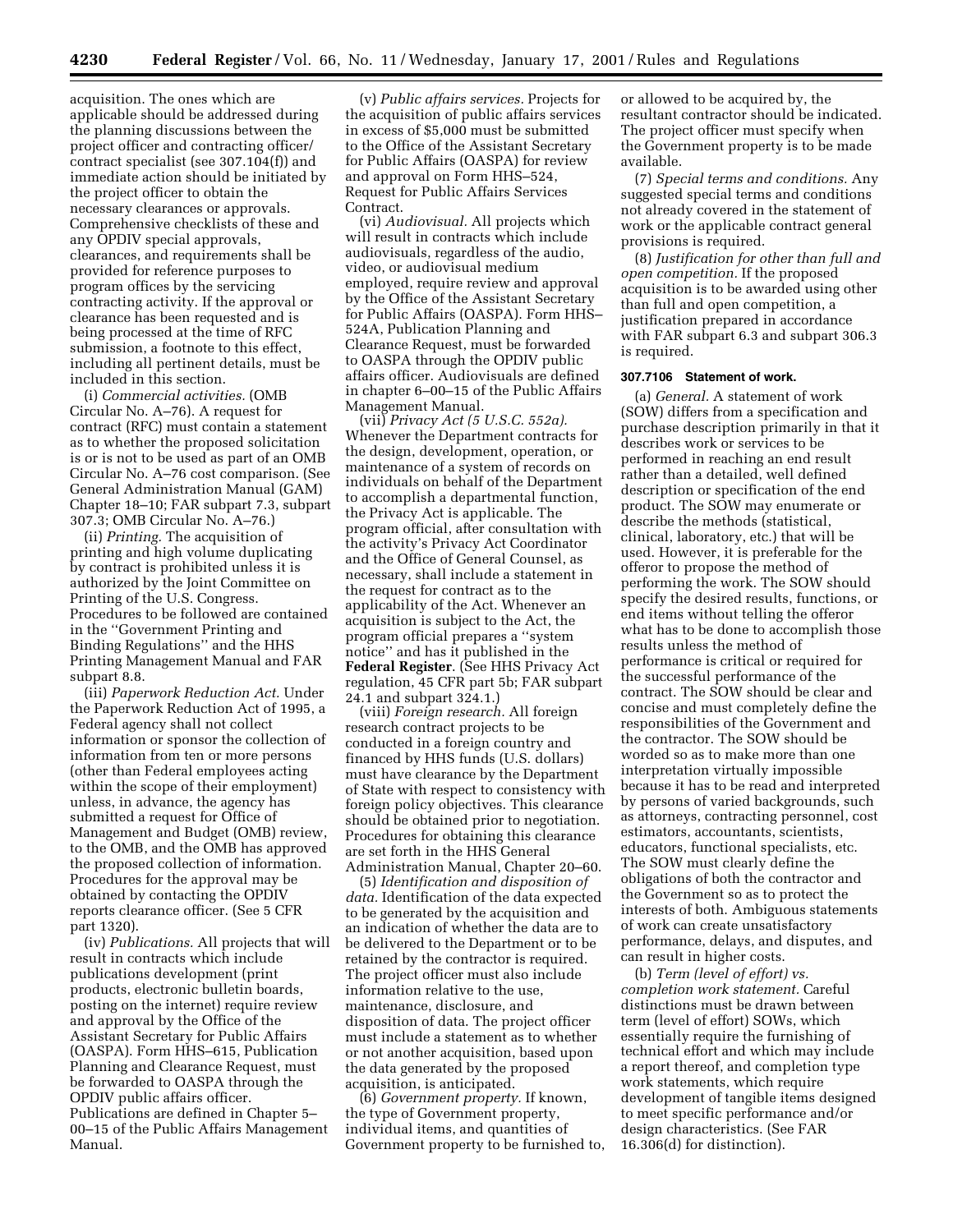(1) *Term (or level of effort).* A term or level of effort type SOW is appropriate for research where one seeks to discover the feasibility of later development, or to gather general information. A term or level of effort type SOW may only specify that some number of labor-hours be expended on a particular course of research, or that a certain number of tests be run, without reference to any intended conclusion.

(2) *Completion.* A completion type SOW is appropriate to development work where the feasibility of producing an end item is already known. A completion type SOW may describe what is to be achieved through the contracted effort, such as development of new methods, new end items, or other tangible results.

(c) *Phasing.* Individual research, development, or demonstration projects frequently lie well beyond the present state of the art and entail procedures and techniques of great complexity and difficulty. Under these circumstances, a contractor, no matter how carefully selected, may be unable to deliver the desired result. Moreover, the job of evaluating the contractor's progress is often difficult. Such a contract is frequently phased and often divided into stages of accomplishment, each of which must be completed and approved before the contractor may proceed to the next. Phasing makes it necessary to develop methods and controls, including reporting requirements for each phase of the contract and criteria for evaluation of the report submitted, that will provide, at the earliest possible time, appropriate data for making decisions relative to future phases. A phased contract may include stages of accomplishment such as research, development, and demonstration. Within each phase, there may be a number of tasks which should be included in the SOW. When phases of work can be identified, the SOW will provide for phasing and the request for proposals will require the submission of proposed costs by phases. The resultant contract will reflect costs by phases, require the contractor to identify incurred costs by phases, establish delivery schedules by phase, and require the written acceptance of each phase. The provisions of the Limitation of Cost clause shall apply to the estimated cost of each phase. Contractors shall not be allowed to incur costs for phases which are dependent upon successful completion of earlier phases until written acceptance of the prior work is obtained from the contracting officer.

(d) *Elements of the SOW.* The elements of the SOW will vary with the

objective, complexity, size, and nature of the acquisition. In general, it should cover the following matters as appropriate.

(1) *A general description of the required objectives and desired results.* Initially, a broad, nontechnical statement of the nature of the work to be performed. This should summarize the actions to be performed by the contractor and the results that the Government expects.

(2) *Background information helpful to a clear understanding of the requirements and how they evolved.* Include a brief historical summary as appropriate and the relationship to overall program objectives.

(3) *A detailed description of the technical requirements.* A comprehensive description of the work to be performed to provide whatever details are necessary for prospective offerors to submit meaningful proposals.

(4) *Subordinate tasks or types of work.* A listing of the various tasks or types of work (it may be desirable in some cases to indicate that this is not all-inclusive). The degree of task breakout is directly dependent on the size and complexity of the work to be performed and the logical groupings. A single cohesive task should not be broken out merely to conform to a format. Indicate whether the tasks are sequential or concurrent for offeror planning purposes.

(5) *Reference material.* All reference material to be used in the conduct of the project that tells how the work is to be carried out must be identified. Applicability should be explained, and a statement made as to where the material can be obtained.

(6) *Level of effort.* When a level of effort is required, the number and type of personnel required should be stated. If known, the type and degree of expertise should be specified.

(7) *Special requirements.* (as applicable). An unusual or special contractual requirement, which would impact on contract performance, should be included as a separate section.

(8) *Deliverables reporting requirements.* All deliverables and/or reports must be clearly and completely described.

#### **307.7107 Review.**

Upon receipt of the RFC, the contracting officer shall review its contents to ensure that all pertinent information has been provided by the program office and that it includes an acceptable SOW. If pertinent information is missing or the SOW is inadequate, the contracting officer shall obtain or clarify the information as soon as possible so that the acquisition

schedule can be met. If the program office delays furnishing the information or clarification, the contracting officer should notify the head of the sponsoring program office, in writing, of the possible slippage in the acquisition schedule and the need for an expeditious remedy. The contracting officer should also notify the chief of the contracting office. A program office's or project officer's continued failure to adhere to agreed on milestones should also be reported to the head of the contracting activity.

## **PART 309—CONTRACTOR QUALIFICATIONS**

## **Subpart 309.4—Debarment, Suspension, and Ineligibility**

309.403 Definitions.

Sec.

- 309.404 List of Parties Excluded from Federal Procurement and Nonprocurement Programs.
- 309.405 Effect of listing.
- 309.406 Debarment.
- 309.406–3 Procedures.
- 309.407 Suspension.
- 309.407–3 Procedures.
- 309.470 Reporting of suspected causes of debarment, suspension, or the taking of
- evasive actions. 309.470–1 Situations where reports are required.
- 309.470–2 Contents of reports.

**Authority:** 5 U.S.C. 301; 40 U.S.C. 486(c).

## **Subpart 309.4—Debarment, Suspension, and Ineligibility**

## **309.403 Definitions.**

*Acquiring agency's head or designee,* as used in the FAR, shall mean, unless otherwise stated in this subpart, the head of the contracting activity. Acting in the capacity of the acquiring agency's head, the head of the contracting activity may make the required justifications or determinations, and take the necessary actions, specified in FAR 9.405, 9.406 and 9.407 for his or her respective activity, but only after obtaining the written approval of the debarring or suspending official, as the case may be.

*Debarring official* means the Assistant Secretary for Management and Budget, or his/her designee.

*Initiating official* means either the contracting officer, the head of the contracting activity, the Deputy Assistant Secretary for Grants and Acquisition Management, or the Inspector General.

*Suspending official* means the Assistant Secretary for Management and Budget, or his/her designee.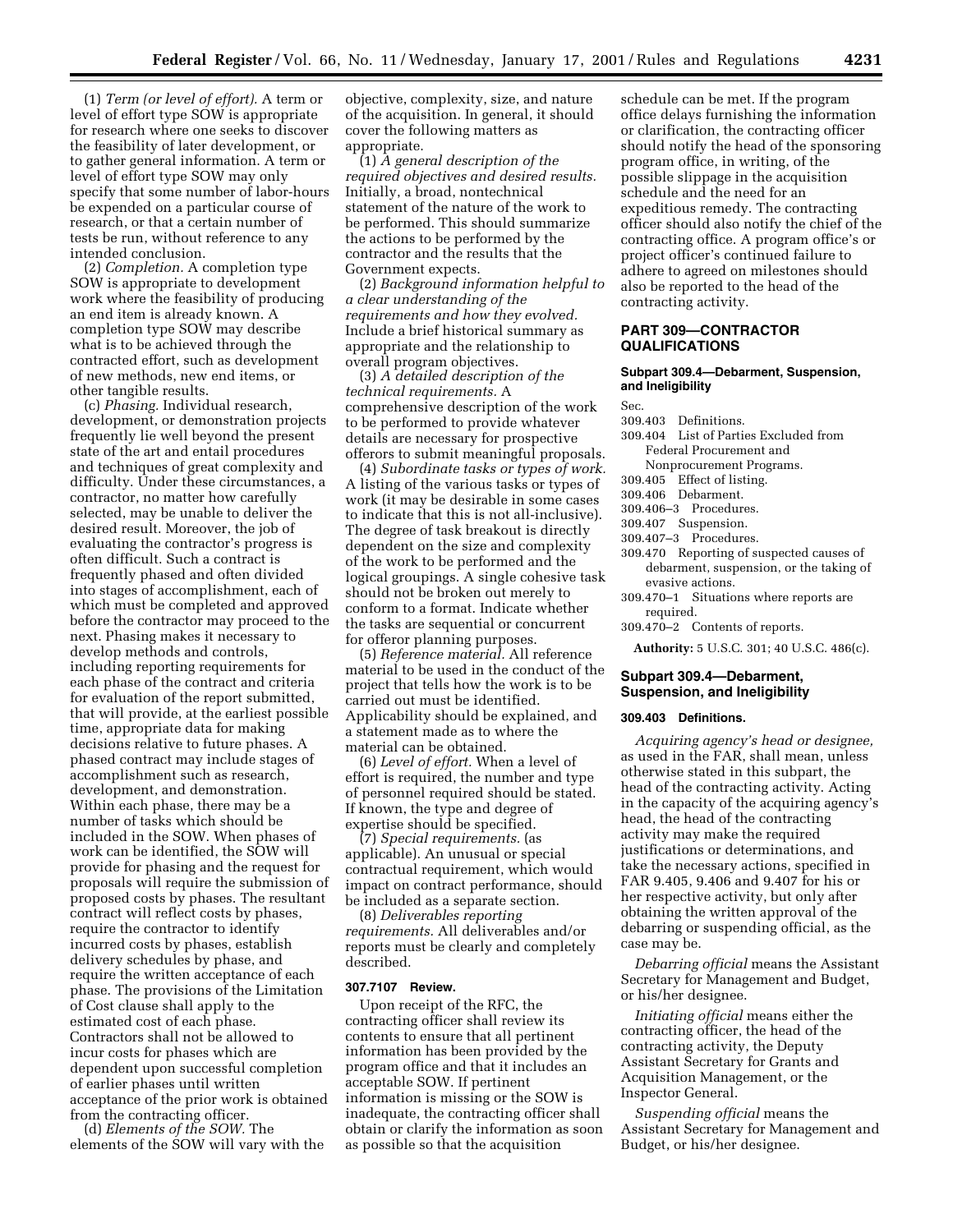#### **309.404 List of Parties Excluded from Federal Procurement and Nonprocurement Programs.**

(c) The Office of Grants and Acquisition Management (OGAM) shall perform the actions required by FAR  $9.404(c)$ .

(4) OGAM shall maintain all documentation submitted by the initiating official recommending the debarment or suspension action and all correspondence and other pertinent documentation generated during the OGAM review.

## **309.405 Effect of listing.**

(a) The head of the contracting activity (HCA) (not delegable) may, with the written concurrence of the debarring or suspending official, make the determinations referenced in FAR 9.405(a), regarding contracts for their respective activities.

(1) If a contracting officer considers it necessary to award a contract, or consent to a subcontract with a debarred or suspended contractor, the contracting officer shall prepare a determination, including all pertinent documentation, and submit it through acquisition channels to the head of the contracting activity. The documentation must include the date by which approval is required and a compelling reason for the proposed action. Some examples of circumstances that may constitute a compelling reason for the award to, or consent to a subcontract with, a debarred or suspended contractor include:

(i) The property or services to be acquired are available only from the listed contractor;

(ii) The urgency of the requirement dictates that the Department deal with the listed contractor; or

(iii) There are other compelling reasons which require business dealings with the listed contractor.

(2) If the HCA decides to approve the requested action, he/she shall request the concurrence of the debarring or suspending official and, if given, shall inform the contracting officer in writing of the decision within the required time period.

## **309.406 Debarment.**

#### **309.406–3 Procedures.**

(a) *Investigation and referral.* Whenever an apparent cause for debarment becomes known to an initiating official, that person shall prepare a report incorporating the information required by 309.470–2, if known, and forward it through appropriate channels with a written recommendation, to the debarring official. Contracting officers shall

forward their reports in accordance with 309.470–1. The debarring official shall initiate an investigation through such means as he/she deems appropriate.

(b) *Decisionmaking process.* The debarring official shall review the results of the investigation, if any, and make a written determination whether or not debarment procedures are to be commenced. A copy of the determination shall be promptly sent through appropriate channels to the initiating official, and the contracting officer, if necessary. If the debarring official determines to commence debarment procedures, he/she shall, after consultation with the Office of the General Counsel, notify the contractor in accordance with FAR 9.406–3(c). If the proposed action is not based on a conviction or judgement and the contractor's submission in response to the notice raises a genuine dispute over facts material to the proposed debarment, the debarring official shall arrange for fact-finding hearings and take the necessary action specified in FAR 9.406–3(b)(2). The debarring official shall also ensure that written findings of facts are prepared, and shall base the debarment decisions on the facts as found, after considering information and argument submitted by the contractor and any other information in the administrative record. The Office of the General Counsel shall represent the Department at any fact-finding hearing and may present witnesses for HHS and question any witnesses presented by the contractor.

#### **309.407 Suspension.**

## **309.407–3 Procedures.**

(a) *Investigation and referral.* Whenever an apparent cause for suspension becomes known to an initiating official, that person shall prepare a report incorporating the information required by 309.470–2, if known, and forward it through appropriate channels, with a written recommendation, to the suspending official. Contracting officers shall forward their reports in accordance with 309.470–1. The suspending official shall initiate an investigation through such means as he/she deems appropriate.

(b) *Decisionmaking process.* The suspending official shall review the results of the investigation, if any, and make a written determination whether or not suspension should be imposed. A copy of this determination shall be promptly sent through appropriate channels to the initiating official and the contracting officer, if necessary. If the suspending official determines to

impose suspension, he/she shall, after consultation with the Office of the General Counsel, notify the contractor in accordance with FAR 9.407–3(c). If the action is not based on an indictment, and, subject to the provisions of FAR 9.407–3(b)(2), the contractor's submission in response to the notice raises a genuine dispute over facts material to the suspension, the suspending official shall, after suspension has been imposed, arrange for fact-finding hearings and take the necessary actions specified in FAR  $9.407 - 3(b)(2)$ .

#### **309.470 Reporting of suspected causes for debarment or suspension, or the taking of evasive actions.**

#### **309.470–1 Situations where reports are required.**

A report incorporating the information required by 309.470–2 shall be forwarded, in duplicate, by the contracting officer through acquisition channels to OGAM when:

(a) A contractor has committed, or is suspected of having committed, any of the acts described in FAR 9.406–2 or FAR 9.407–2; or

(b) A contractor is suspected of attempting to evade the prohibitions of debarment or suspension imposed under this subject, or any other comparable regulation, by changes of address, multiple addresses, formation of new companies, or by other devices.

## **309.470–2 Contents of reports.**

Each report prepared under 309.470– 1 shall be coordinated with the Office of the General Counsel and shall include the following information, where available:

(a) Name and address of contractor. (b) Name of the principal officers, partners, owners, or managers.

(c) All known affiliates, subsidiaries, or parent firms, and the nature of the affiliation.

(d) Description of the contract or contracts concerned, including the contract number, and office identifying numbers or symbols, the amount of each contract, the amount paid the contractor and the amount still due, and the percentage of work completed and to be completed.

(e) The status of vouchers.

(f) Whether contract funds have been assigned pursuant to the Assignment of Claims Act, as amended, (31 U.S.C. 3727, 41 U.S.C. 15), and, if so assigned, the name and address of the assignee and a copy of the assignment.

(g) Whether any other contracts are outstanding with the contractor or any affiliates, and, if so, the amount of the contracts, whether these funds have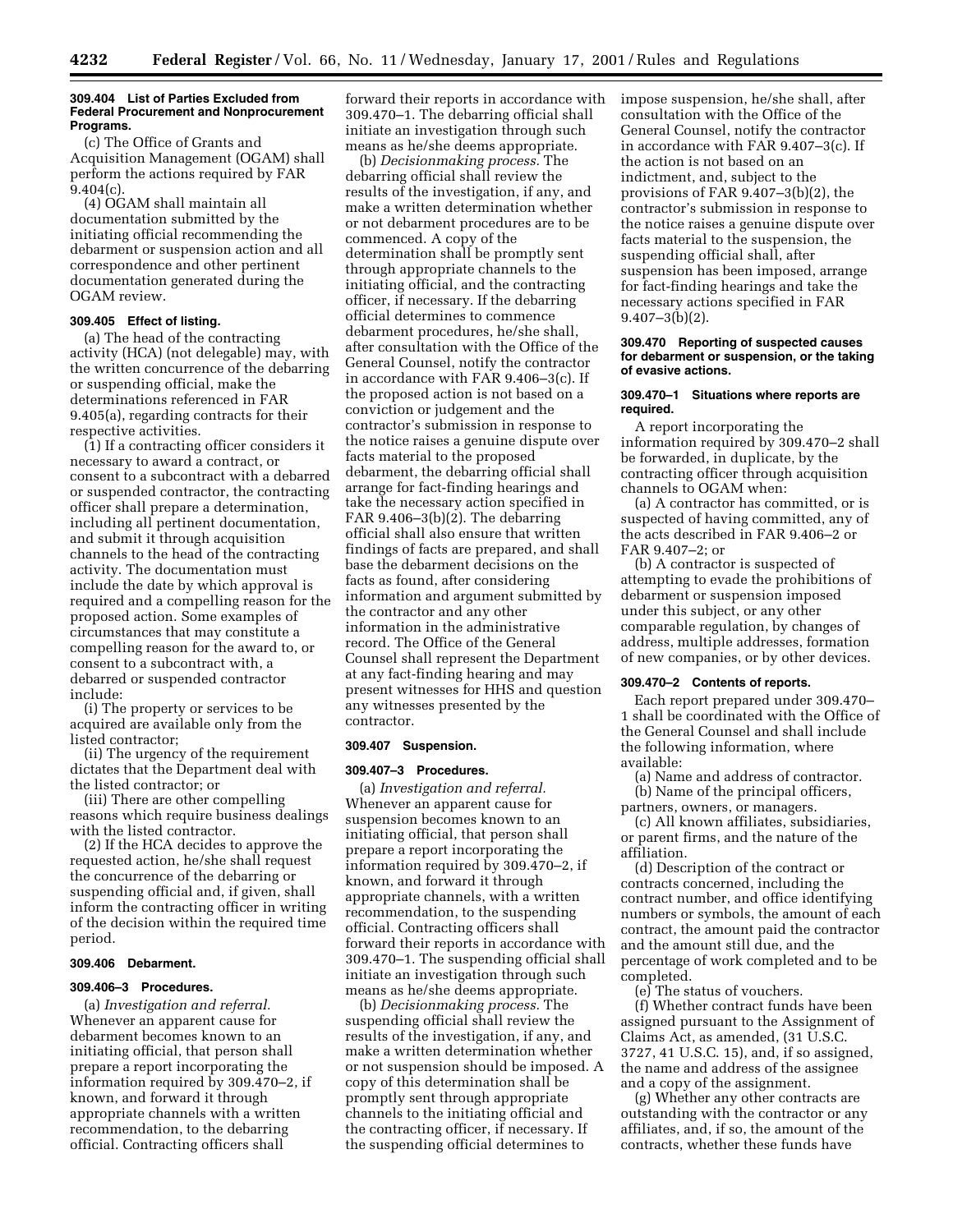been assigned pursuant to the Assignment of Claims Act, as amended, (31 U.S.C. 3727, 41 U.S.C. 15), and the amounts paid or due on the contracts.

(h) A complete summary of all available pertinent evidence.

(i) A recommendation as to the continuation of current contracts.

(j) An estimate of damages, if any, sustained by the Government as a result of the action of the contractor, including an explanation of the method used in making the estimate.

(k) The comments and recommendations of the contracting officer and statements regarding whether the contractor should be suspended or debarred, whether any limitations should be applied to the action, and the period of any proposed debarment.

(l) As an enclosure, a copy of the contract(s) or pertinent excerpts therefrom, appropriate exhibits, testimony or statements of witnesses, copies of assignments, and other relevant documentation or a written summary of any information for which documentation is not available.

## **PART 313—SIMPLIFIED ACQUISITION PROCEDURES**

## **Subpart 313.3—Simplified Acquisition Methods**

Sec.

- 313.301 Governmentwide commercial purchase card.
- 313.303 Blanket purchase agreements (BPAs).
- 313.303–5 Purchases under BPAs.
- 313.305 Imprest funds and third party
- drafts. 313.305–1 General.
- 313.306 SF 44, Purchase Order—Invoice— Voucher.

**Authority:** 5 U.S.C. 301; 40 U.S.C. 486(c).

## **Subpart 313.3—Simplified Acquisition Methods.**

## **313.301 Governmentwide commercial purchase card.**

(b) The Department has issued general guidance concerning the use of governmentwide commercial purchase cards, and has authorized the OPDIVs to establish procedures for the use, administrative and management controls, and training necessary to comply with FAR 13.301.

## **313.303 Blanket Purchase Agreements (BPAs).**

## **313.303–5 Purchases under BPAs.**

(e)(5) Delivery documents, invoices, etc., signed by the Government employee receiving the item or service will be forwarded to the fiscal office or other paying office as designated by the OPDIV. Payment will be made on the basis of the signed document, invoice, etc. Contracting offices will ensure that established procedures allowing for availability of funds are in effect prior to placement of orders.

## **313.305 Imprest funds and third party drafts.**

## **313.305–1 General.**

Requests to establish imprest funds shall be made to the responsible fiscal office. At larger activities where the cashier may not be conveniently located near the purchasing office, a Class C Cashier may be installed in the purchasing office. Documentation of cash purchases shall be in accordance with instructions contained in the HHS Voucher Audit Manual Part 1, Chapter  $1 - 10$ .

## **313.306 SF 44, Purchase Order—Invoice— Voucher.**

(d) Since the Standard Form (SF) 44 is an accountable form, a record shall be maintained of serial numbers of the form, to whom issued, and date issued. SF 44's shall be kept under adequate lock and key to prevent unauthorized use. A reservation of funds shall be established to cover total anticipated expenditures prior to use of the SF 44.

### **PART 314—SEALED BIDDING**

## **Subpart 314.2—Solicitation of Bids**

Sec.

- 314.202 General rules for solicitation of bids.
- 314.202–7 Facsimile bids.
- 314.213 Annual submission of representations and certifications.

#### **Subpart 314.4—Opening of Bids and Award of Contract**

- 314.404 Rejection of bids.
- 314.404–1 Cancellation of invitations after opening.
- 314.407 Mistakes in bids.
- 314.407–3 Other mistakes disclosed before
- award. 314.407–4 Mistakes after award.

**Authority:** 5 U.S.C. 301; 40 U.S.C. 486(c).

#### **Subpart 314.2—Solicitation of Bids**

## **314.202 General rules for solicitation of bids.**

#### **314.202–7 Facsimile bids.**

If the head of the contracting activity (HCA) (not delegable) has determined that the contracting activity will allow use of facsimile bids and proposals, the HCA shall prescribe internal procedures, in accordance with the FAR, to ensure uniform processing and control.

#### **314.213 Annual submission of representations and certifications.**

Each HCA (not delegable) shall determine whether the contracting activity will allow use of the annual submission of representations and certifications by bidders.

## **Subpart 314.4—Opening of Bids and Award of Contract**

#### **314.404 Rejection of bids.**

#### **314.404–1 Cancellation of invitations after opening.**

The chief of the contracting office (CCO) (not delegable) shall make the determinations required to be made by the agency head in FAR 14.404–1.

## **314.407 Mistakes in bids.**

#### **314.407–3 Other mistakes disclosed before award.**

(e) Authority has been delegated to the Departmental Protest Control Officer, Office of Acquisition Management, Office of Grants and Acquisition Management, to make administrative determinations in connection with mistakes in bid alleged after opening and before award. This authority may not be redelegated.

(f) Each proposed determination shall have the concurrence of the Chief, Business Law Branch, Business and Administrative Law Division, Office of General Counsel.

(i) Doubtful cases shall not be submitted by the contracting officer directly to the Comptroller General, but shall be submitted to the Departmental Protest Control Officer.

#### **314.407–4 Mistakes after award.**

(c) Authority has been delegated to the Departmental Protest Control Officer to make administrative determinations in connection with mistakes in bid alleged after award. This authority may not be redelegated.

(d) Each proposed determination shall have the concurrence of the Chief, Business Law Branch, Business and Administrative Law Division, Office of the General Counsel.

## **PART 315—CONTRACTING BY NEGOTIATION**

## **Subpart 315.2—Solicitation and Receipt of Proposals and Information**

- Sec.
- 315.204 Contract format.
- 315.204–5 Part IV—Representations and instructions.
- 315.208 Submission, modification, revision, and withdrawal of proposals.
- 315.209 Solicitation provisions and contract clauses.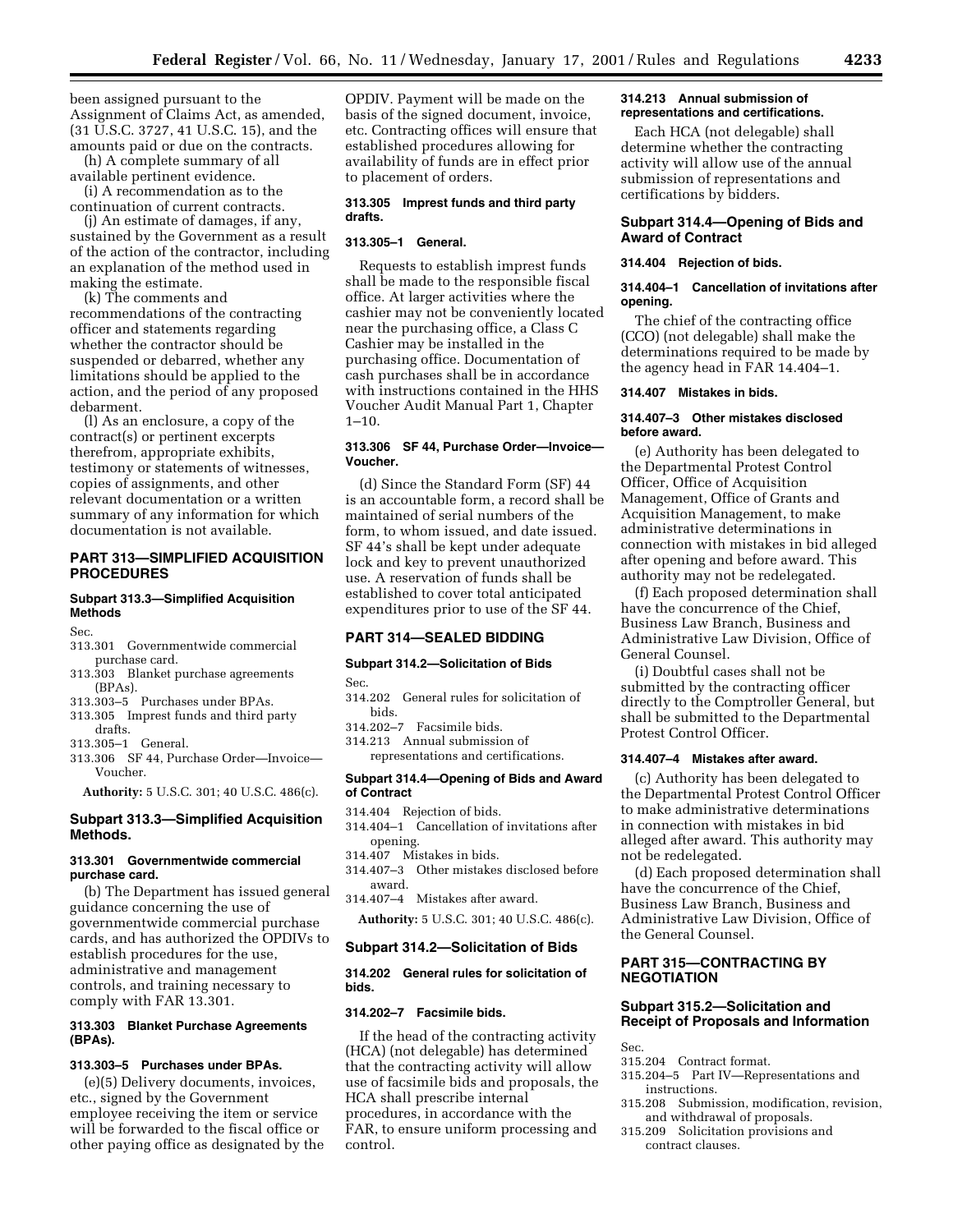#### **Subpart 315.3—Source Selection**

- 315.305 Proposal evaluation. 315.306 Exchanges with offerors after
- receipt of proposals. 315.307 Proposal revisions.
- 315.370 Finalization of details with the selected source.
- 315.371 Contract preparation and award. 315.372 Preparation of negotiation
- memorandum.

## **Subpart 315.4—Contract Pricing**

315.404 Proposal analysis.

315.404–2 Information to support proposal analysis. 315.404–4 Profit.

#### **Subpart 315.6—Unsolicited Proposals**

315.605 Content of unsolicited proposals.

- 315.606 Agency procedures.
- 315.606–1 Receipt and initial review.
- 315.609 Limited use of data.

**Authority:** 5 U.S.C. 301; 40 U.S.C. 486(c).

## **Subpart 315.2—Solicitation and Receipt of Proposals and Information**

## **315.204 Contract format.**

## **315.204–5 Part IV—Representations and instructions.**

(a) *Section K, Representations, certifications, and other statements of offerors.*

(1) This section shall begin with the following and continue with the applicable representations and certifications:

*To Be Completed by the Offeror:* (The Representations and Certifications must be executed by an individual authorized to bind the offeror.) The offeror makes the following Representations and Certifications as part of its proposal (check or complete all appropriate boxes or blanks on the following pages).

(Name of Offeror)

## (RFP No.)

(Signature of Authorized Individual)

(Date)

(Typed Name of Authorized Individual)

**Note:** The penalty for making false statements in offers is prescribed in 18 U.S.C. 1001.

(c) *Section M, Evaluation factors for award.*

(1) *General.* (i) The evaluation factors must be developed by the project officer and submitted to the contracting officer in the request for contract (RFC) for inclusion in the request for proposal (RFP). Development of these factors and the assignment of the relative importance or weight to each require the exercise of judgment on a case-by-case basis because they must be tailored to

the requirements of the individual acquisition. Since the factors will serve as a standard against which all proposals will be evaluated, it is imperative that they be chosen carefully to emphasize those considered to be critical in the selection of a contractor.

(ii) The finalized evaluation factors cannot be changed except by a formal amendment to the RFP issued by the contracting officer. No factors other than those set forth in the RFP shall be used in the evaluation of proposals.

(2) *Review of evaluation factors.*

(i) The evaluation factors should be reviewed by the contracting officer in terms of the work statement. This review is not intended to dictate technical requirements to the program office or project officer, but rather to ensure that the evaluation factors are clear, concise, and fair so that all potential offerors are fully aware of the bases for proposal evaluation and are given an equal opportunity to compete.

(ii) The project officer and the contracting officer should then review the evaluation factors together to ascertain the following:

(A) The factors are described in sufficient detail to provide the offerors (and evaluators) with a total understanding of the factors to be involved in the evaluation process;

(B) The factors address the key programmatic concerns which the offerors must be aware of in preparing proposals;

(C) The factors are specifically applicable to the instant acquisition and are not merely restatements of factors from previous acquisitions which are not relevant to this acquisition; and

(D) The factors are selected to represent only the significant areas of importance which must be emphasized rather than a multitude of factors. (All factors tend to lose importance if too many are included. Using too many factors will prove as detrimental as using too few.)

(3) *Examples of topics that form a basis for evaluation factors.* Typical examples of topics that form a basis for the development of evaluation factors are listed in the following paragraphs. These examples are intended to assist in the development of actual evaluation factors for a specific acquisition and should only be used if they are applicable to that acquisition. They are not to be construed as actual examples of evaluation factors to be included in the RFP.

(i) Understanding of the problem and statement of work:

(ii) Method of accomplishing the objectives and intent of the statement of work;

(iii) Soundness of the scientific or technical approach for executing the requirements of the statement of work (to include, when applicable, preliminary layouts, sketches, diagrams, other graphic representations, calculations, curves, and other data necessary for presentation, substantiation, justification, or understanding of the approach);

(iv) Special technical factors, such as experience or pertinent novel ideas in the specific branch of science or technology involved;

(v) Feasibility and/or practicality of successfully accomplishing the requirements (to include a statement and discussion of anticipated major difficulties and problem areas and recommended approaches for their resolution);

(vi) Availability of required special research, test, and other equipment or facilities;

(vii) Managerial capability (ability to achieve delivery or performance requirements as demonstrated by the proposed use of management and other personnel resources, and to successfully manage the project, including subcontractor and/or consultant efforts, if applicable, as evidenced by the management plan and demonstrated by previous experience);

(viii) Availability, qualifications, experience, education, and competence of professional, technical, and other personnel, to include proposed subcontractors and consultants (as evidenced by resumes, endorsements, and explanations of previous efforts);

(ix) Soundness of the proposed staff time or labor hours, propriety of personnel classifications (professional, technical, others), necessity for type and quantity of material and facilities proposed, validity of proposed subcontracting, and necessity of proposed travel;

(x) Quality of offeror's past performance on recent projects of similar size and scope; and

(xi) Extent of proposed participation of small disadvantaged business concerns in performance of the contract.

#### **315.208 Submission, modification, revision, and withdrawal of proposals.**

(b) When the head of the contracting activity (HCA) for a health agency determines that certain classes of biomedical or behavioral research and development acquisitions should be subject to conditions other than those specified in FAR  $52.215-1(c)(3)$ , the HCA may authorize the use of the provision at 352.215–70 in addition to the provision at FAR 52.215–1. This is an authorized deviation.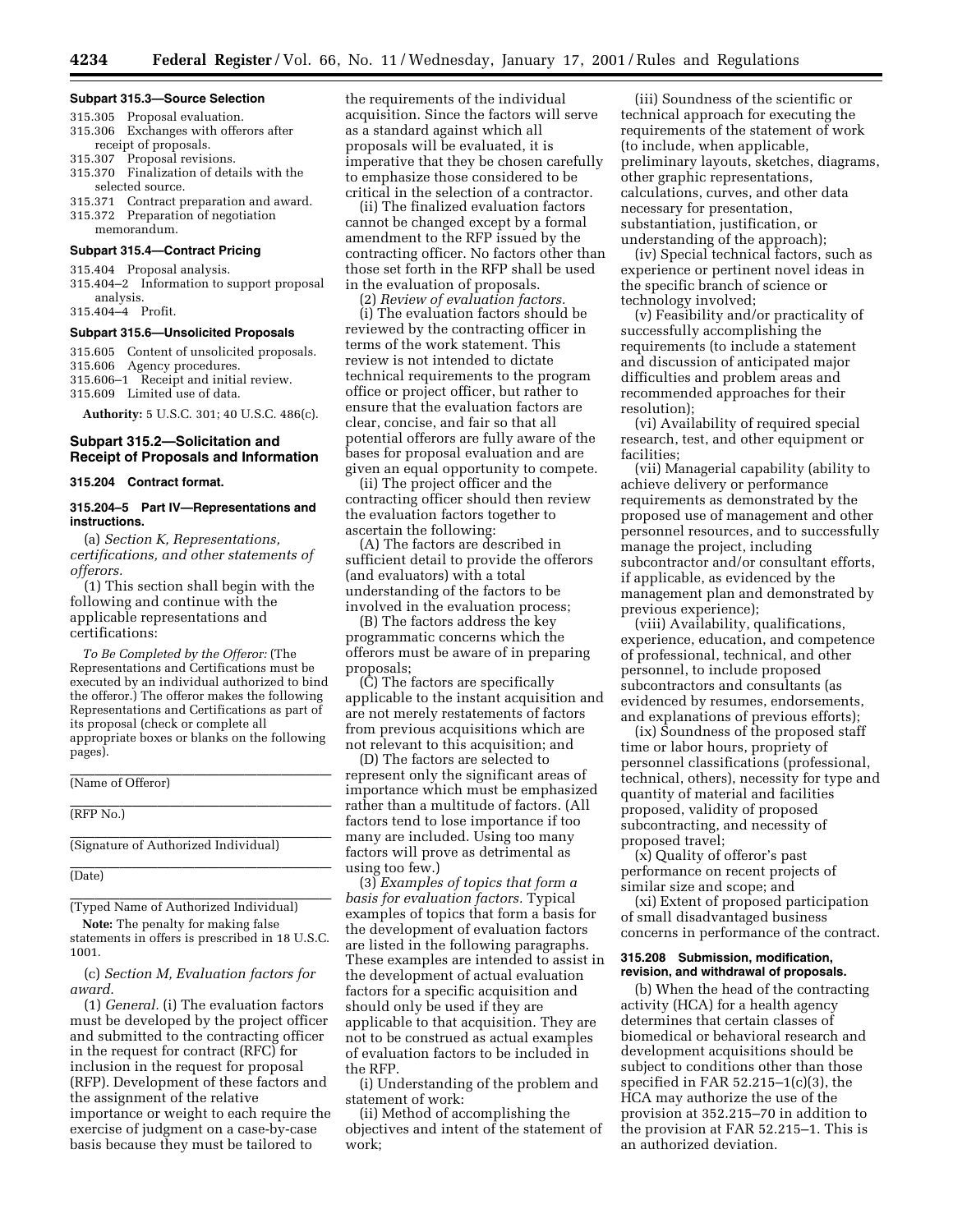(2) When the provision at 352.215–70 is included in the solicitation and a proposal is received after the exact time specified for receipt, the contracting officer, with the assistance of cost and technical personnel, shall make a written determination as to whether the proposal meets the requirements of the provision at 352.215–70 and, therefore, can be considered.

#### **315.209 Solicitation provisions and contract clauses.**

(a) Paragraph (e) of the provision at 352.215–1 shall be used in place of that specified at FAR 52.215–1(e). This is an authorized deviation.

(g) If the head of the contracting activity (HCA)(not delegable) has determined that the contracting activity will allow the use of the annual submission of representations and certifications by offerors, the provisions of FAR 14.213 shall be followed.

#### **Subpart 315.3—Source Selection**

#### **315.305 Proposal evaluation.**

(a)(1) *Cost or price evaluation.* The contracting officer shall evaluate business proposals adhering to the requirements for cost or price analysis included in FAR 15.404. The contracting officer must determine the extent of analysis in each case depending on the amount of the proposal, the technical complexity, and related cost or price. The contracting officer should request the project officer to analyze items such as the number of labor hours proposed for various labor categories; the mix of labor hours and categories of labor in relation to the technical requirements of the project; the kinds and quantities of material, equipment, and supplies; types, numbers and hours/days of proposed consultants; logic of proposed subcontracting; analysis of the travel proposed including number of trips, locations, purpose, and travelers; and kinds and quantities of information technology. The project officer shall provide his/her opinion as to whether these elements are necessary and reasonable for efficient contract performance. Exceptions to proposed elements shall be supported by adequate rationale to allow for effective negotiations or award if discussions are not conducted. The contracting officer should also request the assistance of a cost/price analyst when considered necessary. In all cases, the negotiation memorandum must include the rationale used in determining that the price or cost is fair and reasonable.

(2) *Past performance evaluation.*

When evaluating past performance, the contracting officer is responsible for conducting reference checks to obtain information concerning the performance history of offerors. The contracting officer may require the assistance of the project officer as well as other Government technical personnel in performing this function.

(3) *Technical evaluation.*

(i) Technical evaluation plan.

(A) A technical evaluation plan may be required by the contracting officer, at his/her discretion, when an acquisition is sufficiently complex as to warrant a formal plan.

(B) The technical evaluation plan should include at least the following:

(*1*) A list of recommended technical evaluation panel members, their organizations, a list of their major consulting clients (if applicable), their qualifications, and curricula vitae (if applicable);

(*2*) A justification for using non-Government technical evaluation panel members. (Justification is not required if non-Government evaluators will be used in accordance with standard contracting activity procedures or policies);

(*3*) A statement that there is no apparent or actual conflict of interest regarding any recommended panel member;

(*4*) A copy of each rating sheet, approved by the contracting officer, to be used to assure consistency with the evaluation criteria; and

(*5*) A brief description of the general evaluation approach.

(C) The technical evaluation plan must be signed by an official within the program office in a position at least one level above the project officer, or in accordance with contracting activity procedures.

(D) The technical evaluation plan should be submitted to the contracting officer for review and approval before the solicitation is issued. The contracting officer shall make sure that the significant factors and subfactors relating to the evaluation are reflected in the evaluation criteria when conducting the review of the plan.

(ii) Technical evaluation panel.

(A) *General.* (*1*) A technical evaluation panel is required for all acquisitions subject to this subpart which are expected to exceed \$500,000 and in which technical evaluation is considered a key element in the award decision. The contracting officer has the discretion to require a technical evaluation panel for acquisitions not exceeding \$500,000 based on the complexity of the acquisition.

(*2*) The technical evaluation process requires careful consideration regarding

the size, composition, expertise, and function of the technical evaluation panel. The efforts of the panel can result in the success or failure of the acquisition.

(B) *Role of the project officer.* (*1*) The project officer is the contracting officer's technical representative for the acquisition action. The project officer may be a voting member of the technical evaluation panel, and may also serve as the chairperson of the panel, unless he/ she is prohibited by law or contracting activity procedures to do so.

(*2*) The project officer is responsible for recommending panel members who are knowledgeable in the technical aspects of the acquisition and who are competent to identify strengths and weaknesses of the various proposals. The program training requirements specified in 307.170 must be adhered to when selecting prospective panel members (government employees).

(*3*) The project officer shall ensure that persons possessing expertise and experience in addressing issues relative to sex, race, national origin, and handicapped discrimination are included as panel members in acquisitions which address those issues. The intent is to balance the composition of the panel so that qualified and concerned individuals may provide insight to other panel members regarding ideas for, and approaches to be taken in, the evaluation of proposals.

(*4*) The project officer is to submit the recommended list of panel members to an official within the program office in a position at least one level above the project officer, or in accordance with contracting activity procedures. This official will review the recommendations and select the chairperson.

(*5*) The project officer shall arrange for adequate and secure working space for the panel.

(C) *Role of the contracting officer.* (*1*) The term ''contracting officer,'' as used in this subpart, may be the contracting officer or his/her designated representative within the contracting office.

(*2*) The contracting officer shall not serve as a member of the technical evaluation panel but should be available to:

(*i*) Address the initial meeting of the technical evaluation panel;

(*ii*) Provide assistance to the evaluators as required; and

(*iii*) Ensure that the scores adequately reflect the written technical report comments.

(D) *Conflict of interest.* (*1*) If a panel member has an actual or apparent conflict of interest related to a proposal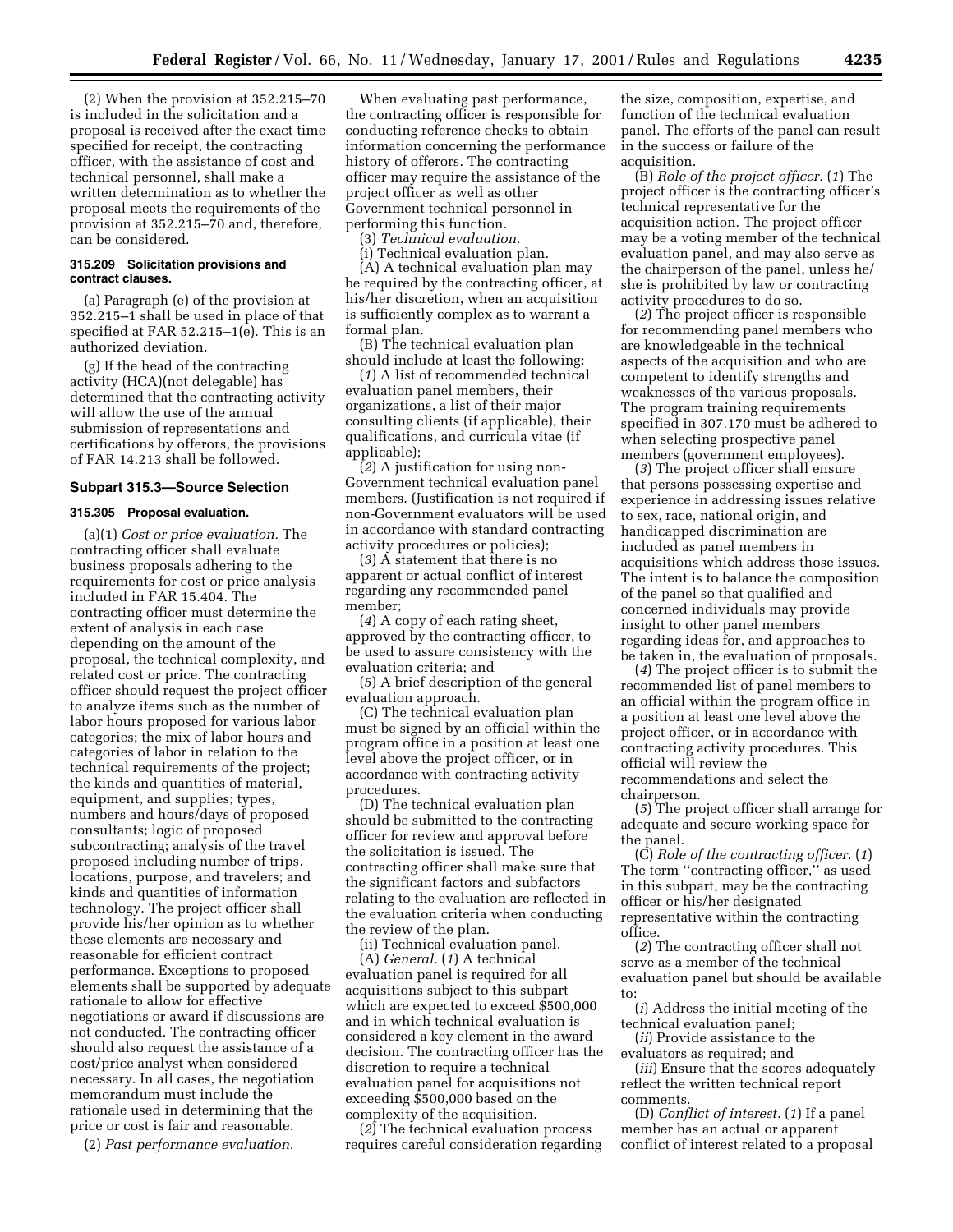under evaluation, he/she shall be removed from the panel and replaced with another evaluator. If a suitable replacement is not available, the panel shall perform the review without a replacement.

(*2*) For the purposes of this subpart, conflicts of interest are defined in the Standards of Ethical Conduct for Employees of the Executive Branch (5 CFR part 2635), Supplemental Standards of Ethical Conduct for Employees of the Department of Health and Human Services (5 CFR part 5501), and the Procurement Integrity Act. For outside evaluators serving on the technical evaluation panel, see paragraph  $(a)(3)(ii)(F)$  of this section.

(E) *Continuity of evaluation process.* (*1*) The technical evaluation panel is responsible for evaluating the original proposals, making recommendations to the chairperson regarding weaknesses and deficiencies of proposals, and, if required by the contracting officer, assisting the contracting officer during communications and discussions, and reviewing supplemental, revised and/or final proposal revisions. To the extent possible, the same evaluators should be available throughout the entire evaluation and selection process to ensure continuity and consistency in the treatment of proposals. The following are examples of circumstances when it would not be necessary for the technical evaluation panel to evaluate revised proposals submitted during the acquisition:

(*i*) The answers to questions do not have a substantial impact on the proposal;

(*ii*) Final proposal revisions are not materially different from the original proposals; or

(*iii*) The rankings of the offerors are not affected because the revisions to the proposals are relatively minor.

(*2*) The chairperson, with the concurrence of the contracting officer, may decide not to have the panel evaluate the revised proposals. Whenever this decision is made, it must be fully documented by the chairperson and approved by the contracting officer.

(*3*) When technical evaluation panel meetings are considered necessary by the contracting officer, the attendance of evaluators is mandatory. When the chairperson determines that an evaluator's failure to attend the meetings is prejudicial to the evaluation, the chairperson shall remove and/or replace the individual after discussing the situation with the contracting officer and obtaining his/her concurrence and the approval of the official responsible for appointing the panel members.

(*4*) Whenever continuity of the evaluation process is not possible, and either new evaluators are selected or a reduced panel is decided upon, each proposal which is being reviewed at any stage of the acquisition shall be reviewed at that stage by all members of the revised panel unless it is impractical to do so because of the receipt of an unusually large number of proposals.

(F) *Use of outside evaluators.* (*1*) The National Institutes of Health (NIH) and the Substance Abuse and Mental Health Services Administration (SAMHSA) are required to have a peer review of research and development contracts in accordance with Public Law 93–352 as amended by Public Law 94–63; 42 U.S.C. 289 a and 42 U.S.C. 290aa–3 respectively. This legislation requires peer review of projects and proposals, and not more than one-fourth of the members of a peer review group may be officers or employees of the United States. NIH and SAMHSA are therefore exempt from the provisions of 315.305(a)(3)(ii) to the extent that 42 U.S.C. 289a and 290aa–3 apply. Conflicts of interest are addressed at 42 CFR part 52h. Other agencies subject to statutory scientific peer review requirements are also exempt from the requirements of paragraph (a)(3)(ii) of this section to the extent that these requirements are inconsistent with their legislative requirements.

(*2*) In general, decisions to disclose proposals outside the Government for evaluation purposes shall be made by the official responsible for appointing panel members for the acquisition, after consultation with the contracting officer and in accordance with operating division procedures. The decision to disclose either a solicited or unsolicited proposal outside the Government for the purpose of obtaining an evaluation shall take into consideration the avoidance of organizational conflicts of interest and any competitive relationship between the submitter of the proposal and the prospective evaluator(s).

(*3*) When it is determined to disclose a solicited proposal outside the Government for evaluation purposes, the following or similar conditions shall be included in the written agreement with evaluator(s) prior to disclosure:

#### **Conditions for Evaluating Proposals**

The evaluator agrees to use the data (trade secrets, business data, and technical data) contained in the proposal only for evaluation purposes.

The foregoing requirement does not apply to data obtained from another source without restriction.

Any notice or legend placed on the proposal by either the Department or the submitter of the proposal shall be applied to any reproduction or abstract provided to the evaluator or made by the evaluator. Upon completion of the evaluation, the evaluator shall return the Government furnished copy of the proposal or abstract, and all copies thereof, to the Departmental office which initially furnished the proposal for evaluation.

Unless authorized by the Department's initiating office, the evaluator shall not contact the submitter of the proposal concerning any aspects of its contents.

The evaluator is obligated to obtain commitments from its employees and subcontractors, as necessary, to effect the purposes of these conditions.

(iii) Receipt of proposals.

(A) After the closing date set by the solicitation for the receipt of proposals, the contracting officer will use a transmittal memorandum to forward the technical proposals to the project officer or chairperson for evaluation. The business proposals will be retained by the contracting officer for evaluation.

(B) The transmittal memorandum shall include at least the following:

(*1*) A list of the names of the organizations submitting proposals;

(*2*) A reference to the need to preserve the integrity of the source selection process;

(*3*) A statement that only the contracting officer is to conduct discussions.

(*4*) A requirement for a technical evaluation report in accordance with paragraph (a)(3)(vi) of this section; and

(*5*) The establishment of a date for receipt of the technical evaluation report.

(iv) Convening the technical evaluation panel.

(A) Normally, the technical evaluation panel will convene to evaluate the proposals. However, there may be situations when the contracting officer determines that it is not feasible for the panel to convene. Whenever this decision is made, care must be taken to assure that the technical review is closely monitored to produce acceptable results.

(B) When a panel is convened, the chairperson is responsible for the control of the technical proposals provided to him/her by the contracting officer for use during the evaluation process. The chairperson will generally distribute the technical proposals prior to the initial panel meeting and will establish procedures for securing the proposals whenever they are not being evaluated to insure their confidentiality. After the evaluation is complete, all proposals must be returned to the contracting officer by the chairperson.

(C) The contracting officer shall address the initial meeting of the panel and state the basic rules for conducting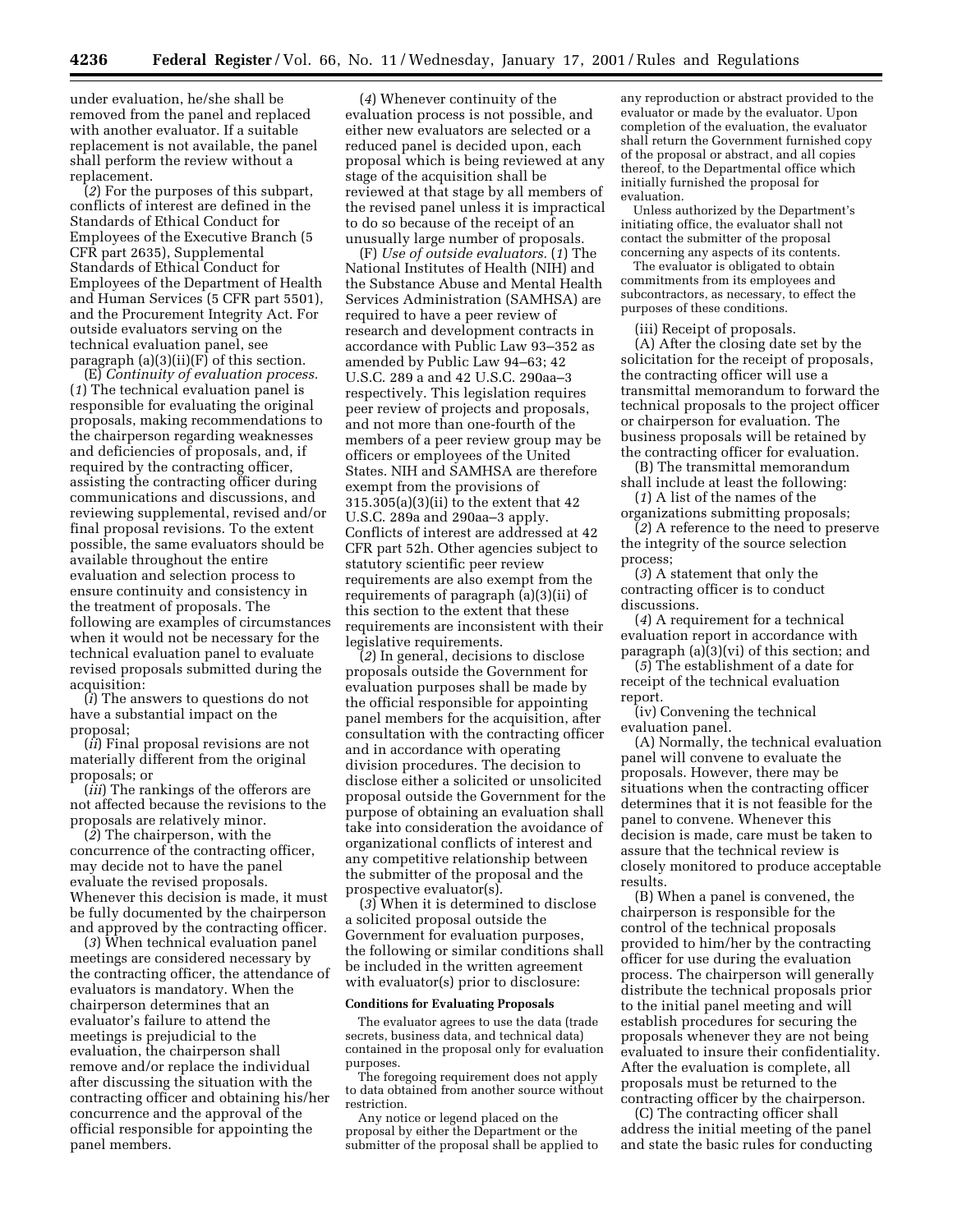the evaluation. The contracting officer shall provide written guidance to the panel if he/she is unable to attend the initial panel meeting. The guidance should include:

(*1*) Explanation of conflicts of interest; (*2*) The necessity to read and understand the solicitation, especially the statement of work and evaluation criteria, prior to reading the proposals;

(*3*) The need for evaluators to restrict the review to only the solicitation and the contents of the technical proposals;

(*4*) The need for each evaluator to review all the proposals;

(*5*) The need to watch for ambiguities, inconsistencies, errors, and deficiencies which should be surfaced during the evaluation process;

(*6*) An explanation of the evaluation process and what will be expected of the evaluators throughout the process;

(*7*) The need for the evaluators to be aware of the requirement to have complete written documentation of the individual strengths and weaknesses which affect the scoring of the proposals; and

(*8*) An instruction directing the evaluators that, until the award is made, information concerning the acquisition must not be disclosed to any person not directly involved in the evaluation process.

(v) Rating and ranking of proposals. The evaluators will individually read each proposal, describe tentative strengths and weaknesses, and independently develop preliminary scores in relation to each evaluation factor set forth in the solicitation. After this has been accomplished, the evaluators shall discuss in detail the individual strengths and weakness described by each evaluator and, if possible, arrive at a common understanding of the major strengths and weaknesses and the potential for correcting each offeror's weakness(es). Each evaluator will score each proposal, and then the technical evaluation panel will collectively rank the proposals. Generally, ranking will be determined by adding the numerical scores assigned to the evaluation factors and finding the average for each offeror. The evaluators should then identify whether each proposal is acceptable or unacceptable. Predetermined cutoff scores shall not be employed.

(vi) Technical evaluation report. A technical evaluation report shall be prepared and furnished to the contracting officer by the chairperson and maintained as a permanent record in the contract file. The report must reflect the ranking of the proposals and identify each proposal as acceptable or unacceptable. The report must also

include a narrative evaluation specifying the strengths and weaknesses of each proposal, a copy of each signed rating sheet, and any reservations, qualifications, or areas to be addressed that might bear upon the selection of sources for negotiation and award. Concrete technical reasons supporting a determination of unacceptability with regard to any proposal must be included. The report should also include specific points and questions which are to be raised in discussions or negotiations.

## **315.306 Exchanges with offerors after receipt of proposals.**

(d) *Exchanges with offerors after establishment of the competitive range.* The contracting officer and project officer should discuss the uncertainties and/or deficiencies that are included in the technical evaluation report for each proposal in the competitive range. Technical questions should be developed by the project officer and/or the technical evaluation panel and should be included in the technical evaluation report. The management, past performance and cost or price questions should be prepared by the contracting officer with assistance from the project officer and/or panel as required. The method of requesting offerors in the competitive range to submit the additional information will vary depending on the complexity of the questions, the extent of additional information requested, the time needed to analyze the responses, and the time frame for making the award. However, to the extent practicable, all questions and answers should be in writing. Each offeror in the competitive range shall be given an equitable period of time for preparation of responses to questions to the extent practicable. The questions should be developed so as to disclose the ambiguities, uncertainties, and deficiencies of the offeror.

#### **315.307 Proposal revisions.**

(b) Final proposal revisions are subject to a final evaluation of price or cost and other salient factors by the contracting officer and project officer with assistance from a cost/price analyst, and an evaluation of technical factors by the technical evaluation panel, as necessary. Proposals may be technically rescored and reranked by the technical evaluation panel and a technical evaluation report prepared. To the extent practicable, the evaluation shall be performed by the same evaluators who reviewed the original proposals. A final evaluation of past performance will be made by the contracting officer and project officer.

The technical evaluation panel may be involved in the final evaluation of past performance if the panel is comprised solely of Government personnel.

#### **315.370 Finalization of details with the selected source.**

(a) After selection of the successful proposal, finalization of details with the selected offeror may be conducted if deemed necessary. However, no factor which could have any effect on the selection process may be introduced after the common cutoff date for receipt of final proposal revisions. The finalization process shall not in any way prejudice the competitive interest or rights of the unsuccessful offerors. Finalization of details with the selected offeror shall be restricted to definitizing the final agreement on terms and conditions, assuming none of these factors were involved in the selection process.

(b) Caution must be exercised by the contracting officer to insure that the finalization process is not used to change the requirements contained in the solicitation, nor to make any other changes which would impact on the source selection decision. Whenever a material change occurs in the requirements, the competition must be reopened and all offerors submitting final proposal revisions must be given an opportunity to resubmit proposals based on the revised requirements. Whenever there is a question as to whether a change is material, the contracting officer should obtain the advice of technical personnel and legal counsel before reopening the competition. Significant changes in the offeror's cost proposal may also necessitate a reopening of competition if the changes alter the factors involved in the original selection process.

(c) Should finalization details beyond those specified in paragraph (a) of this section be required for any reason, discussions must be reopened with all offerors submitting final proposal revisions.

(d) Upon finalization of details, the contracting officer should obtain a confirmation letter from the successful offeror which includes any revisions to the technical proposal, the agreed to price or cost, and, as applicable, a certificate of current cost or pricing data.

#### **315.371 Contract preparation and award.**

(a) The contracting officer must perform the following actions after finalization details have been completed: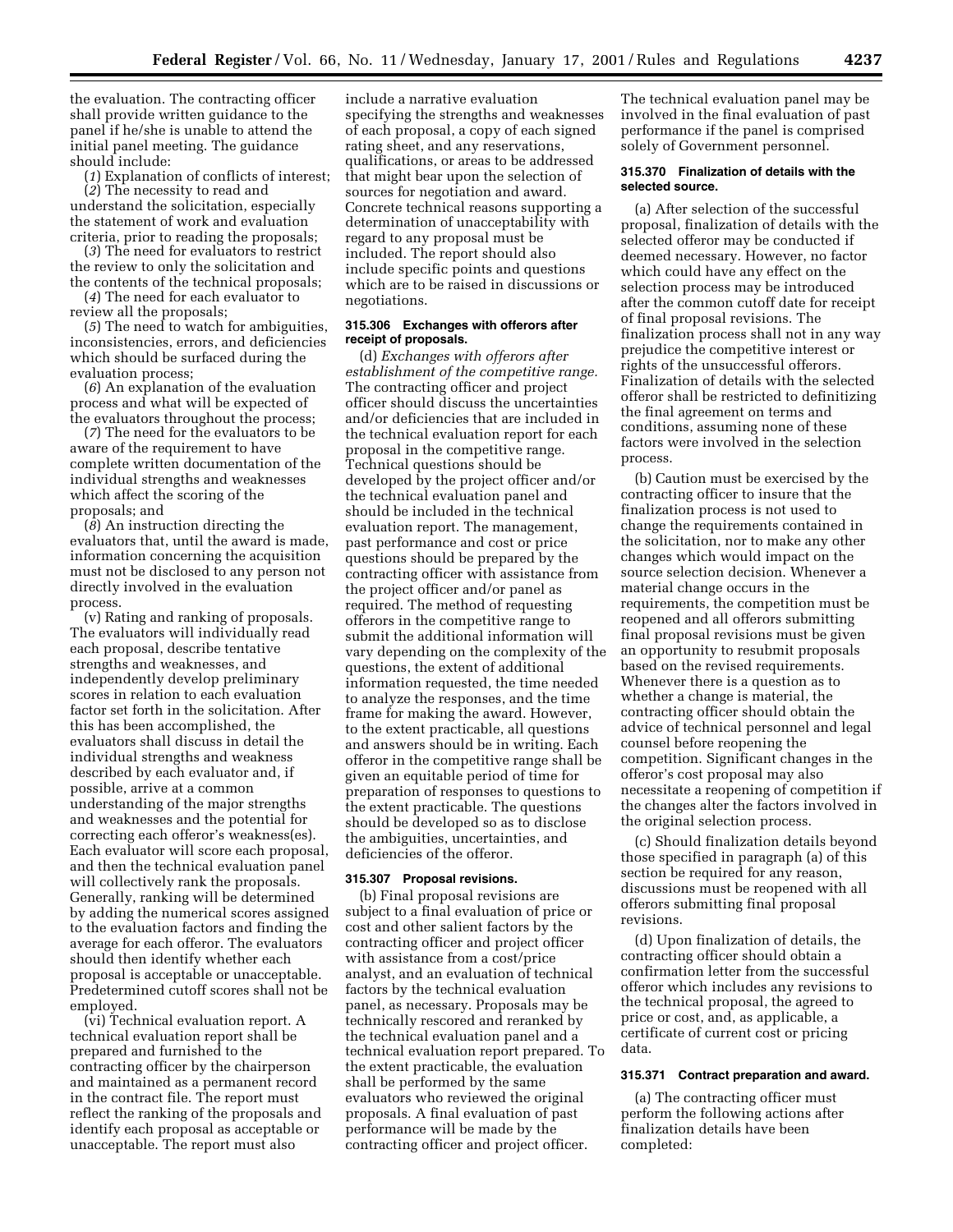(1) Prepare the negotiation memorandum in accordance with 315.372;

(2) Prepare the contract containing all agreed to terms and conditions and clauses required by law or regulation;

(3) Include in the contract file the pertinent documents referenced in FAR 4.803; and

(4) Obtain the appropriate approval of the proposed contract award(s) in accordance with subpart 304.71 and contracting activity procedures.

(b) After receiving the required approvals, the contract should be transmitted to the prospective contractor for signature. The prospective contractor must be informed that the contract is not effective until accepted by the contracting officer.

(c) The contract shall not be issued until the finance office certifies that the funds are available for obligation.

## **315.372 Preparation of negotiation memorandum.**

The negotiation memorandum or summary of negotiations is a complete record of all actions leading to award of a contract and is prepared by the contract negotiator to support the source selection decision discussed in FAR 15.308. It should be in sufficient detail to explain and support the rationale, judgments, and authorities upon which all actions were predicated. The memorandum will document the negotiation process and reflect the negotiator's actions, skills, and judgments in concluding a satisfactory agreement for the Government. Negotiation memorandums shall contain discussion of the following or a statement of nonapplicability; however, information already contained in the contract file need not be reiterated. A reference to the document which contains the required information is acceptable.

(a) *Description of articles and services and period of performance.* A description of articles and services, quantity, unit price, total contract amount, and period of contract performance should be set forth ( if Supplemental Agreement—show previous contract amount as revised, as well as information with respect to the period of performance).

(b) *Acquisition planning.* Summarize or reference any acquisition planning activities that have taken place.

(c) *Synopsis of acquisition.* A statement as to whether the acquisition has or has not been publicized in accordance with FAR Subpart 5.2. A brief statement of explanation should be included with reference to the specific

basis for exemption under the FAR, if applicable.

(d) *Contract type.* Provide sufficient detail to support the type of contractual instrument recommended for the acquisition. If the contract is a costsharing type, explain the essential costsharing features.

(e) *Extent of competition.* The extent to which full and open competition was solicited and obtained must be discussed. The discussion shall include the date of solicitation, sources solicited, and solicitation results. If a late proposal was received, discuss whether or not the late proposal was evaluated and the rationale for the decision.

(f) *Technical evaluation.* Summarize or reference the results presented in the technical evaluation report.

(g) *Business evaluation.* Summarize or reference results presented in the business report.

(h) *Past performance.* Summarize or reference results of past performance evaluation and reference checks.

(i) *Competitive range (if applicable).* Describe how the competitive range was determined and state the offerors who were included in the competitive range and the ones who were not.

(j) *Cost breakdown and analysis.* Include a complete cost breakdown together with the negotiator's analysis of the estimated cost by individual cost elements. The negotiator's analysis should contain information such as:

(1) A comparison of cost factors proposed in the instant case with actual factors used in earlier contracts, using the same cost centers of the same supplier or cost centers of other sources having recent contracts for the same or similar item.

(2) Any pertinent Governmentconducted audit of the proposed contractor's record of any pertinent cost advisory report.

(3) Any pertinent technical evaluation inputs as to necessity, allocability and reasonableness of labor, material and other direct expenses.

(4) Any other pertinent information to fully support the basis for and rationale of the cost analysis.

(5) If the contract is an incentive type, discuss all elements of profit and fee structure.

(6) A justification of the reasonableness of the proposed contractor's estimated profit or fixed fee, considering the requirements of FAR 15.404–4 and HHSAR 315.404–4.

(k) *Cost realism.* Describe the cost realism analysis performed on proposals.

(l) *Government-furnished property and Government-provided facilities.*

With respect to Government-furnished or Government-provided facilities, equipment, tooling, or other property, include the following:

(1) Where no property is to be provided, a statement to that effect.

(2) Where property is to be provided, a full description, the estimated dollar value, the basis of price comparison with competitors, and the basis of rental charge, if rental is involved.

(3) Where the furnishing of any property or the extent has not been determined and is left open for future resolution, a detailed explanation.

(m) *Negotiations.* Include a statement as to the date and place negotiations were conducted, and identify members of both the Government and contractor negotiating teams by area of responsibility. Include negotiation details relative to the statement of work, terms and conditions, and special provisions. The results of cost or price negotiations must include the information required by FAR 31.109 and 15.406–3. In addition, if cost or pricing data was required to be submitted, the negotiation record must also contain the extent to which the contracting officer relied upon the factual cost or pricing data submitted and used in negotiating the cost or price.

(n) *Other considerations.* Include coverage of areas such as:

(1) Financial data with respect to a contractor's capacity and stability.

(2) Determination of contractor responsibility.

(3) Details as to why the method of payment, such as progress payment, advance payment, etc., is necessary. Also cite any required D & F's.

(4) Information with respect to obtaining of a certificate of current cost or pricing data.

(5) Other required special approvals.

(6) If the contract represents an extension of previous work, the status of funds and performance under the prior contract(s) should be reflected. Also, a determination should be made that the Government has obtained enough actual or potential value from the work previously performed to warrant continuation with the same contractor. (Project officer should furnish the necessary information.)

(7) If the contract was awarded by full and open competition, state where the unsuccessful offerors' proposals are filed.

(8) State that equal opportunity provisions of the proposed contract have been explained to the contractor, and it is aware of its responsibilities. Also state whether or not a clearance is required.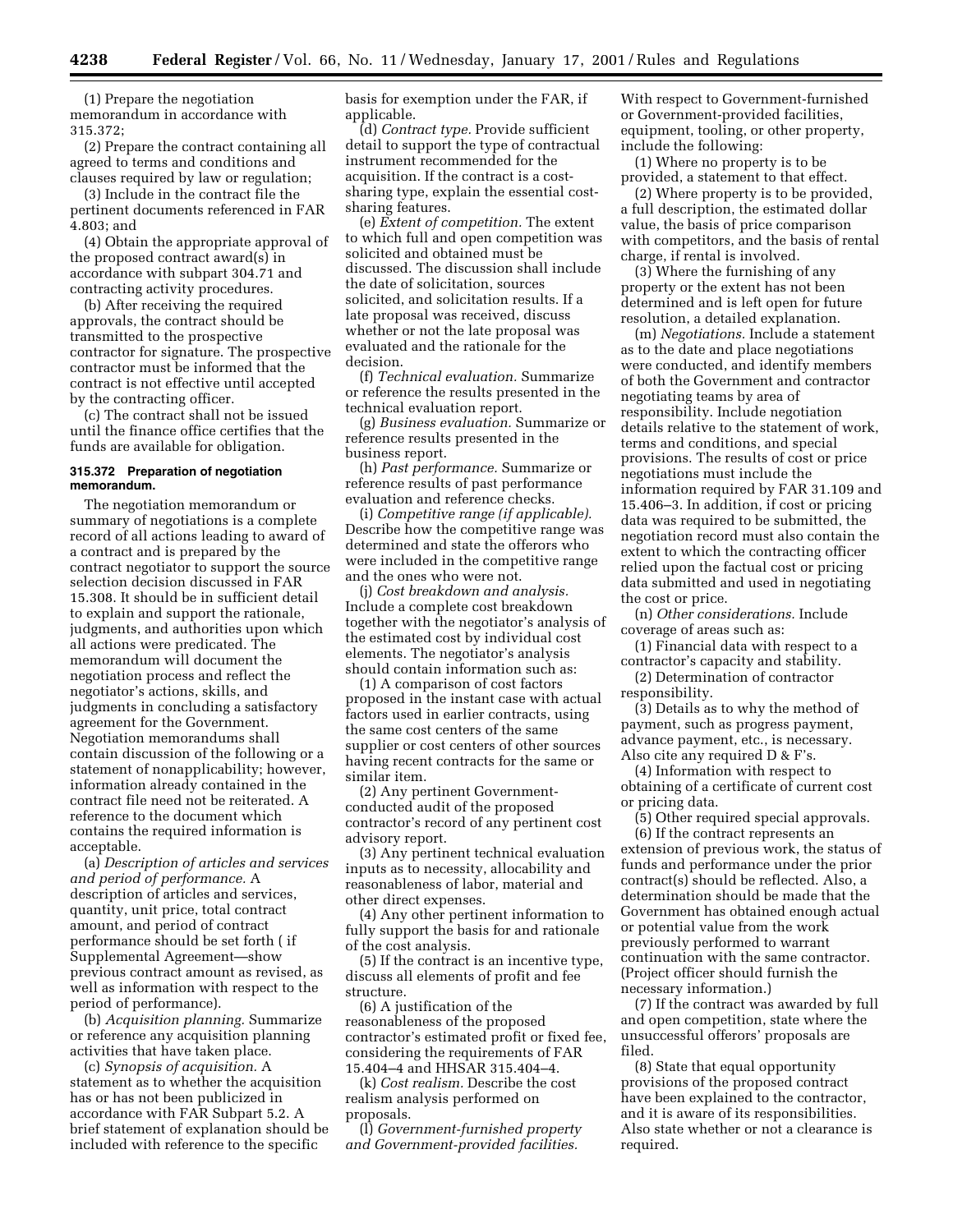(9) If the contract is for services, a statement must be made, in accordance with FAR 37.103, that the services to be acquired are nonpersonal in nature.

(o) *Terms and conditions.* Identify the general and special clauses and conditions that are contained in the contract, such as option arrangements, incremental funding, anticipatory costs, deviations from standard clauses, etc. The basis and rationale for inclusion of any special terms and conditions must be stated and, where applicable, the document which granted approval for its use identified.

(p) *Recommendation.* A brief statement setting forth the recommendations for award.

(q) *Signature.* The memorandum must be signed by the contract negotiator who prepared the memorandum.

## **Subpart 315.4—Contract Pricing**

## **315.404 Proposal analysis.**

## **315.404–2 Information to support proposal analysis.**

(a)(2) When some or all information sufficient to determine the reasonableness of the proposed cost or price is already available or can be obtained by phone from the cognizant audit agency, contracting officers may request less-than-complete field pricing support (specifying in the request the information needed) or may waive in writing the requirement for audit and field pricing support by documenting the file to indicate what information is to be used instead of the audit report and the field pricing report.

(3) When initiating audit and field pricing support, the contracting officer shall do so by sending a request to the cognizant administrative contracting officer (ACO), with an information copy to the cognizant audit office. When field pricing support is not available, the contracting officer shall initiate an audit by sending, in accordance with agency procedures, two (2) copies of the request to the OIG Office of Audits' Regional Audit Director. In both cases, the contracting officer shall, in the request:

(i) Prescribe the extent of the support needed;

(ii) State the specific areas for which input is required;

(iii)Include the information necessary to perform the review (such as the offeror's proposal and the applicable portions of the solicitation, particularly those describing requirements and delivery schedules);

(iv) Provide the complete address of the location of the offeror's financial records that support the proposal;

(v) Identify the office having audit responsibility if other than the HHS Regional Audit Office; and

(vi) Specify a due date for receipt of a verbal report to be followed by a written audit report. (If the time available is not adequate to permit satisfactory coverage of the proposal, the auditor shall so advise the contracting officer and indicate the additional time needed.) One copy of the audit request letter that was submitted to the Regional Audit Director and a complete copy of the contract price proposal shall be submitted to OIG/OA/DAC. Whenever, an audit review has been conducted by the Office of Audits, two (2) copies of the memorandum of negotiation shall be forwarded to OIG/OA/DAC by the contracting officer.

## **315.404–4 Profit.**

(b) *Policy.* (1) The structured approach for determining profit or fee (hereafter referred to as profit) provides contracting officers with a technique that will ensure consideration of the relative value of the appropriate profit factors described in paragraph (d) of this section in the establishment of a profit objective for the conduct of negotiations. The contracting officer's analysis of these profit factors is based on information available to him/her prior to negotiations. The information is furnished in proposals, audit data, assessment reports, preaward surveys and the like. The structured approach also provides a basis for documentation of this objective, including an explanation of any significant departure from this objective in reaching an agreement. The extent of documentation should be directly related to the dollar value and complexity of the proposed acquisition. Additionally, the negotiation process does not require agreement on either estimated cost elements or profit elements. The profit objective is a part of an overall negotiation objective which, as a goingin objective, bears a distinct relationship to the cost objective and any proposed sharing arrangement. Since profit is merely one of several interrelated variables, the Government negotiator generally should not complete the profit negotiation without simultaneously agreeing on the other variables. Specific agreement on the exact weights or values of the individual profit factors is not required and should not be attempted.

(ii) The profit-analysis factors set forth at FAR 15.404–4(d) shall be used for establishing profit objectives under the following listed circumstances. Generally, it is expected that this method will be supported in a manner

similar to that used in the structured approach (profit factor breakdown and documentation of the profit objective); however, factors within FAR 15.404– 4(d) considered inapplicable to the acquisition will be excluded from the profit objective.

(A) Contracts not expected to exceed \$100,000;

(B) Architect-engineer contracts; (C) Management contracts for operations and/or maintenance of Government facilities;

(D) Construction contracts;

(E) Contracts primarily requiring delivery of material supplies by subcontractors;

(F) Termination settlements; and

(G) Cost-plus-award-fee contracts (However, contracting officers may find it advantageous to perform a structured profit analysis as an aid in arriving at an appropriate fee arrangement). Other exceptions may be made in the negotiation of contracts having unusual pricing situations, but shall be justified in writing by the contracting officer in situations where the structured approach is determined to be unsuitable.

(c) *Contracting officer responsibilities.* A profit objective is that part of the estimated contract price objective or value which, in the judgment of the contracting officer, constitutes an appropriate amount of profit for the acquisition being considered. This objective should realistically reflect the total overall task to be performed and the requirements placed on the contractor. Development of a profit objective should not begin until a thorough review of proposed contract work has been made; a review of all available knowledge regarding the contractor pursuant to FAR subpart 9.1, including audit data, preaward survey reports and financial statements, as appropriate, has been conducted; and an analysis of the contractor's cost estimate and comparison with the Government's estimate or projection of cost has been made.

(d) *Profit—analysis factors* (1) *Common factors*. The following factors shall be considered in all cases in which profit is to be negotiated. The weight ranges listed after each factor shall be used in all instances where the structured approach is used.

| Profit factors                                                                                         | Weight ranges<br>(in percent)             |
|--------------------------------------------------------------------------------------------------------|-------------------------------------------|
| Contractor effort:<br>Material acquisition<br>Direct labor<br>Overhead<br>General management<br>(G&A). | 1 to 5.<br>4 to 15.<br>4 to 9.<br>4 to 8. |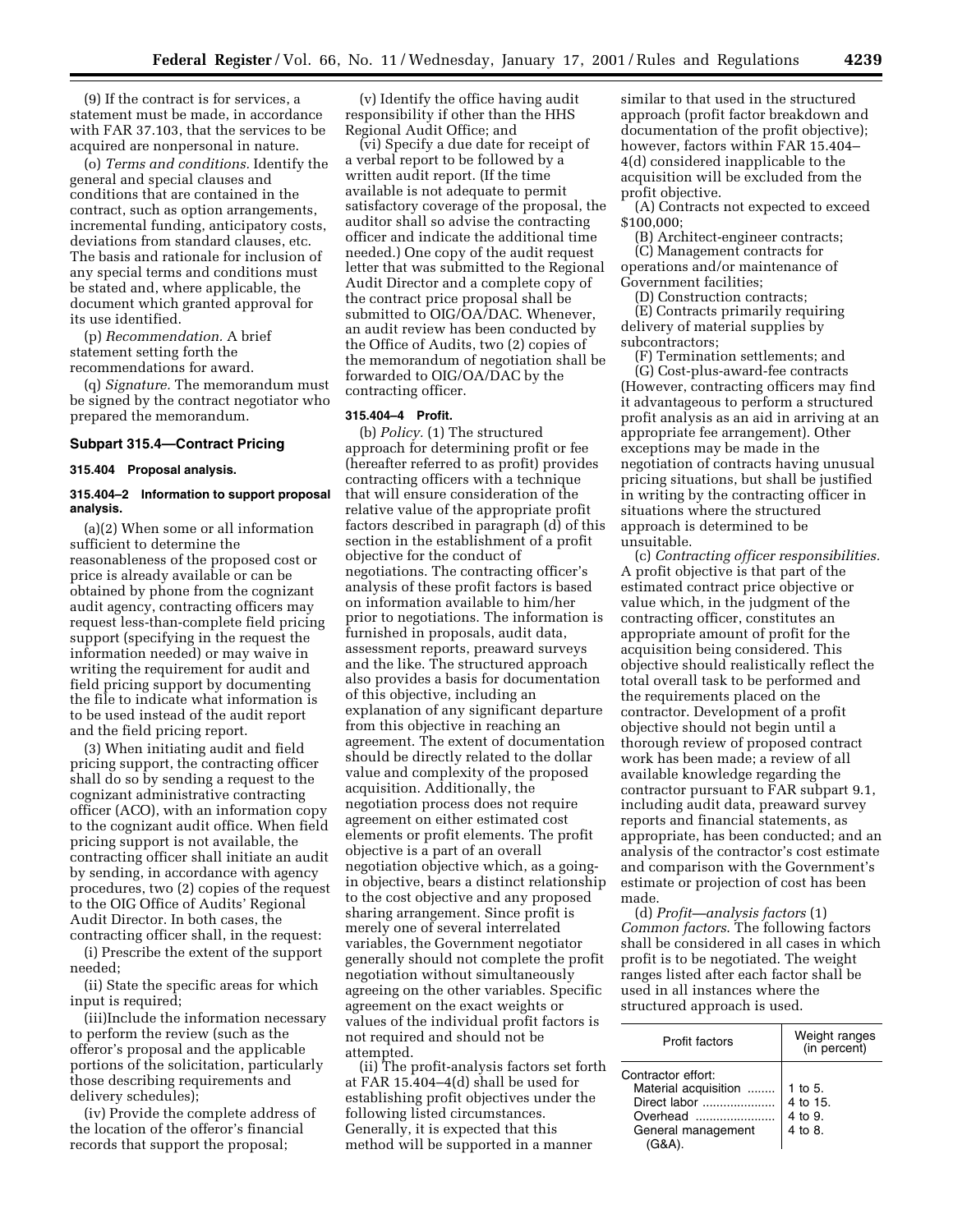| Profit factors                               | Weight ranges<br>(in percent) |
|----------------------------------------------|-------------------------------|
| Other costs<br>Other factors:                | 1 to $5$ .                    |
| Cost risk                                    | $0 \text{ to } 7$ .           |
| Investment                                   | $-2$ to $+2$ .                |
| Performance                                  | $-1$ to $+1$ .                |
| Socioeconomic programs<br>Special situations | $-5$ to $+5$ .                |

(i) Under the structured approach, the contracting officer shall first measure ''Contractor Effort'' by the assignment of a profit percentage within the designated weight ranges to each element of contract cost recognized by the contracting officer. The amount calculated for the cost of money for facilities capital is not to be included for the computation of profit as part of the cost base. The suggested categories under ''Contractor Effort'' are for reference purposes only. Often individual proposals will be in a different format, but since these categories are broad and basic, they provide sufficient guidance to evaluate all other items of cost.

(ii) After computing a total dollar profit for ''Contractor Effort,'' the contracting officer shall then calculate the specific profit dollars assigned for cost risk, investment, performance, socioeconomic programs, and special situations. This is accomplished by multiplying the total Government Cost Objective, exclusive of any cost of money for facilities capital, by the specific weight assigned to the elements within the ''Other Factors'' category. Form HHS–674, Structured Approach Profit/Fee Objective, should be used, as appropriate, to facilitate the calculation of this profit objective. Form HHS–674 is illustrated in 353.370–674.

(iii) In making a judgment of the value of each factor, the contracting officer should be governed by the definition, description, and purpose of the factors together with considerations for evaluating them.

(iv) The structured approach was designed for arriving at profit objectives for other than nonprofit organizations. However, if appropriate adjustments are made to reflect differences between profit and nonprofit organizations, the structured approach can be used as a basis for arriving at profit objectives for nonprofit organizations. Therefore, the structured approach, as modified in paragraph (d)(1)(iv)(B) of this section, shall be used to establish profit objectives for nonprofit organizations.

(A) For purposes of this section, nonprofit organizations are defined as those business entities organized and operated exclusively for charitable, scientific, or educational purposes, no part of the net earnings of which inure to the benefit of any private shareholder or individual, and which are exempt from Federal income taxation under Section 501 of the Internal Revenue Code.

(B) For contracts with nonprofit organizations where profit is involved, an adjustment of up to 3 percentage points will be subtracted from the total profit objective percentage. In developing this adjustment, it will be necessary to consider the following factors;

(*1*) Tax position benefits;

(*2*) Granting of financing through advance payments; and

(*3*) Other pertinent factors which may work to either the advantage or disadvantage of the contractor in its position as a nonprofit organization.

(2) *Contractor effort.* Contractor effort is a measure of how much the contractor is expected to contribute to the overall effort necessary to meet the contract performance requirement in an efficient manner. This factor, which is apart from the contractor's responsibility for contract performance, takes into account what resources are necessary and what the contractor must do to accomplish a conversion of ideas and material into the final service or product called for in the contract. This is a recognition that within a given performance output, or within a given sales dollar figure, necessary efforts on the part of individual contractors can vary widely in both value and quantity, and that the profit objective should reflect the extent and nature of the contractor's contribution to total performance. A major consideration, particularly in connection with experimental, developmental, or research work, is the difficulty or complexity of the work to be performed, and the unusual demands of the contract, such as whether the project involves a new approach unrelated to existing technology and/or equipment or only refinements to these items. The evaluation of this factor requires an analysis of the cost content of the proposed contract as follows:

(i) *Material acquisition.* (Subcontracted items, purchased parts, and other material.) Analysis of these cost items shall include an evaluation of the managerial and technical effort necessary to obtain the required subcontracted items, purchased parts, material or services. The contracting officer shall determine whether the contractor will obtain the items or services by routine order from readily available sources or by detailed subcontracts for which the prime contractor will be required to develop complex specifications. Consideration

shall also be given to the managerial and technical efforts necessary for the prime contractor to select subcontractors and to perform subcontract administration functions. In application of this criterion, it should be recognized that the contribution of the prime contractor to its purchasing program may be substantial. Normally, the lowest unadjusted weight for direct material is 2 percent. A weighting of less than 2 percent would be appropriate only in unusual circumstances when there is a minimal contribution by the contractor.

(ii) *Direct labor.* (Professional, service, manufacturing and other labor). Analysis of the various labor categories of the cost content of the contract should include evaluation of the comparative quality and quantity of professional and semiprofessional talents, manufacturing and service skills, and experience to be employed. In evaluating professional and semiprofessional labor for the purpose of assigning profit dollars, consideration should be given to the amount of notable scientific talent or unusual or scarce talent needed in contrast to nonprofessional effort. The assessment should consider the contribution this talent will provide toward the achievement of contract objectives. Since nonprofessional labor is relatively plentiful and rather easily obtained by the contractor and is less critical to the successful performance of contract objectives, it cannot be weighted nearly as high as professional or semiprofessional labor. Service contract labor should be evaluated in a like manner by assigning higher weights to engineering or professional type skills required for contract performance. Similarly, the variety of manufacturing and other categories of labor skills required and the contractor's manpower resources for meeting these requirements should be considered. For purposes of evaluation, categories of labor (*i.e.,* quality control, receiving and inspection, etc.) which do not fall within the definition for professional, service or manufacturing labor may be categorized as appropriate. However, the same evaluation considerations as outlined in this paragraph will be applied.

(iii) *Overhead and general management* (G&A). (A) Analysis of these overhead items of cost should include the evaluation of the makeup of these expenses and how much they contribute to contract performance. To the extent practicable, analysis should include a determination of the amount of labor within these overhead pools and how this labor should be treated if it were considered as direct labor under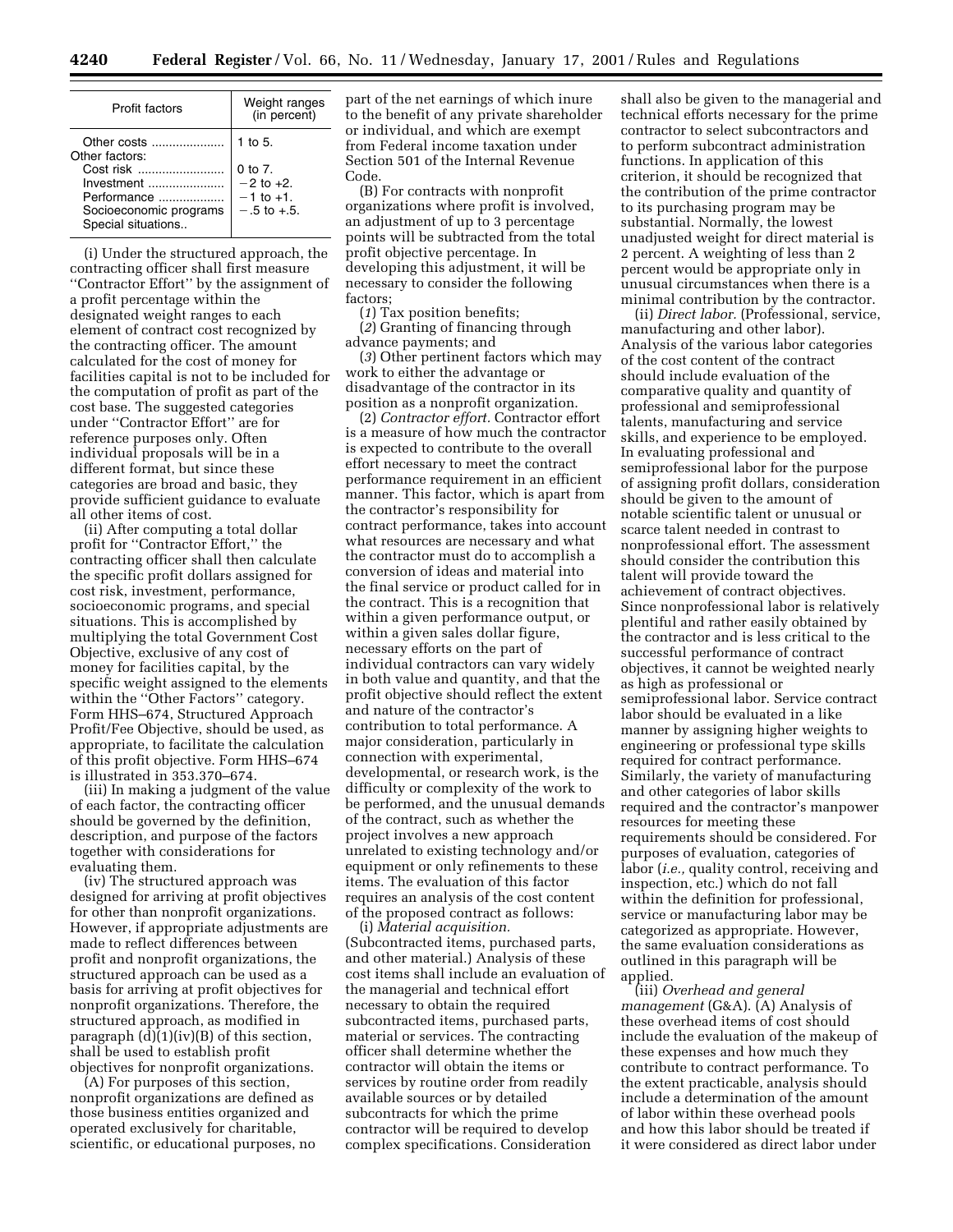the contract. The allocable labor elements should be given the same profit considerations that they would receive if they were treated as direct labor. The other elements of these overhead pools should be evaluated to determine whether they are routine expenses, such as utilities and maintenance, and hence given lesser profit consideration, or whether they are significant contributing elements. The composite of the individual determinations in relation to the elements of the overhead pools will be the profit consideration given the pools as a whole. The procedure for assigning relative values to these overhead expenses differs from the method used in assigning values of the direct labor. The upper and lower limits assignable to the direct labor are absolute. In the case of overhead expenses, individual expenses may be assigned values outside the range as long as the composite ratio is within the range.

(B) It is not necessary that the contractor's accounting system break down overhead expenses within the classifications of research overhead, other overhead pools, and general administrative expenses, unless dictated otherwise by Cost Accounting Standards (CAS). The contractor whose accounting system reflects only one overhead rate on all direct labor need not change its system (if CAS exempt) to correspond with these classifications. The contracting officer, in an evaluation of such a contractor's overhead rate, could break out the applicable sections of the composite rate which could be classified as research overhead, other overhead pools, and general and administrative expenses, and follow the appropriate evaluation technique.

(C) Management problems surface in various degrees and the management expertise exercised to solve them should be considered as an element of profit. For example, a contract for a new program for research or an item which is on the cutting edge of the state of the art will cause more problems and require more managerial time and abilities of a higher order than a followon contract. If new contracts create more problems and require a higher profit weight, follow-ons should be adjusted downward because many of the problems should have been solved. In any event, an evaluation should be made of the underlying managerial effort involved on a case-by-case basis.

(D) It may not be necessary for the contracting officer to make a separate profit evaluation of overhead expenses in connection with each acquisition action for substantially the same project with the same contractor. Where an

analysis of the profit weight to be assigned to the overhead pool has been made, that weight assigned may be used for future acquisitions with the same contractor until there is a change in the cost composition of the overhead pool or the contract circumstances, or the factors discussed in paragraph (d)(2)(iii)(C) of this section are involved.

(iv) *Other costs.* Analysis of this factor should include all other direct costs associated with contractor performance (*e.g.,* travel and relocation, direct support, and consultants). Analysis of these items of cost should include, the significance of the cost of contract performance, nature of the cost, and how much they contribute to contract performance. Normally, travel costs require minimal administrative effort by the contractor and, therefore, usually receive a weight no greater than 1%. Also, the contractor may designate individuals as ''consultants'' but in reality these individuals may be obtained by the contractor to supplement its workforce in the performance of routine duties required by contract. These costs would normally receive a minimum weight. However, there will be instances when the contractor may be required to locate and obtain the services of consultants having expertise in fields such as medicine or human services. In these instances, the contractor will be required to expend greater managerial and technical effort to obtain these services and, consequently, the costs should receive a much greater weight.

(3) *Other factors* (i) *Contract cost risk.* The contract type employed basically determines the degree of cost risk assumed by the contractor. For example, where a portion of the risk has been shifted to the Government through costreimbursement provisions, unusual contingency provisions, or other riskreducing measures, the amount of profit should be less than where the contractor assumes all the risk.

(A) In developing the prenegotiation profit objective, the contracting officer will need to consider the type of contract anticipated to be negotiated and the contractor risk associated therewith when selecting the position in the weight range for profit that is appropriate for the risk to be borne by the contractor. This factor should be one of the most important in arriving at prenegotiation profit objective. Evaluation of this risk requires a determination of the degree of cost responsibility the contractor assumes; the reliability of the cost estimates in relation to the task assumed; and the complexity of the task assumed by the contractor. This factor is specifically

limited to the risk of contract costs. Thus, risks on the part of the contractor such as reputation, losing a commercial market, risk of losing potential profits in other fields, or any risk which falls on the contracting office, such as the risk of not acquiring a satisfactory report, are not within the scope of this factor.

(B) The first and basic determination of the degree of cost responsibility assumed by the contractor is related to the sharing of total risk of contract cost by the Government and the contractor through the selection of contract type. The extremes are a cost-plus-a-fixed-fee contract requiring the contractor to use its best efforts to perform a task and a firm fixed-price contract for a service or a complex item. A cost-plus-a-fixed-fee contract would reflect a minimum assumption of cost responsibility, whereas a firm-fixed-price contract would reflect a complete assumption of cost responsibility. Where proper contract selection has been made, the regard for risk by contract type would usually fall into the following percentage ranges:

|                                   | Percent |
|-----------------------------------|---------|
| Cost-reimbursement type contracts | $0 - 3$ |
| Fixed-price type contracts        | $2 - 7$ |

(C) The second determination is that of the reliability of the cost estimates. Sound price negotiation requires welldefined contract objectives and reliable cost estimates. Prior experience assists the contractor in preparing reliable cost estimates on new acquisitions for similar related efforts. An excessive cost estimate reduces the possibility that the cost of performance will exceed the contract price, thereby reducing the contractor's assumption of contract cost risk.

(D) The third determination is that of the difficulty of the contractor's task. The contractor's task can be difficult or easy, regardless of the type of contract.

(E) Contractors are likely to assume greater cost risk only if contracting officers objectively analyze the risk incident to proposed contracts and are willing to compensate contractors for it. Generally, a cost-plus-fixed fee contract will not justify a reward for risk in excess of 0.5 percent, nor will a firm fixed-price contract justify a reward of less than the minimum in the structured approach. Where proper contract-type selection has been made, the reward for risk, by contract type, will usually fall into the following percentage ranges:

(*1*) Type of contract and percentage ranges for profit objectives developed by using the structured approach for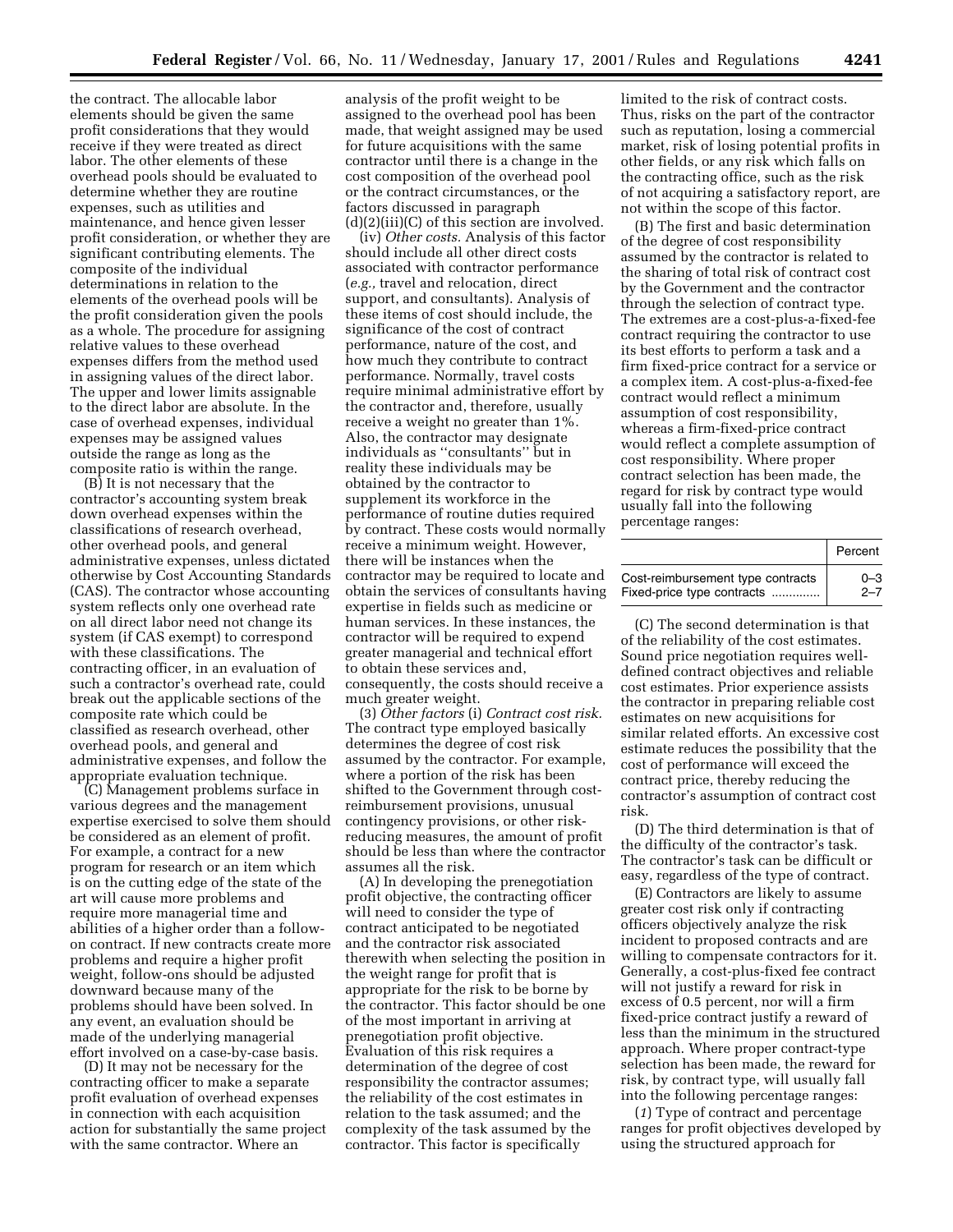research and development and manufacturing contracts:

| Percent      |
|--------------|
| $0$ to $0.5$ |
| 1 to 2       |
| $1.5$ to $3$ |
|              |
| $2$ to 4     |
| 3 to 5       |
| 3 to 5       |
|              |
| 5 to 7       |
|              |

(*2*) Type of contract and percentage ranges for profit objectives developed by using the structured approach for service contracts:

| Percent |
|---------|
|         |

(F) These ranges may not be appropriate for all acquisitions. For instance, a fixed-price-incentive contract that is closely priced with a low ceiling price and high incentive share may be tantamount to a firm fixedprice contract. In this situation, the contracting officer may determine that a basis exists for high confidence in the reasonableness of the estimate and that little opportunity exists for cost reduction without extraordinary efforts. On the other hand, a contract with a high ceiling and low incentive formula can be considered to contain cost-plus incentive-fee contract features. In this situation, the contracting officer may determine that the Government is retaining much of the contract cost responsibility and that the risk assumed by the contractor is minimal. Similarly, if a cost-plus-incentive-fee contract includes an unlimited downward (negative) fee adjustment on cost control, it could be comparable to a fixed-price-incentive contract. In such a pricing environment, the contracting officer may determine that the Government has transferred a greater amount of cost responsibility to the contractor than is typical under a normal cost-plus-incentive-fee contract.

(G) The contractor's subcontracting program may have a significant impact on the contractor's acceptance or risk under a contract form. It could cause risk to increase or decrease in terms of both cost and performance. This consideration should be a part of the contracting officer's overall evaluation in selecting a factor to apply for cost risk. It may be determined, for instance, that the prime contractor has effectively

transferred real cost risk to a subcontractor and the contract cost risk evaluation may, as a result, be below the range which would otherwise apply for the contract type being proposed. The contract cost risk evaluation should not be lowered, however, merely on the basis that a substantial portion of the contract costs represents subcontracts without any substantial transfer of contractor's risk.

(H) In making a contract cost risk evaluation in an acquisition action that involves definitization of a letter contract, unpriced change orders, and unpriced orders under basic ordering agreements, consideration should be given to the effect on total contract cost risk as a result of having partial performance before definitization. Under some circumstances it may be reasoned that the total amount of cost risk has been effectively reduced. Under other circumstances it may be apparent that the contractor's cost risk remained substantially unchanged. To be equitable, the determination of profit weight for application to the total of all recognized costs, both those incurred and those yet to be expended, must be made with consideration to all attendant circumstances—not just the portion of costs incurred or percentage of work completed prior to definitization.

(I) Time and material and labor hour contracts will be considered to be costplus-a-fixed-fee contracts for the purpose of establishing profit weights unless otherwise exempt under paragraph (b)(1)(ii) of this section in the evaluation of the contractor's assumption of contract cost risk.

(ii) *Investment.* HHS encourages its contractors to perform their contracts with the minimum of financial, facilities, or other assistance from the Government. As such, it is the purpose of this factor to encourage the contractor to acquire and use its own resources to the maximum extent possible. The evaluation of this factor should include an analysis of the following:

(A) *Facilities.* (Including equipment). To evaluate how this factor contributes to the profit objective requires knowledge of the level of facilities utilization needed for contract performance, the source and financing of the required facilities, and the overall cost effectiveness of the facilities offered. Contractors who furnish their own facilities which significantly contribute to lower total contract costs should be provided with additional profit. On the other hand, contractors who rely on the Government to provide or finance needed facilities should receive a corresponding reduction in profit. Cases between these examples

should be evaluated on their merits with either positive or negative adjustments, as appropriate, in profit being made. However, where a highly facilitized contractor is to perform a contract which does not benefit from this facilitization or where a contractor's use of its facilities has a minimum cost impact on the contract, profit need not be adjusted. When applicable, the prospective contractor's computation of facilities capital cost of money for pricing purposed under CAS 414 can help the contracting officer identify the level of facilities investment to be employed in contract performance.

(B) *Payments.* In analyzing this factor, consideration should be given to the frequency of payments by the Government to the contractor. The key to this weighting is to give proper consideration to the impact the contract will have on the contractor's cash flow. Generally, negative consideration should be given for advance payments and payments more frequent than monthly with maximum reduction being given as the contractor's working capital approaches zero. Positive consideration should be given for payments less frequent than monthly with additional consideration given for a capital turn-over rate on the contract which is less than the contractor's or the industry's normal capital turn-over rate.

(iii) *Performance.* (Cost-control and other past accomplishments.) The contractor's past performance should be evaluated in such areas as quality of service or product, meeting performance schedules, efficiency in cost control (including need for and reasonableness of cost incurred), accuracy and reliability of previous cost estimates, degree of cooperation by the contractor (both business and technical), timely processing of changes and compliance with other contractual provisions, and management of subcontract programs. Where a contractor has consistently achieved excellent results in these areas in comparison with other contractors in similar circumstances, this performance merits a proportionately greater opportunity for profit. Conversely, a poor record in this regard should be reflected in determining what constitutes a fair and reasonable profit.

(iv) *Federal socioeconomic programs.* This factor, which may apply to special circumstances or particular acquisitions, relates to the extent of a contractor's successful participation in Government sponsored programs such as small business, small disadvantaged business, women-owned small business, and energy conservation efforts. The contractor's policies and procedures which energetically support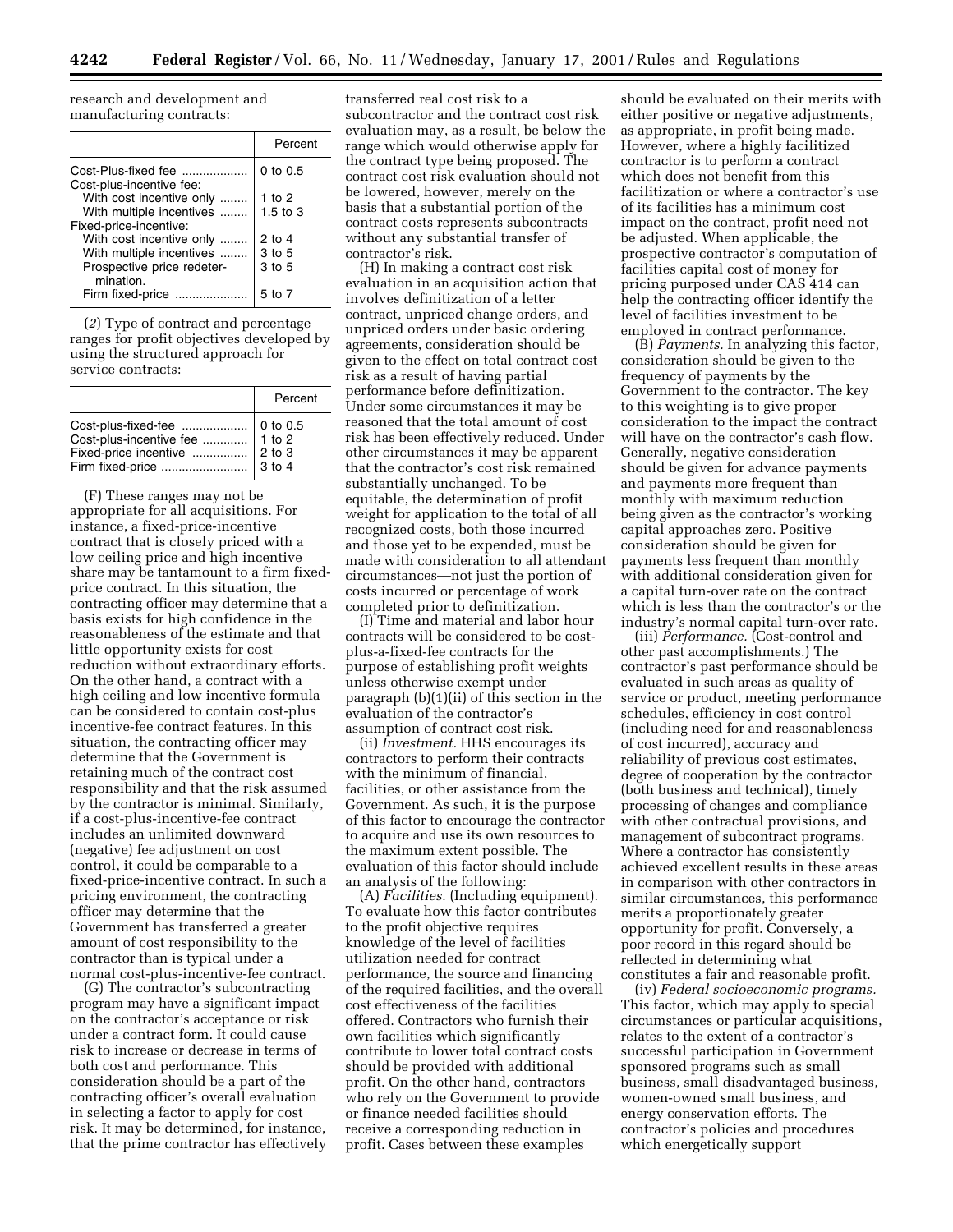Government socioeconomic programs and achieve successful results should be given positive considerations. Conversely, failure or unwillingness on the part of the contractor to support Government socioeconomic programs should be viewed as evidence of poor performance for the purpose of establishing a profit objective.

(v) *Special situations* (A) *Inventive and developmental contributions.* The extent and nature of contractor-initiated and financed independent development should be considered in developing the profit objective, provided that the contracting officer has made a determination that the effort will benefit the contract. The importance of the development in furthering health and human services purposes, the demonstrable initiative in determining the need and application of the development, the extent of the contractor's cost risk, and whether the development cost was recovered directly or indirectly from Government sources should be weighed.

(B) *Unusual pricing agreements.* Occasionally, unusual contract pricing arrangements are made with the contractor wherein it agrees to cost ceilings, *e.g.,* a ceiling on overhead rates for conditions other than those discussed at FAR 42.707. In these circumstances, the contractor should receive favorable consideration in developing the profit objective.

(C) *Negative factors.* Special situations need not be limited to those which only increase profit levels. A negative consideration may be appropriate when the contractor is expected to obtain spin-off-benefits as a direct result of the contract (*e.g.,* products or services with commercial application).

(4) *Facilities capital cost of money.* When facilities capital cost of money (cost of capital committed to facilities) is included as an item of cost in the contractor's proposal, a reduction in the profit objective shall be made in an amount equal to the amount of facilities capital cost of money allowed in accordance with the Facilities Capital Cost-of Money Cost Principal. If the contractor does not propose this cost, a provision must be inserted in the contract that facilities capital cost of money is not an allowable cost.

## **Subpart 315.6—Unsolicited Proposals**

#### **315.605 Content of unsolicited proposals.**

(d) Certification by offeror—To ensure against contacts between Department employees and prospective offerors which would exceed the limits of advance guidance set forth in FAR

15.604 resulting in an unfair advantage to an offeror, the contracting officer shall ensure that the following certification is furnished to the prospective offeror and the executed certification is included as part of the resultant unsolicited proposal:

## **Unsolicited Proposal**

*Certification by Offeror*

This is to certify, to the best of my knowledge and belief, that:

(a) This proposal has not been prepared under Government supervision.

(b) The methods and approaches stated in the proposal were developed by this offeror.

(c) Any contact with employees of the Department of Health and Human Services has been within the limits of appropriate advance guidance set forth in FAR 15.604.

(d) No prior commitments were received from departmental employees regarding acceptance of this proposal.

| Date:                                    |
|------------------------------------------|
| Organization:                            |
| Name:                                    |
| Title:                                   |
| (This certification shall be signed by a |

responsible official of the proposing organization or a person authorized to contractually obligate the organization.)

#### **315.606 Agency procedures.**

(a) The HCA is responsible for establishing procedures to comply with FAR 15.606(a).

(b) The HCA or his/her designee shall be the point of contract for coordinating the receipt and handling of unsolicited proposals.

#### **315.606–1 Receipt and initial review.**

(d) An unsolicited proposal shall not be refused consideration merely because it was initially submitted as a grant application. However, contracts shall not be awarded on the basis of unsolicited proposals which have been rejected for grant support on the grounds that they lack scientific merit.

#### **315.609 Limited use of data.**

The legend, Use and Disclosure of Data, prescribed in FAR 15.609(a) is to be used by the offeror to restrict the use of data for evaluation purposes only. However, data contained within the unsolicited proposal may have to be disclosed as a result of a request submitted pursuant to the Freedom of Information Act. Because of this possibility, the following notice shall be furnished to all prospective offerors of unsolicited proposals whenever the legend is provided in accordance with FAR 15.604(a)(7):

The Government will attempt to comply with the ''Use and Disclosure of Data'' legend.

However, the Government may not be able to withhold a record (data, document, etc.) nor deny access to a record requested by an individual (the public) when an obligation is imposed on the Government under the Freedom of Information Act, 5 U.S.C. 552, as amended. The Government determination to withhold or disclose a record will be based upon the particular circumstances involving the record in question and whether the record may be exempted from disclosure under the Freedom of Information Act. Records which the offeror considers to be trade secrets and commercial or financial information and privileged or confidential must be identified by the offeror as indicated in the referenced legend.

## **PART 316—TYPES OF CONTRACTS**

## **Subpart 316.3—Cost-Reimbursement Contracts**

Sec.

316.307 Contract clauses.

#### **Subpart 316.6—Time-and-Materials, Labor-Hour, and Letter Contracts**

- 316.603 Letter contracts.
- 316.603–3 Limitations.
- 316.603–70 Information to be furnished when requesting authority to issue a letter contract.
- 316.603–71 Approval for modifications to letter contracts.

#### **Subpart 316.7—Agreements**

316.770 Unauthorized types of agreements.

- 316.770–1 Letter of intent. 316.770–2 Memorandums of
- understanding.

**Authority:** 5 U.S.C. 301; 40 U.S.C. 486(c).

## **Subpart 316.3—Cost-Reimbursement Contracts**

## **316.307 Contract clauses.**

(a) If the contract is with a hospital (profit or nonprofit) for research and development, modify the ''Allowable Cost and Payment'' clause at FAR 52.216–7 by deleting from paragraph (a) the words ''Subpart 31.2 of the Federal Acquisition Regulation (FAR)'' and substituting ''45 CFR Part 74 Appendix E.''

(j) The contracting officer shall insert the clause at 352.216–72, Additional Cost Principles, in all solicitations and resultant cost-reimbursement contracts.

#### **Subpart 316.6—Time-and-Materials, Labor-Hour, and Letter Contracts**

## **316.603 Letter contracts.**

#### **316.603–3 Limitations.**

An official one level above the contracting officer shall execute the prescribed written statement.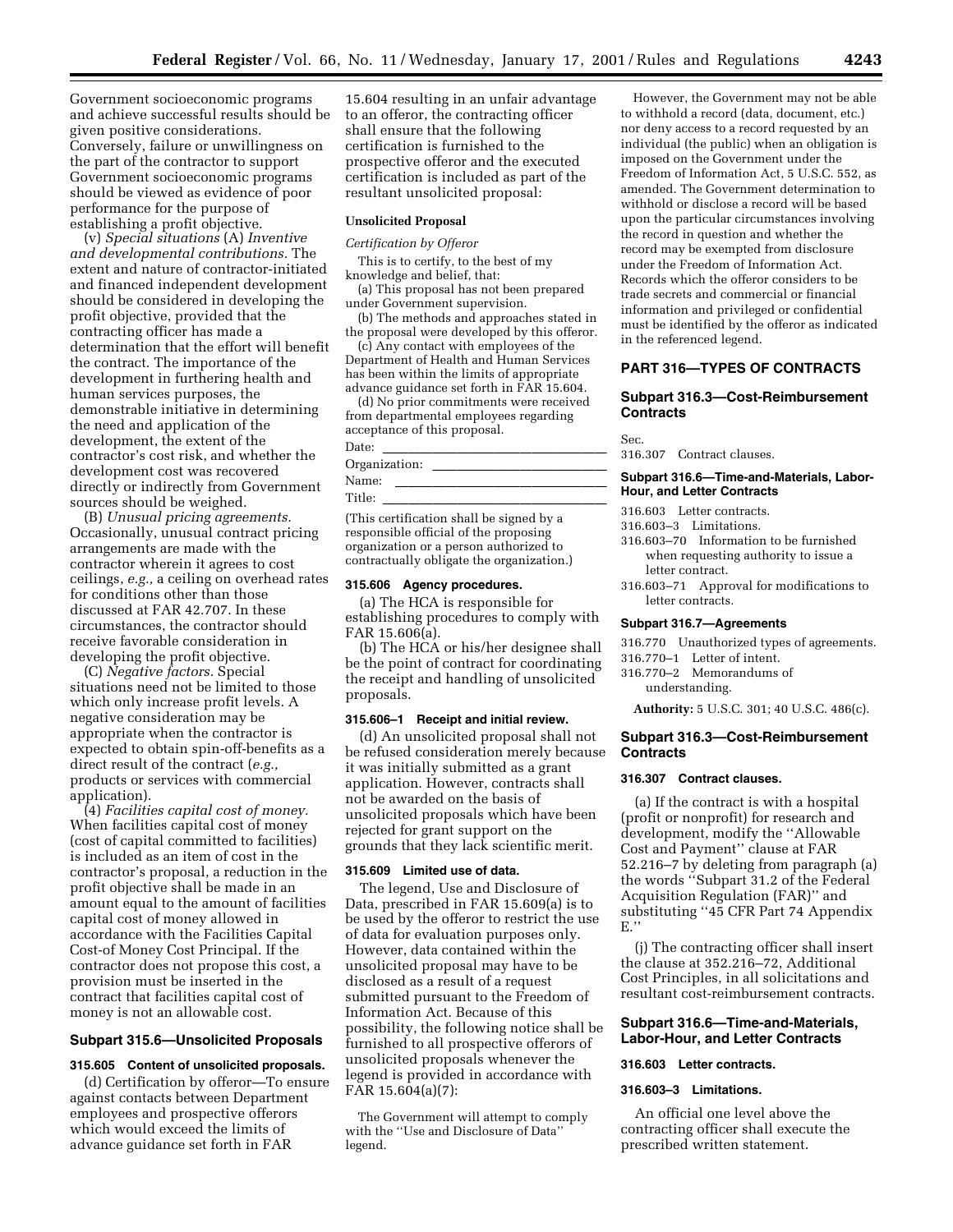#### **316.603–70 Information to be furnished when requesting authority to issue a letter contract.**

The following information should be included by the contracting officer in any memorandum requesting approval to issue a letter contract:

(a) Name and address of proposed contractor.

(b) Location where contract is to be performed.

(c) Contract number, including modification number, if possible.

(d) Brief description of work and services to be performed.

(e) Performance or delivery schedule.

- (f) Amount of letter contract.
- (g) Estimated total amount of

definitized contract.

(h) Type of definitive contract to be executed (fixed price, costreimbursement, etc.)

(i) Statement of the necessity and advantage to the Government of the use of the proposed letter contract.

(j) Statement of percentage of the estimated cost that the obligation of funds represents. In rare instances where the obligation represents 50 percent or more of the proposed estimated cost of the acquisition, a justification for that obligation must be included which would indicate the basis and necessity for the obligation (e.g., the contractor requires a large initial outlay of funds for major subcontract awards or an extensive purchase of materials to meet an urgent delivery requirement). In every case, documentation must assure that the amount to be obligated is not in excess of an amount reasonably required to perform the work.

(k) Period of effectiveness of a proposed letter contract. If more than 180 days, complete justification must be given.

(l) Statement of any substantive matters that need to be resolved.

#### **316.603–71 Approval for modifications to letter contracts.**

All letter contract modifications (amendments) must be approved one level above the contracting officer. Request for authority to issue letter contract modifications shall be processed in the same manner as requests for authority to issue letter contracts and shall include the following:

(a) Name and address of the contractor.

(b) Description of work and services. (c) Date original request was approved

and indicate approving official.

(d) Letter contract number and date issued.

(e) Complete justification as to why the letter contract cannot be definitized at this time.

(f) Complete justification as to why the level of funding must be increased.

(g) Complete justification as to why the period of effectiveness is increased beyond 180 days, if applicable.

(h) If the funding of the letter contract is to be increased to more than 50 percent of the estimated cost of the acquisition, the information required by 316.603–70(j) must be included.

## **Subpart 316.7—Agreements**

#### **316.770 Unauthorized types of agreements.**

### **316.770–1 Letters of intent.**

A letter of intent is an informal unauthorized agreement between the Government and a prospective contractor which indicates that products or services will be produced after completion of funding and/or other contractual formalities. Letters of intent are often solicited by prospective contractors or may be originated by Government personnel. Letters of intent are not authorized by the FAR and are prohibited for use by Department personnel.

#### **316.770–2 Memorandums of understanding.**

A ''memorandum of understanding'' is an unauthorized agreement, usually drafted during the course of negotiations, to modify mandatory FAR and HHSAR provisions in such a manner as to make them more acceptable to a prospective contractor. It may be used to bind the contracting officer in attempting to exercise rights given the Government under the contract, or may contain other matters directly contrary to the language of the solicitation or prospective contractual document. Use of memorandums of understanding is not authorized. Any change in a solicitation or contract shall be made by amendment or modification to that document. When a change to a prescribed contract clause is considered necessary, a deviation shall be requested.

## **PART 317—SPECIAL CONTRACTING METHODS**

### **Subpart 317.2—Options**

Sec. 317.201 Definition.

## **Subpart 317.71—Supply and Service Acquisitions Under the Government Employees Training Act.**

317.7100 Scope of subpart. 317.7101 Applicable regulations. 317.7102 Acquisition of training. **Authority:** 5 U.S.C. 301; 40 U.S.C. 486(c).

#### **Subpart 317.2—Options**

## **317.201 Definitions.**

An option must:

(a) Identify the supplies or services as a discrete option quantity in addition to the basic quantity of supplies or services to be delivered under the initial contract award;

(b) Establish a price or specify a method of calculation which will make the price certain;

(c) Be agreed to and included in the initial contract award; and

(d) Permit the Government the right to exercise the option unilaterally.

## **Subpart 317.71—Supply and Service Acquisitions Under the Government Employees Training Act**

## **317.7100 Scope of subpart.**

This subpart provides alternate methods for obtaining training under the Government Employees Training Act (GETA), 5 U.S.C. Chapter 41.

## **317.7101 Applicable regulations.**

Basic policy, standards, and delegations of authority to approve training are contained in HHS Personnel Manual Instruction 410–1.

## **317.7102 Acquisition of training.**

(a) Off-the-shelf training, whether for individuals or for groups of employees, shall be acquired under the GETA by officials delegated authority in HHS Transmittal 95.5, Personnel Manual (3/ 30/95).

(b) Training must be acquired through the contracting office if there are costs for training course development or for modification of off-the-shelf training courses.

## **PART 319—SMALL BUSINESS PROGRAMS**

#### **Subpart 319.2—Policies**

Sec.

319.201 General policy.

## **Subpart 319.5—Set-Asides for Small Business**

319.501 General.

319.506 Withdrawing or modifying setasides.

#### **Subpart 319.7—Subcontracting with Small Business, Small Disadvantaged Business and Women-Owned Small Business Concerns**

- 319.705 Responsibilities of the contracting officer under the subcontracting assistance program.
- 319.705–5 Awards involving subcontracting plans.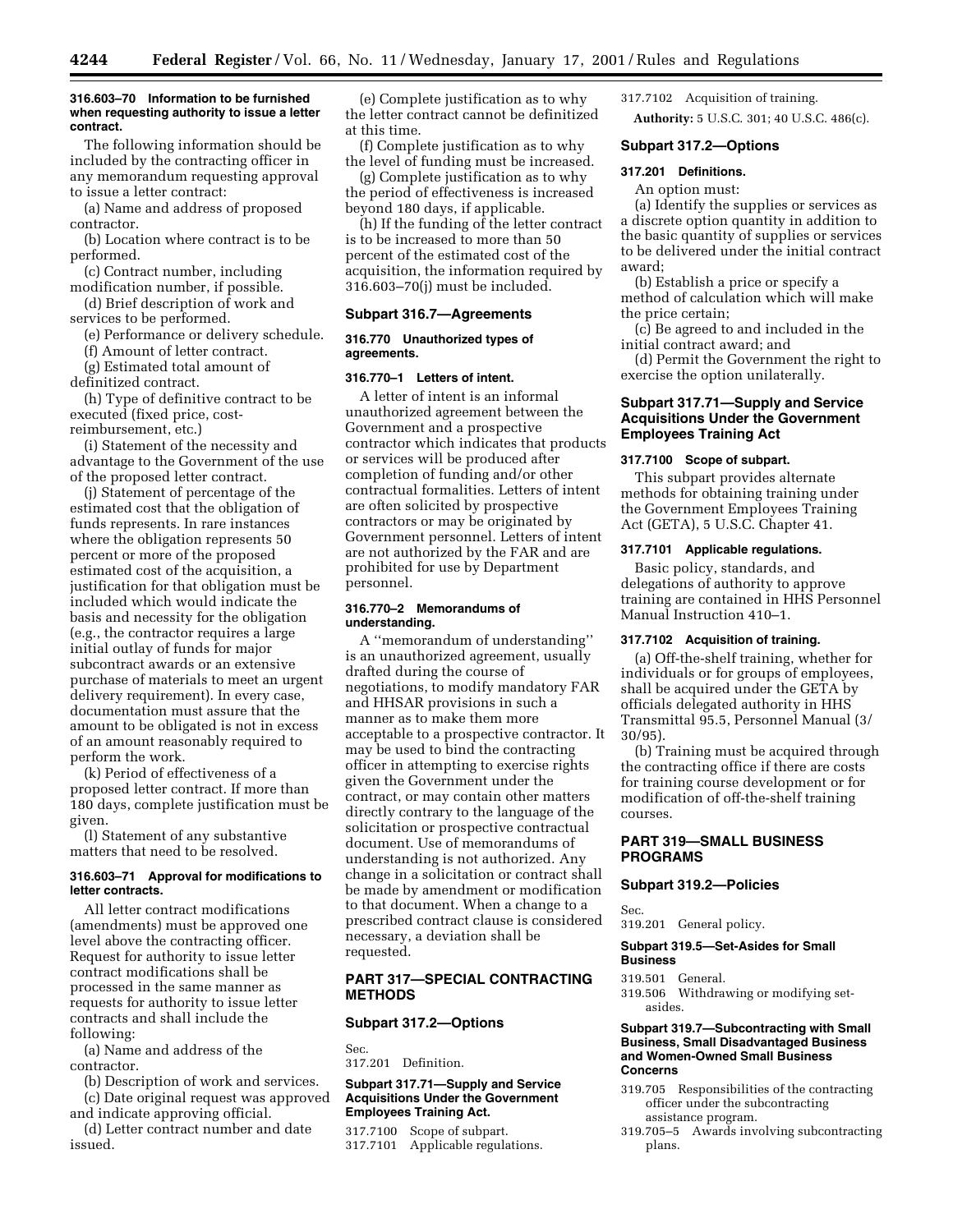**Authority:** 5 U.S.C. 301; 40 U.S.C. 486(c).

#### **Subpart 319.2—Policies**

## **319.201 General policy.**

(d) The functional management responsibilities for the Department's Small Business Program, (small, HUBZone, small disadvantaged, and women-owned small business programs) are delegated to the Director of the Office of Small and Disadvantaged Business Utilization (OSDBU).

(e) (1) The Department's Small Business Program shall be carried out by appointed small business specialists (SBS) at the OPDIV Level. Appointments, and termination of appointments, shall be made in writing by the head of the OPDIV after consultation and concurrence by the Director, OSDBU. The small business specialist shall be responsible directly to the appointing authority and shall be at an organizational level outside the direct acquisition chain of command, i.e., should report directly to the head of the OPDIV or designee. The Director, OSDBU will exercise functional management authority over small business specialists regarding the small business programs.

(2) The head of each OPDIV shall appoint a qualified full-time small business specialist (SBS) in the following activities: Administration for Children and Families (ACF), Agency for Healthcare Research and Quality (AHRQ), Health Care Financing Administration (HCFA), Substance Abuse and Mental Health Services Administration (SAMHSA), Food and Drug Administration (FDA), Health Resources and Services Administration (HRSA), Indian Health Service (IHS), National Institutes of Health (NIH), Centers for Disease Control and Prevention (CDCP), and Program Support Center (PSC). A SBS shall also be appointed for the Office of the Secretary (OS). As deemed necessary, additional small business specialists may be appointed in larger contracting activities. When the volume of contracting does not warrant assignment of a full-time SBS, an individual shall be appointed as the specialist on a parttime basis. The responsibilities of this assignment shall take precedence over other responsibilities.

## **Subpart 319.5—Set-Asides For Small Business**

## **319.501 General.**

(d) Subsequent to the contracting officer's recommendation on Form HHS653, Small Business Set-Aside Review Form, the SBS shall review each proposed acquisition and either concur or non-concur with the contracting officer's recommendation. If the contracting officer disapproves the SBS's set-aside recommendation, the reasons must be documented on the Form HHS–653, and the form placed in the contract file. The contracting officer will make the final determination as to whether the proposed acquisition will be set-aside or not.

## **319.506 Withdrawing or modifying setasides.**

(d) Immediately upon notice from the contracting officer, the SBS shall provide telephone notification regarding all set-aside withdrawals to the OSDBU Director.

## **Subpart 319.7—Subcontracting with Small Business, Small Disadvantaged Business and Women-Owned Small Business Concerns**

## **319.705 Responsibilities of the contracting officer under the subcontracting assistance program.**

#### **319.705–5 Awards involving subcontracting plans.**

(a)(3) The SBA PCR shall be allowed a period of one to five working days to review the contract award package, depending upon the circumstances and complexity of the individual acquisition.

## **PART 323—ENVIRONMENT, CONSERVATION, OCCUPATIONAL SAFETY, AND DRUG-FREE WORKPLACE**

#### **Subpart 323.70—Safety and Health**

Sec. 323.7000 Scope of subpart. 323.7001 Policy.

323.7002 Actions required.

**Authority:** 5 U.S.C. 301; 40 U.S.C. 486(c).

#### **Subpart 323.70—Safety and Health**

#### **323.7000 Scope of subpart.**

This subpart prescribes the use of a safety and health clause in contracts involving hazardous materials or operations, and provides procedures for administering safety and health provisions.

#### **323.7001 Policy.**

Various statutes and regulations (e.g. Walsh-Healy Act; Service Contract Act) require adherence to minimum safety and health standards by contractors engaged in potentially hazardous work. The guidance contained in FAR subpart 23.3 shall be used for hazardous materials as the primary reference. When the guidance is judged insufficient or does not meet the safety

and health situation in the instant acquisition, this subpart shall be followed.

#### **323.7002 Actions required.**

(a) *Contracting activities.* Contracting activities shall use the clause set forth in 352.223–70, or a clause reading substantially the same, in prospective contracts and subcontracts involving hazardous materials or operations for the following:

(1) Services or products;

(2) Research, development, or test projects;

(3) Transportation of hazardous materials; and

(4) Construction, including construction of facilities on the contractor's premises.

(b) *Safety officers.* OPDIV safety officers shall advise and assist initiators of acquisition requests and contracting officers in:

(1) Determining whether safety and health provisions should be included in a prospective contract;

(2) Evaluating a prospective

contractor's safety and health programs; and

(3) Conducting post-award reviews and surveillance to the extent deemed necessary.

(c) *Initiators.* Initiators of acquisition requests for items described in paragraph (a) of this section shall:

(1) During the preparation of a request for contract, and in the solicitation, ensure that hazardous materials and operations to be used in the performance of the contract are clearly identified; and

(2) During the period of performance:

(i) Apprise the contracting office of any noncompliance with safety and health provisions identified in the contract; and

(ii) Cooperate with the safety officer in conducting review and surveillance activities.

## **PART 324—PROTECTION OF PRIVACY AND FREEDOM OF INFORMATION**

## **Subpart 324.1—Protection of Individual Privacy**

Sec.

324.100 Scope of subpart.<br>324.102 General. General.

324.103 Procedures.

# **Subpart 324.2—Freedom of Information Act**

324.202 Policy.

#### **Subpart 324.70—Confidentiality of Information**

| 324.7001 General. |                           |
|-------------------|---------------------------|
| 324.7002 Policy.  |                           |
|                   | 324.7003 Applicability.   |
|                   | 324.7004 Required clause. |
|                   |                           |

**Authority:** 5 U.S.C. 301; 40 U.S.C. 486(c).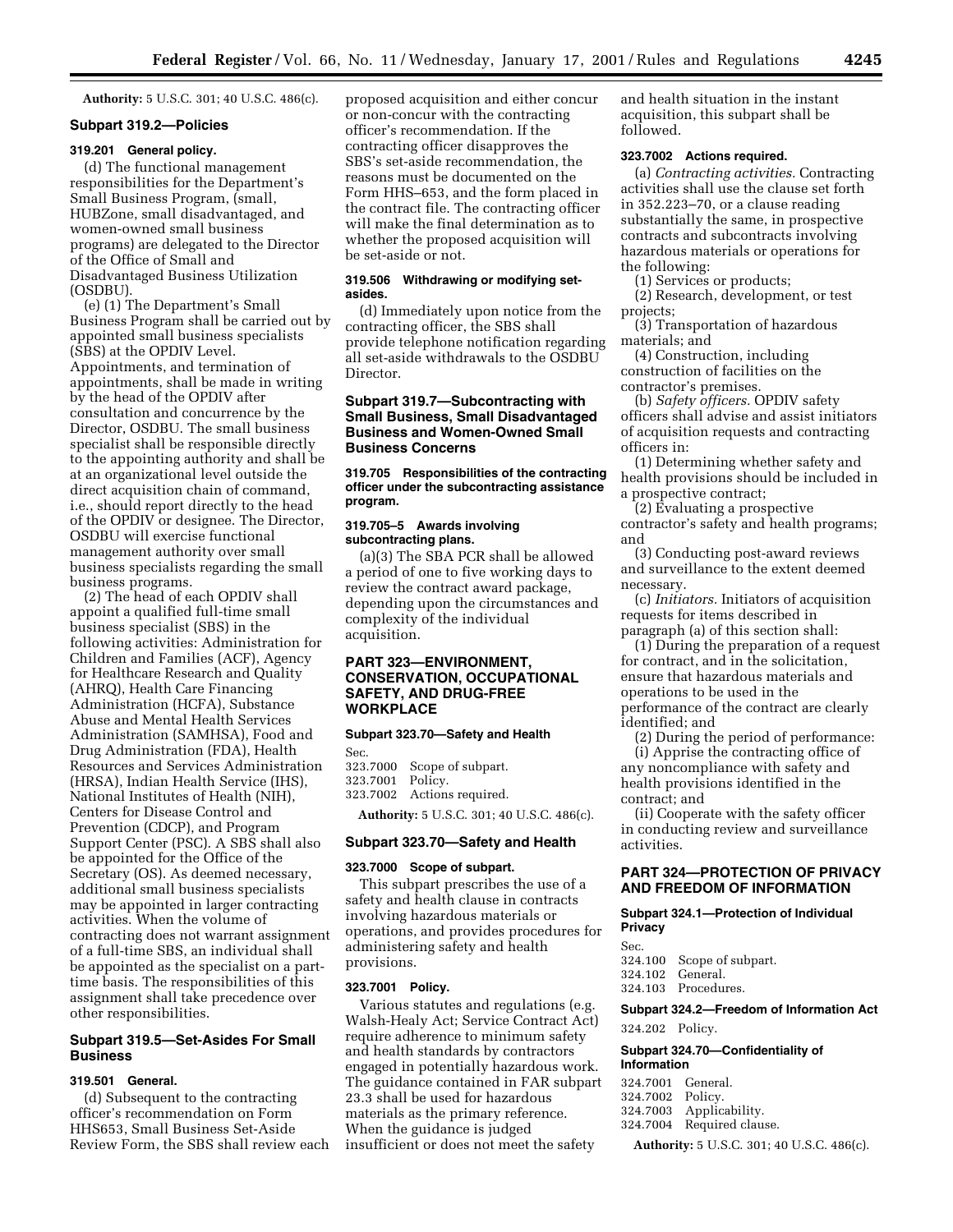## **Subpart 324.1—Protection of Individual Privacy**

#### **324.100 Scope of subpart.**

This subpart implements 45 CFR Part 5b, Privacy Act Regulations, and FAR Subpart 24.1, Protection of Individual Privacy, which implements the Privacy Act of 1974 (Public Law 93–579, December 31, 1974; 5 U.S.C. 552a) and OMB Circular No. A–108, July 9, 1975.

#### **324.102 General.**

(a) It is the Department's policy to protect the privacy of individuals to the maximum possible extent while permitting the exchange of records required to fulfill the Department's administrative and program responsibilities and its responsibilities for disclosing records to which the general public is entitled under the Freedom of Information Act (5 U.S.C. 552). The Privacy Act of 1974 and the Department's implementation under 45 CFR part 5b apply ''when an agency provides by a contract for the operation by or on behalf of the agency of a system of records to accomplish any agency function\* \* \*'' The key factor is whether a departmental function is involved. Therefore, the Privacy Act requirements apply to a departmental contract when, under the contract, the contractor must maintain or operate a system of records to accomplish a departmental function.

(e) The program official, and, as necessary, the official designated as the activity's Privacy Act Coordinator and the Office of General Counsel, shall determine the applicability of the Act to each proposed acquisition. The program official is required to include a statement in the request for contract indicating whether the Privacy Act is or is not applicable to the proposed acquisition.

(f) Whenever the contracting officer is informed that the Privacy Act is not applicable, but the resultant contract will involve the collection of individually identifiable personal data by the contractor, the contracting officer shall include provisions to protect the confidentiality of the records and the privacy of individuals identified in the records (see subpart 324.70).

#### **324.103 Procedures.**

(a) All requests for contract shall be reviewed by the contracting officer to determine whether the Privacy Act requirements are applicable. If applicable, the contracting officer shall include the solicitation notification and contract clause required by FAR 24.104 in the solicitation, and the contract clause in the resultant contract. In

addition, the contracting officer shall ensure that the solicitation notification, contract clause, and other pertinent information specified in this subpart are included in any contract modification which results in the Privacy Act requirements becoming applicable to a contract.

(b)(1) The contracting officer shall identify the system(s) of records on individuals in solicitations, contracts, and contract modifications to which the Privacy Act and the implementing regulations are applicable.

(2) The contracting officer shall include a statement in the contract notifying the contractor that the contractor and its employees are subject to criminal penalties for violations of the Act  $(5 \text{ U.S.C. } 552a(i))$  to the same extent as employees of the Department. The statement shall require that the contractor assure that each contractor employee knows the prescribed rules of conduct, and each contractor employee is aware that he/she can be subjected to criminal penalties for violations of the Act. The contracting officer shall provide the contractor with a copy of the rules of conduct and other requirements set forth in 45 CFR part 5b.

(c) The contracting officer shall include in the contract the disposition to be made of the system(s) of records on individuals upon completion of performance of the contract. For example, the contract may require the contractor to completely destroy the records, to remove personal identifiers, to turn the records over to the Department, or to keep the records but take certain measures to keep the records confidential and protect the individuals' privacy.

(d) Whenever an acquisition is determined to be subject to the Privacy Act requirements, a ''system notice,'' prepared by the program official and describing the Department's intent to establish a new system of records on individuals, to make modifications to an existing system, or to disclose information in regard to an existing system, is required to be published in the **Federal Register**. A copy of the ''system notice'' shall be attached to the request for contract or purchase request. If a ''system notice'' is not attached, the contracting officer shall inquire about its status and shall obtain a copy from the program official for inclusion in the contract file. If a ''system notice'' has not been published in the **Federal Register**, the contracting officer may proceed with the acquisition but shall not award the contract until the ''system notice'' is published, and publication is verified by the contracting officer.

#### **Subpart 324.2—Freedom of Information Act**

#### **324.202 Policy.**

(a) The Department's regulation implementing the Freedom of Information Act (FOIA), 5 U.S.C. 552, as amended, is set forth in 45 CFR part 5.

(b) The contracting officer, upon receiving a FOIA request, shall follow Department and operating division procedures. As necessary, actions should be coordinated with the cognizant Freedom of Information (FOI) Officer and the Business and Administrative Law Division of the Office of General Counsel. The contracting officer must remember that only the FOI Officer has the authority to release or deny release of records. While the contracting officer should be familiar with the entire FOIA regulation in 45 CFR part 5, particular attention should be focused on §§ 5.65 and 5.66; also of interest are §§ 5.32, 5.33, and 5.35.

## **Subpart 324.70—Confidentiality of Information**

#### **324.7001 General.**

In performance of certain HHS contracts, it is necessary for the contractor to generate data, or be furnished data by the Government, which is about individuals, organizations, or Federal programs. This subpart and the accompanying contract clause require contractors to prudently handle disclosure of certain types of information not subject to the Privacy Act or the HHS human subject regulations set forth in 45 CFR part 46. This subpart and contract clause address the kinds of data to be generated by the contractor and/or data to be furnished by the Government that are considered confidential and how it should be treated.

#### **324.7002 Policy.**

It is the policy of HHS to protect personal interests of individuals, corporate interests of non-governmental organizations, and the capacity of the Government to provide public services when information from or about individuals, organizations, or Federal agencies is provided to or obtained by contractors in performance of HHS contracts. This protection depends on the contractor's recognition and proper handling of the information. As a result, the ''Confidentiality of Information'' contract clause was developed.

## **324.7003 Applicability.**

(a) The ''Confidentiality of Information'' clause, set forth in 352.224–70, should be used in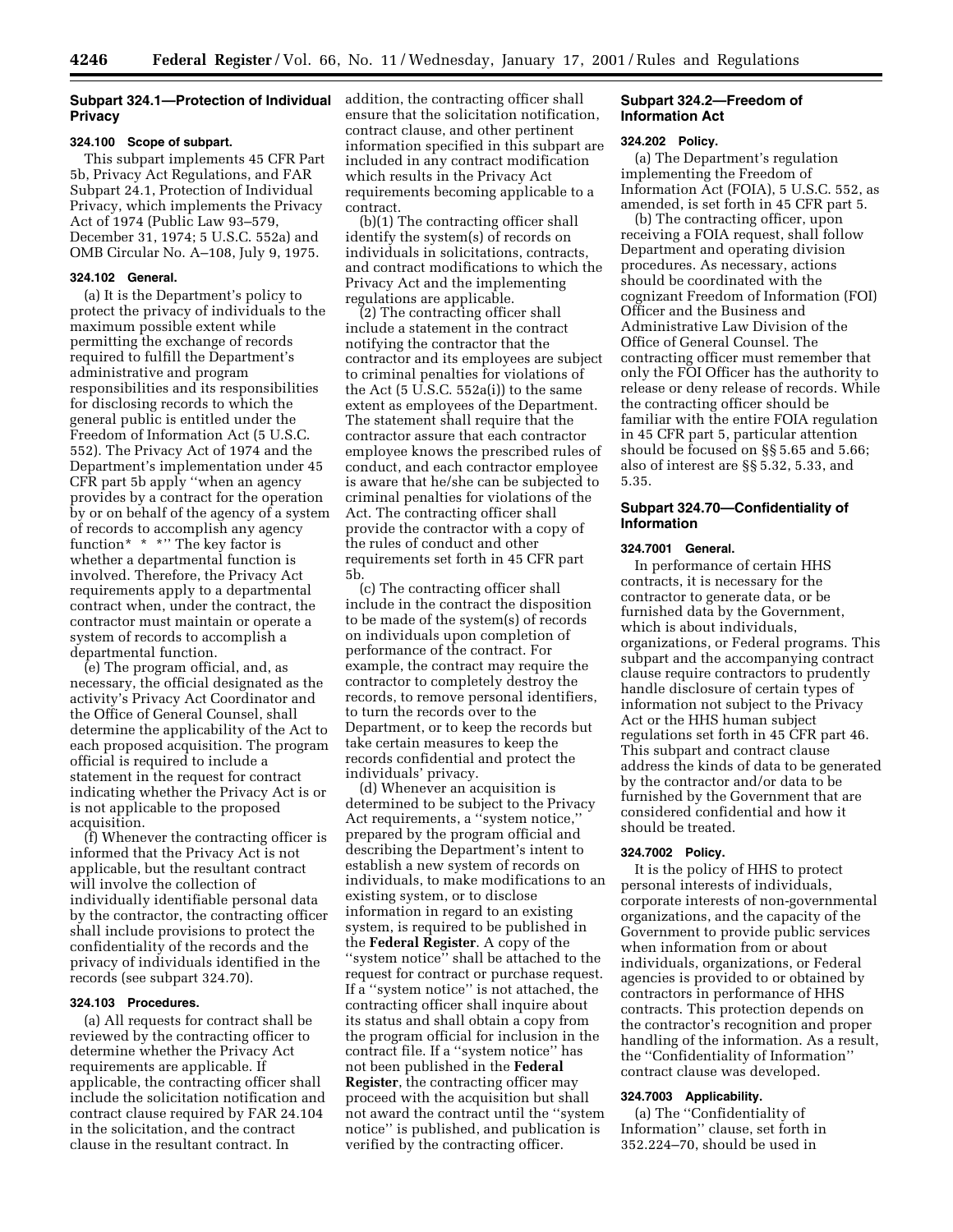solicitations and resultant contracts whenever the need exists to keep information confidential. Examples of situations where the clause may be appropriate include:

(1) Studies performed by the contractor which generate information or involve Government-furnished information that is personally identifiable, such as medical records, vital statistics, surveys, and questionnaires;

(2) Contracts which involve the use of salary structures, wage schedules, proprietary plans or processes, or confidential financial information of organizations other than the contractor's; and

(3) Studies or research which may result in preliminary or invalidated findings which, upon disclosure to the public, might create erroneous conclusions which, if acted upon, could threaten public health or safety.

(b) With regard to protecting individuals, this subpart and contract clause are not meant to regulate or control the method of selecting subjects and performing studies or experiments involving them. These matters are dealt with in the HHS regulation entitled ''Protection of Human Subjects,'' 45 CFR Part 46. If a system of records under contract, or portions thereof, is determined to be subject to the requirements of the Privacy Act, in accordance with FAR 24.1 and 324.1 and Title 45 CFR part 5b, the procedures cited in those references are applicable and the Privacy Act contract clause shall be included in the contract. If the contract also involves confidential information, as described in this section, which is not subject to the Privacy Act, the contract shall include the ''Confidentiality of Information'' clause in addition to the Privacy Act clause.

#### **324.7004 Required clause.**

The clause set forth in 352.224–70 shall be included in any RFP and resultant contract(s) where it has been determined that confidentiality of information provisions may apply. Any RFP announcing the intent to include this clause in any resultant contract(s) shall indicate, as specifically as possible, the types of data which would be covered and requirements for handling the data.

## **PART 325—FOREIGN ACQUISITION**

## **Subpart 325.1—Buy American Act— Supplies**

Sec.

325.102 Policy.

325.108 Excepted articles, materials, and supplies.

## **Subpart 325.3—Balance of Payments Program**

325.302 Policy.

**Authority:** 5 U.S.C. 301; 40 U.S.C. 486(c).

## **Subpart 325.1—Buy American Act— Supplies**

#### **325.102 Policy.**

(b) The head of the contracting activity (not delegable) shall make the determinations required by FAR 25.102(a)(1) through (5) and 25.102(b)(2).

## **325.108 Excepted articles, materials, and supplies.**

(b) Articles, materials, and supplies not listed in FAR 25.108(d) may be excepted only after a written determination has been made by the head of the contracting activity (not delegable). These determinations are required only in instances where it has been determined that only suppliers of foreign source end items shall be solicited. However, approvals and determinations covering individual acquisitions in the following categories may be made by the contracting officer:

(1) Acquisition of spare and replacement parts for foreign manufactured items, if the acquisition must be restricted to the original manufacturer or its supplier; and

(2) Acquisition of foreign drugs when it has been determined, in writing, by the responsible program official, that only the requested foreign drug will fulfill the requirement.

## **Subpart 325.3—Balance of Payments Program**

#### **325.302 Policy.**

All determinations addressed in FAR 25.302 shall be made by the head of the contracting activity (not delegable).

## **PART 328—BONDS AND INSURANCE**

## **Subpart 328.3—Insurance**

Sec.

- 328.301 Policy.
- 328.311 Solicitation provision and contract clause on liability insurance under costreimbursement contracts.
- 328.311–2 Agency solicitation provisions and contract clauses.

**Authority:** 5 U.S.C. 301; 40 U.S.C. 486(c).

#### **Subpart 328.3—Insurance**

## **328.301 Policy.**

It is Department policy to limit the Government's reimbursement of its contractors' liability to third persons for claims not covered by insurance in costreimbursement contracts to the Limitation of Funds or Limitation of Cost clause of the contract. In addition,

the amount of the Government's reimbursement will be limited to final judgments or settlements approved in writing by the Government.

#### **328.311 Solicitation provision and contract clause on liability insurance under cost-reimbursement contracts.**

#### **328.311–2 Agency solicitation provisions and contract clauses.**

The contracting officer shall insert the clause at 352.228–7, Insurance— Liability to Third Persons, in all solicitations and resulting costreimbursement contracts, in lieu of the clause at FAR 52.228–7 required by FAR 28.311–1. This is an authorized deviation.

## **PART 330—COST ACCOUNTING STANDARDS**

## **Subpart 330.2—CAS Program Requirements**

Sec.

330.201 Contract requirements. 330.201–5 Waiver.

**Authority:** 5 U.S.C. 301; 40 U.S.C. 486(c).

#### **Subpart 330.2—CAS Program Requirements**

#### **330.201 Contract requirements.**

#### **330.201–5 Waiver.**

(c) The requirements of FAR 30.201– 5 shall be exercised by the Director, Office of Acquisition Management (DOAM). Requests for waivers shall be forwarded through normal acquisition channels to the DOAM.

## **PART 332—CONTRACT FINANCING**

#### **Subpart 332.4—Advance Payments for Non-Commercial Items**

Sec. 332.402 General.

- 332.403 Applicability.
- 332.407 Interest.
- 
- 332.409 Contracting officer action.

332.409–1 Recommendation for approval.

## **Subpart 332.5—Progress Payments Based on Costs**

332.501 General.

332.501–2 Unusual progress payments.

## **Subpart 332.7—Contract Funding**

- 332.702 Policy.
- 332.703 Contract funding requirements.
- 332.703–1 General.
- 332.704 Limitations of cost or funds.
- 332.705 Contract clauses.
- 332.705–2 Clauses for limitation of costs or funds.

## **Subpart 332.9—Prompt Payment**

332.902 Definitions.

**Authority:** 5 U.S.C. 301; 40 U.S.C. 486(c).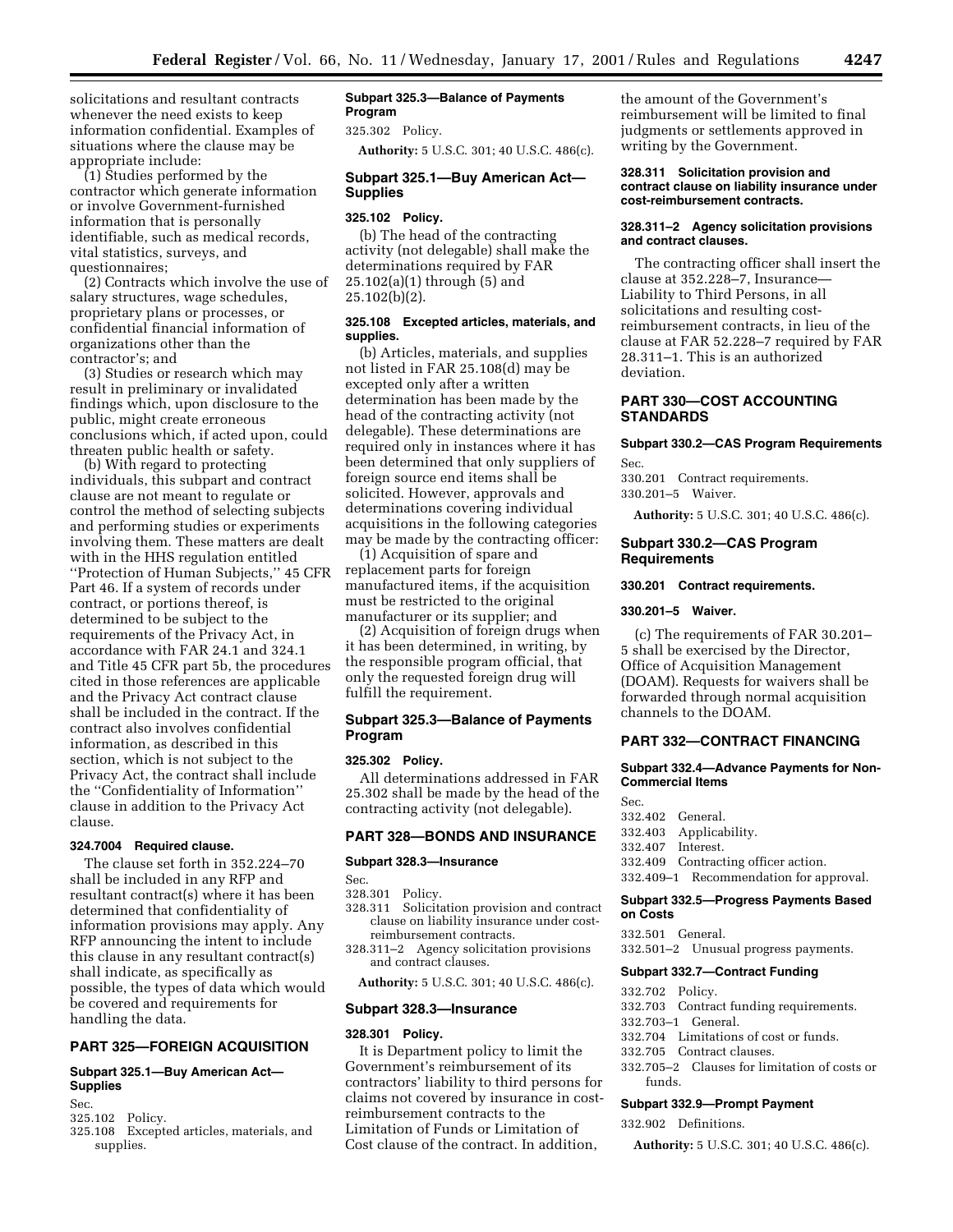## **Subpart 332.4—Advance Payments for Non-Commercial Items**

## **332.402 General.**

(e) The determination that the making of an advance payment is in the public interest (see FAR 32.402(c)(1)(iii)(A)) shall be made by the respective chief of the contracting office (CCO)(not delegable).

## **332.403 Applicability.**

All contracts for research work with educational institutions located in the United States shall provide for financing by use of advance payments, in reasonable amounts, unless otherwise prohibited by law.

## **332.407 Interest.**

(d) The HCA (not delegable) is authorized to make the determinations in FAR 32.407(d) and as follows. In addition to the interest-free advance payments for the types of contracts listed in FAR 32.407(d), advance payments without interest may be approved for nonprofit contracts which are without fee with educational institutions and other nonprofit organizations, whether public or private, which are for the performance of work involving health services, educational programs, or social service programs, including, but not limited to, programs such as:

(1) Community health representative services for an Indian Tribe or Band;

(2) Narcotic addict rehabilitative services;

(3) Comprehensive health care service program for Model Neighborhood programs;

(4) Planning and development of health maintenance organizations;

(5) Dissemination of information derived from educational research;

(6) Surveys or demonstrations in the field of education;

(7) Producing or distributing educational media for handicapped persons including captioned films for the hearing impaired;

(8) Operation of language or area centers;

(9) Conduct of biomedical research and support services;

(10) Research surveys or

demonstrations involving the training and placement of health manpower and health professionals, and dissemination of related information; and

(11) Surveys or demonstrations in the field of social service.

#### **332.409 Contracting officer action.**

## **332.409–1 Recommendation for approval.**

The information in FAR 32.409–1 (or FAR 32.409–2) shall be transmitted to

the HCA in the form of a briefing memorandum.

## **Subpart 332.5—Progress Payments Based on Cost**

#### **332.501 General.**

## **332.501–2 Unusual progress payments.**

(a)(3) The approval of an unusual progress payment shall be made by the head of the contracting activity (HCA)(not delegable).

#### **Subpart 332.7—Contract Funding**

## **332.702 Policy.**

An incrementally funded contract is a contract in which the total work effort is to be performed over multiple time periods and funds are allotted to cover discernible phases or increments of performance.

(a) Incremental funding may be applied to cost-reimbursement type contracts for the acquisition of research and development and other types of nonpersonal, nonseverable services. It shall not be applied to contracts for construction services, architect-engineer services, or severable services.Incremental funding allows nonseverable cost-reimbursement contracts, awarded for more than one year, to be funded from succeeding fiscal years.

(b) It is departmental policy that contracts for projects of multiple year duration be fully funded, whenever possible, to cover the entire project. However, incrementally funded contracts may be used when:

(1) A project, which is part of an approved program, is anticipated to be of multiple year duration, but funds are not currently available to cover the entire project;

(2) The project represents a valid need for the fiscal year in which the contract is awarded and of the succeeding fiscal years of the project's duration, during which additional funds may be obligated by increasing the allotment to the contract;

(3) The project is so significant to the approved program that there is reasonable assurance that it will command a high priority for proposed appropriations to cover the entire multiple year duration; and

(4) The statement of work is specific and is defined by separate phases or increments so that, at the completion of each, progress can be effectively measured.

## **332.703 Contract funding requirements.**

#### **332.703–1 General.**

(b) The following general guidelines are applicable to incrementally funded contracts:

(1) The estimated total cost of the project (all planned phases or increments) is to be taken into consideration when determining the requirements which must be met before entering into the contract; i.e., justification for noncompetitive acquisition, approval or award, etc.

(2) The RFP and resultant contract are to include a statement of work which describes the total project covering the proposed multiple year period of performance and indicating timetables consistent with planned phases or increments and corresponding allotments of funds.

(3) Offerors will be expected to respond to RFPs with technical and cost proposals for the entire project indicating distinct break-outs of the planned phases or increments, and the multiple year period of performance.

(4) Negotiations will be conducted based upon the total project, including all planned phases or increments, and the multiple year period of performance.

(5) Sufficient funds must be obligated under the basic contract to cover no less than the first year of performance, unless the contracting officer determines it is advantageous to the Government to fund the contract for a lesser period. In that event, the contracting officer shall ensure that the obligated funds are sufficient to cover a complete phase or increment of performance representing a material and measurable part of the total project, and the contract period shall be reduced accordingly.

(6) Because of the magnitude of the scope of work and multiple year period of performance under an incrementally funded contract, there is a critical need for careful program planning. Program planning must provide for appropriate surveillance of the contractor's performance and adequate controls to ensure that projected funding will not impinge on the program office's ability to support, within anticipated appropriations, other equally important contract or grant programs.

(7) An incrementally funded contract must contain precise requirements for progress reports to enable the project officer to effectively monitor the contract. The project officer should be required to prepare periodic performance evaluation reports to facilitate the program office's ultimate decision to allot additional funds under the contract.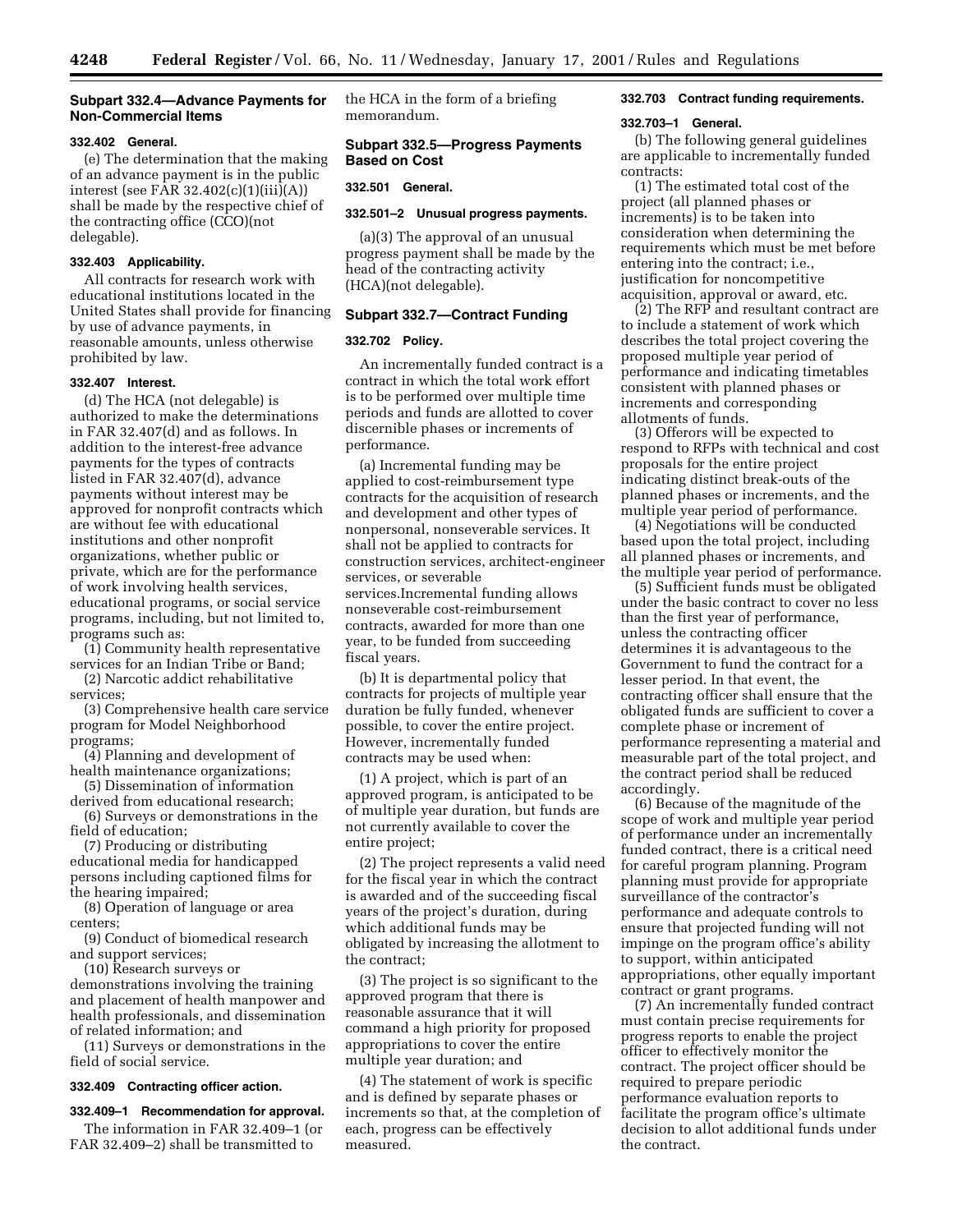#### **332.704 Limitation of cost or funds.**

For detailed instruction regarding administrative actions in connection with anticipated cost overruns, see subpart 342.71

## **332.705 Contract clauses.**

## **332.705–2 Clauses for limitation of costs or funds.**

(c)(1) When using the Limitation of Funds clause (FAR 52.232–22) in the solicitation and resultant incrementally funded contract, the contracting officer shall insert the following legend between the clause title and the clause text:

(This clause supersedes the Limitation of Cost clause found in the General Provisions of this contract.)

(2) The contracting officer shall also include a clause reading substantially as that shown in 352.232–74 in the Special Provisions of the resultant incrementally funded contract.

(3) The request for proposals must inform prospective offerors of the Department's intention to enter into an incrementally funded contract. Therefore, the contracting officer shall include the provision at 352.232–75 in the request for proposals whenever the use of incremental funding is contemplated.

## **Subpart 332.9—Prompt Payment**

## **332.902 Definitions.**

*Fiscal office* means the office responsible for: determining whether interest penalties are due a contractor and, if so, the amount; determining whether an invoice offers a financially advantageous discount; maintaining records for and submission of prompt payment reports to the Deputy Assistant Secretary, Finance (DASF), ASMB, OS; and processing payments to the Treasury Department to allow for payment to a contractor when due. The fiscal office may fulfill the roles of the ''designated billing office'' and the ''designated payment office.''

## **PART 333—PROTESTS, DISPUTES, AND APPEALS**

#### **Subpart 333.1—Protests**

Sec.

| 333.102 General.                |
|---------------------------------|
| 333.103 Protests to the agency. |
| 333.104 Protests to GAO.        |

#### **Subpart 333.2—Disputes and Appeals**

- 333.203 Applicability.
- 333.209 Suspected fraudulent claims.
- 333.211 Contracting officer's decision.
- Contracting officer's duties upon
- appeal. 333.212–70 Formats.

333.213 Obligation to continue performance.

**Authority:** 5 U.S.C. 301; 40 U.S.C. 486(c).

## **Subpart 333.1—Protests**

#### **333.102 General.**

(a) Contracting officers shall consider all protests or objections regarding the award of a contract, whether submitted before or after award, provided the protests are filed in a timely manner and are submitted by interested parties. To be considered timely, protests based on alleged improprieties in any type of solicitation which are apparent before bid opening or the closing date for receipt of proposals shall be filed prior to bid opening or the closing date for receipt of proposals. In the case of negotiated acquisitions, alleged improprieties which do not exist in initial solicitations, but which are subsequently incorporated by amendment, must be protested not later than the next closing date for receipt of proposals following the incorporation of the amendment. In other cases, protests shall be filed not later than ten (10) calendar days after the basis for protest is known or should have been known, whichever is earlier. Provided a protest has been filed initially with the contracting officer, any subsequent protest to the Secretary or GAO filed within ten (10) calendar days of notification of adverse action will be considered. Written confirmation of all oral protests shall be requested from protestants and must be timely filed.

(g)(1) The Office of Acquisition Management (OAM) has been designated as the headquarters office to serve as the liaison for protests lodged with GAO. Within the OAM, the Departmental Protest Control Officer (DPCO) has been designated as the individual to be contacted by GAO.

(2) Each contracting activity shall designate a protest control officer to serve as an advisor to the contracting officer and to monitor protests from the time of initial notification until the protest has been resolved. The protest control officer should be a senior acquisition specialist in the headquarters acquisition staff office. In addition, contracting activities should designate similar officials within their principal components to the extent practicable and feasible. A copy of each appointment and termination of appointment of protest control officers shall be forwarded to the Director, OAM.

## **333.103 Protests to the agency.**

(f)(1) The contracting officer is authorized to make the determination,

using the criteria in FAR 33.104(b), to award a contract notwithstanding the protest after obtaining the concurrence of the contracting activity's protest control officer and the Office of General Counsel—Business and Administrative Law Division (OGC–BAL). If the protest has been lodged with the Secretary, is addressed to the Secretary, or requests referral to the Secretary, approval shall also be obtained from the Director, OAM before making the award.

(2) The contracting officer shall require written confirmation of any oral protest. To be considered timely, the written confirmation must be filed in accordance with the applicable provisions in 333.102(a). In the following cases, written protests received by the contracting officer before award shall be forwarded, through acquisition channels, to the DPCO for processing. Files concerning these protests shall be submitted in duplicate, or as otherwise specified by the DPCO and sent in the most expeditious manner, marked ''IMMEDIATE ACTION—PROTEST BEFORE AWARD'', and contain the documentation referenced in 333.104(a)(3).

(i) The protestant requests referral to the Secretary of Health and Human Services;

(ii) The protest is known to have been lodged with the Comptroller General or the Secretary, or is addressed to either; or

(iii) The contracting officer entertains some doubt as to the proper action regarding the protest or believes it to be in the best interest of the Government that the protest be considered by the Secretary or the Comptroller General. Otherwise, protests addressed to the contracting officer may be answered by the contracting officer, with the concurrence of the contracting activity's protest control officer and OGC–BAL.

(3) Protests received after award shall be treated as indicated in FAR 33.103(b)(3).

#### **333.104 Protests to GAO.**

(a) *General procedures.* (3) Protests lodged with GAO, whether before or after award, shall be processed by the DPCO. Protest files shall be prepared by the contracting office and distributed as follows: two copies to the DPCO, one copy to the contracting activity's protest control officer, and one copy to OGC– BAL. Files shall include the following documentation:

(i) The contracting officer's statement of facts and circumstances, including a discussion of the merits of the protest, and conclusions and recommendations,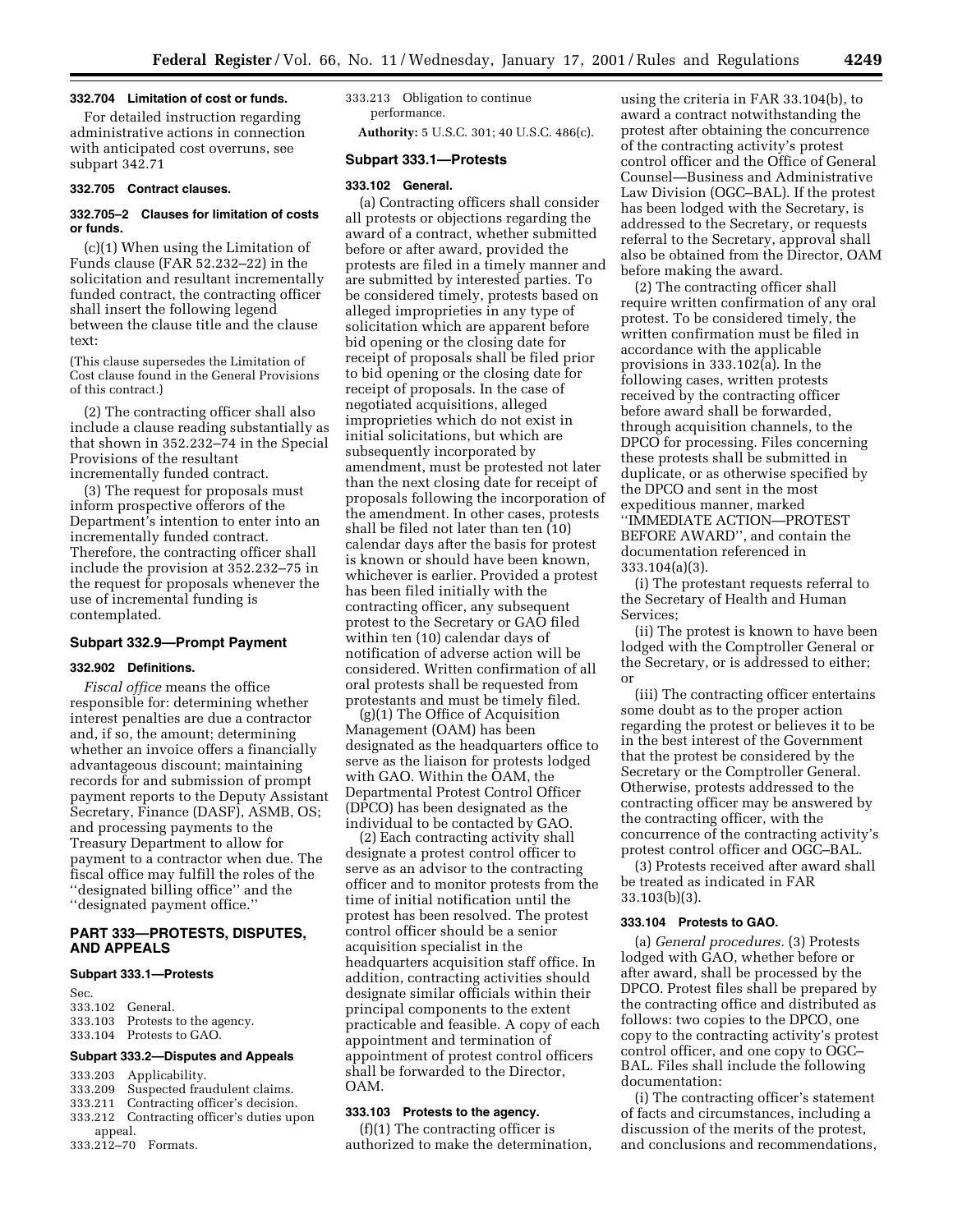including documentary evidence on which they are based.

(ii) A copy of the IFB or RFP.

(iii) A copy of the abstract of bids or proposals.

(iv) A copy of the bid or proposal of the successful offeror to whom award has been made or is proposed to be made.

(v) A copy of the bid or proposal of the protestant, if any.

(vi) The current status of award. When award has been made, this shall include whether performance has commenced, shipment or delivery has been made, or a stop work order has been issued.

(vii) A copy of any mutual agreement to suspend work on a no-cost basis, when appropriate (see FAR  $33.104(c)(4)$ .

(viii) Copies of the notice of protest given offerors and other parties when the notice is appropriate (see FAR 33.104(a)(2)).

(ix) A copy of the technical evaluation report, when applicable, and a copy of each evaluator's rating for relevant proposals.

(x) A copy of the negotiation memorandum, when applicable.

(xi) The name and telephone number of the person in the contracting office who may be contacted for information relevant to the protest.

(xii) A copy of the competitive range memorandum. and

(xiii) Any document which is referred to in the contracting officer's statement of facts. The files shall be assembled in an orderly manner and shall include an index of enclosures.

(4) The DPCO is responsible for making the necessary distributions referenced in FAR 33.104 (a)(4).

(5) The contracting officer shall furnish the protest file containing the documentation specified in paragraph (a)(3) of this section, except the item in paragraph (a)(3)(i), to the DPCO within fourteen (14) calendar days from receipt of the protest. The contracting officer shall provide the documentation required by item (a)(3)(i) of this section to the DPCO within twenty-one (21) calendar days from receipt of the protest. Since the statute allows only a short time period in which to respond to protests lodged with GAO, the contracting officer shall handle each protest on a priority basis. The DPCO shall prepare the report and submit it and the protest file to GAO in accordance with FAR 33.104(a)(4)(i).

(6) Since the DPCO will furnish the report to GAO, the protestor, and other interested parties, comments on the report from the protestor and other

interested parties will be requested to be sent to the DPCO.

(7) The Office of Acquisition Management (OAM) has been designated as the headquarters office, and the DPCO as the individual, that GAO should contact concerning all protests lodged with GAO.

(b) *Protests before award.* (1) To make an award notwithstanding a protest, the contracting officer shall prepare a finding using the criteria in FAR 33.104(b)(1), have it executed by the head of the contracting activity (HCA)(not delegable), and forward it, along with a written request for approval to make the award, to the Deputy Assistant Secretary for Grants and Acquisition Management (DASGAM).

(2) If the request to make an award notwithstanding the protest is approved by the DASGAM, the DPCO shall notify GAO. Whether the request is approved or not, the DPCO shall telephonically notify the contracting activity's protest control officer of the decision of the DASGAM, and the contracting activity's protest control officer shall immediately notify the contracting officer. The DPCO shall confirm the decision by memorandum to the contracting activity's protest control officer.

(4) The contracting officer shall prepare the protest file in accordance with paragraph (a)(3) of this section, and forward the required number of copies to the DPCO (see paragraph (a)(5) of this section).

(c) *Protests after award.* (2) If the contracting officer believes performance should be allowed to continue notwithstanding the protest, a finding shall be prepared by the contracting officer using the criteria in FAR 33.104(c)(2), executed by the HCA (not delegable), and forwarded, along with a written request for approval, to the Director, OAM. The same procedures for notification stated in paragraph (b)(2) of this section shall be followed.

(6) The contracting officer shall prepare the protest file in accordance with paragraph (a)(3) of this section, and forward the required number of copies to the DPCO (see paragraph (a)(5) of this section).

(d) *Findings and notice.* The contracting officer shall perform the actions required by FAR 33.104 (d); however, notification to GAO and other interested parties shall be made by the DPCO.

(g) *Notice to GAO.* The Deputy Assistant Secretary for Grants and Acquisition Management shall be the official to comply with the requirements of FAR 33.104 (g).

(i) *Express option.* When GAO invokes the express option, the contracting officer shall prepare the complete protest file as described in paragraph (a)(3) of this section, to include the item in paragraph (a)(3)(i), and deliver it (hand-carry, if necessary) to the DPCO in time to meet the submittal date established by GAO. The DPCO will notify the contracting officer of the submittal date after GAO has finalized its requirements.

## **Subpart 333.2—Disputes and Appeals**

#### **333.203 Applicability.**

(c) The Armed Services Board of Contract Appeals (ASBCA) has been designated by the Secretary as the authorized ''Board'' to hear and determine disputes for the Department.

#### **333.209 Suspected fraudulent claims.**

The contracting officer shall submit any instance of a contractor's suspected fraudulent claim to the Office of the Inspector General for investigation.

#### **333.211 Contracting officer's decision.**

(a)(2) The contracting officer shall refer a proposed final decision to the Office of General Counsel, Business and Administrative Law Division (OGC– BAL), for advice as to the legal sufficiency and format before sending the final decision to the contractor. The contracting officer shall provide OGC– BAL with the pertinent documents with the submission of each proposed final decision.

(a)(4)(v) When using the paragraph in FAR 33.211 (a) $(4)(v)$ , the contracting officer shall insert the words ''Armed Services'' before each mention of the term ''Board of Contract Appeals''.

(h) At any time within the period of appeal, the contracting officer may modify or withdraw his/her final decision. If an appeal from the final decision has been taken to the ASBCA, the contracting officer will forward his/ her recommended action to OGC–BAL with the supplement to the contract file which supports the recommended correction or amendment.

#### **333.212 Contracting officer's duties upon appeal.**

(a) Appeals shall be governed by the rules set forth in the ''Rules of the Armed Services Board of Contract Appeals'', or by the rules established by the U.S. Court of Federal Claims, as appropriate.

(b) OGC–BAL is designated as the Government Trial Attorney to represent the Government in the defense of appeals before the ASBCA. A decision by the ASBCA will be transmitted by the Government Trial Attorney to the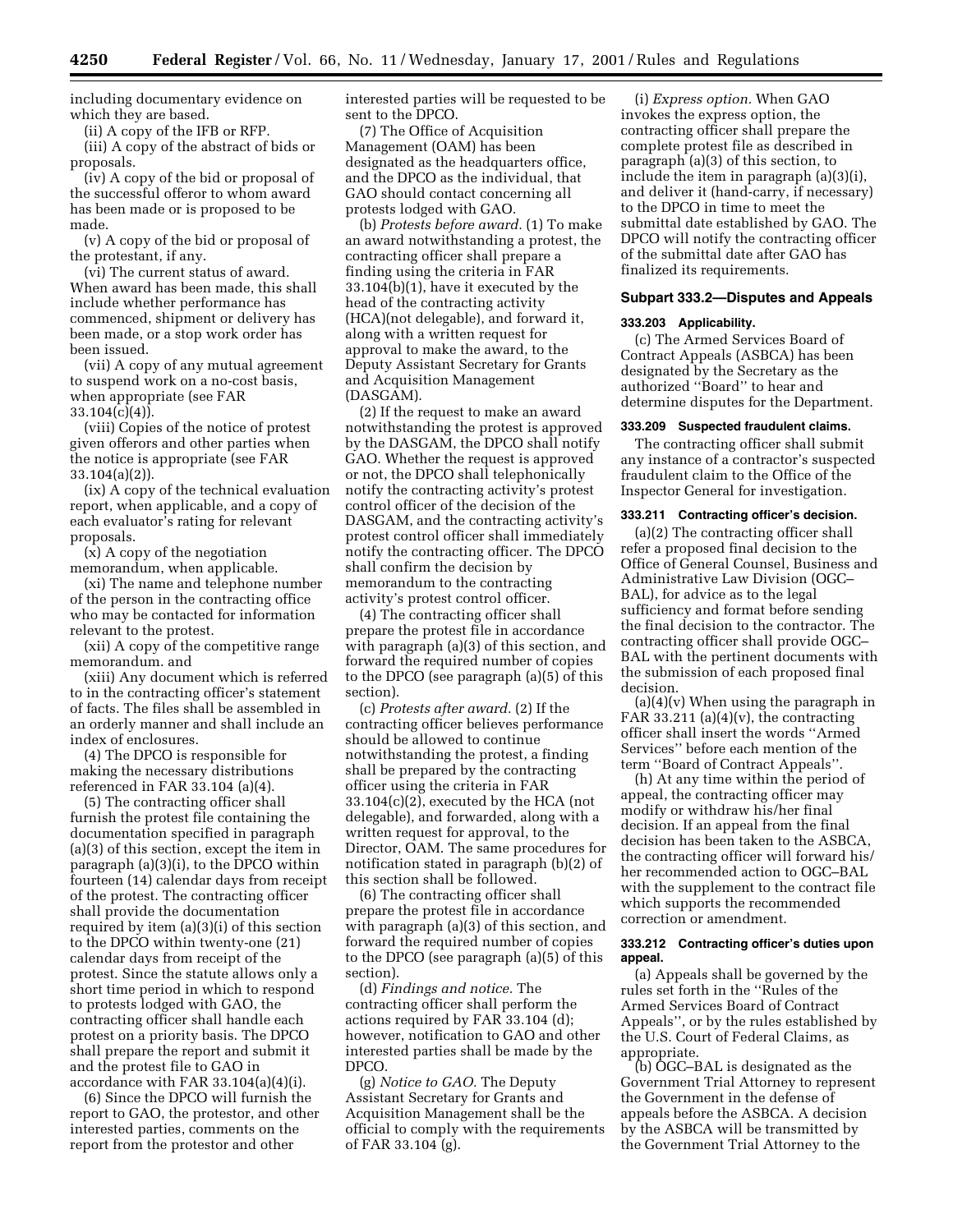appropriate contracting officer for compliance in accordance with the ASBCA's decision.

(c) If an appeal is filed with the ASBCA, the contracting officer shall assemble a file within 30 days of receipt of an appeal, or advice that an appeal has been filed, that consists of all documents pertinent to the appeal, including:

(1) The decision and findings of fact from which the appeal is taken;

(2) The contract, including specifications and pertinent modifications, plans and drawings;

(3) All correspondence between the parties pertinent to the appeal, including the letter or letters of claim in response to which the decision was issued;

(4) Transcripts of any testimony taken during the course of proceedings, and affidavits or statements of any witness on the matter in dispute made prior to the filing of the notice of appeal with the Board; and

(5) Any additional information considered pertinent. The contracting officer shall furnish the appeal file to the Government Trial Attorney for review and approval. After approval, the contracting officer shall prepare four copies of the file, one for the ASBCA, one for the appellant, one for the Government Trial Attorney, and one for the contracting office.

(d) At all times after the filing of an appeal, the contracting officer shall render whatever assistance is requested by the Government Trial Attorney. When an appeal is set for hearing, the concerned contracting officer, acting under the guidance of the Government Trial Attorney, shall be responsible for arranging for the presence of Government witnesses and specified physical and documentary evidence at both the pre-hearing conference and hearing.

(e) If a contractor which has filed an appeal with the ASBCA elects to accept fully the decision from which the appeal was taken, or any modification to it, and gives written notification of acceptance to the Government Trial Attorney or the concerned contracting officer, the Government Trial Attorney will notify the ASBCA of the disposition of the dispute in accordance with Rule 27 of the ASBCA.

(f) If the contractor has elected to appeal to the U.S. Court of Federal Claims, the U.S. Department of Justice will represent the Department. However, the contracting officer shall still coordinate all actions through OGC–BAL.

## **333.212–70 Formats.**

(a) The following format is suggested for use in transmitting appeal files to the ASBCA:

Your reference: (Docket No.) (Name) Recorder, Armed Services Board of Contract Appeals Skyline Six 5109 Leesburg Pike Falls Church, Virginia 22041 Dear (Name): Transmitted herewith are documents relative to the appeal under Contract No. \_\_\_\_\_ with the \_\_\_\_\_\_\_\_\_\_<br>(*Name of contractor*) in accordance with the procedures under Rule 4. The Government Trial Attorney for

lllllllllllllllllllll *(Insert Division of Business and Administrative Law, Office of General Counsel, Department of Health and Human Services, 330 Independence Avenue, SW., Washington, DC 20201)*.

lllland i den stats av den stats av den stats av den stats av den stats av den stats av den stats av den stats<br>En den stats av den stats av den stats av den stats av den stats av den stats av den stats av den stats av den

The request for payment of charges resulting from the processing of this appeal should be addressed to:

(Insert name and address of cognizant finance office.)

## Sincerely yours,

this case is

Contracting Officer Enclosures

(b) The following format is suggested for use in notifying the appellant that the appeal file was submitted to the ASBCA:

llland i den stats for den stats for den stats for den stats for den stats for den stats for den stats for den

(Contractor Address)

## lllllllllllllllllllll

Dear \_\_\_\_\_\_:<br>An appeal file has been compiled relative to the appeal under Contract No. \_\_\_\_\_, and<br>has been submitted to the Armed Services Board of Contract Appeals (ASBCA). The enclosed duplicate of the appeal file is identical to that submitted to the Board, except that contract documents which you already have been excluded. You may furnish or suggest any additional information deemed pertinent to the appeal to the Armed Services Board of Contract Appeals according to their rules.

The ASBCA will provide you with further information concerning this appeal. Sincerely yours, Contracting Officer

Enclosure

## **333.213 Obligation to continue performance.**

(a) The Disputes clause at FAR 52.233–1 shall be used without the use of Alternate I. However, if the contracting officer determines that the Government's interest would be better

served by use of paragraph (i) in Alternate I, he/she must request approval for its use from the chief of the contracting office.

## **PART 334—MAJOR SYSTEM ACQUISITION**

**Authority:** 5 U.S.C. 301; 40 U.S.C. 486(c).

#### **334.003 Responsibilities.**

The Department's implementation of OMB Circular No. A–109 may be found in Chapter 1–150 of the General Administration Manual.

## **PART 335—RESEARCH AND DEVELOPMENT CONTRACTING**

Sec.

- 335.070 Cost-sharing.
- 335.070–1 Policy.
- Amount of cost-sharing.
- 335.070–3 Method of cost-sharing.
- 335.070–4 Contract award.
- 335.071 Special determinations and findings affecting research and development contracting.

**Authority:** 5 U.S.C. 301; 40 U.S.C. 486(c).

#### **335.070 Cost-sharing.**

#### **335.070–1 Policy.**

(a) The use of cost-sharing type contracts should be encouraged to contribute to the cost of performing research where there is a probability that the contractor will receive present or future benefits from participation, such as, increased technical know-how, training to employees, acquisition of equipment, use of background knowledge in future contracts, etc. Costsharing is intended to serve the mutual interests of the Government and the performing organization by helping to assure efficient utilization of the resources available for the conduct of research projects and by promoting sound planning and prudent fiscal policies by the performing organization. Encouragement should be given to organizations to contribute to the cost of performing research under contracts unless the contracting officer determines that a request for costsharing would not be appropriate because of the following circumstances:

(1) The particular research objective or scope of effort for the project is specified by the Government rather than proposed by the performing organization. This would usually include any formal Government request for proposals for a specific project.

(2) The research effort has only minor relevance to the non-Federal activities of the performing organization, and the organization is proposing to undertake the research primarily as a service to the Government.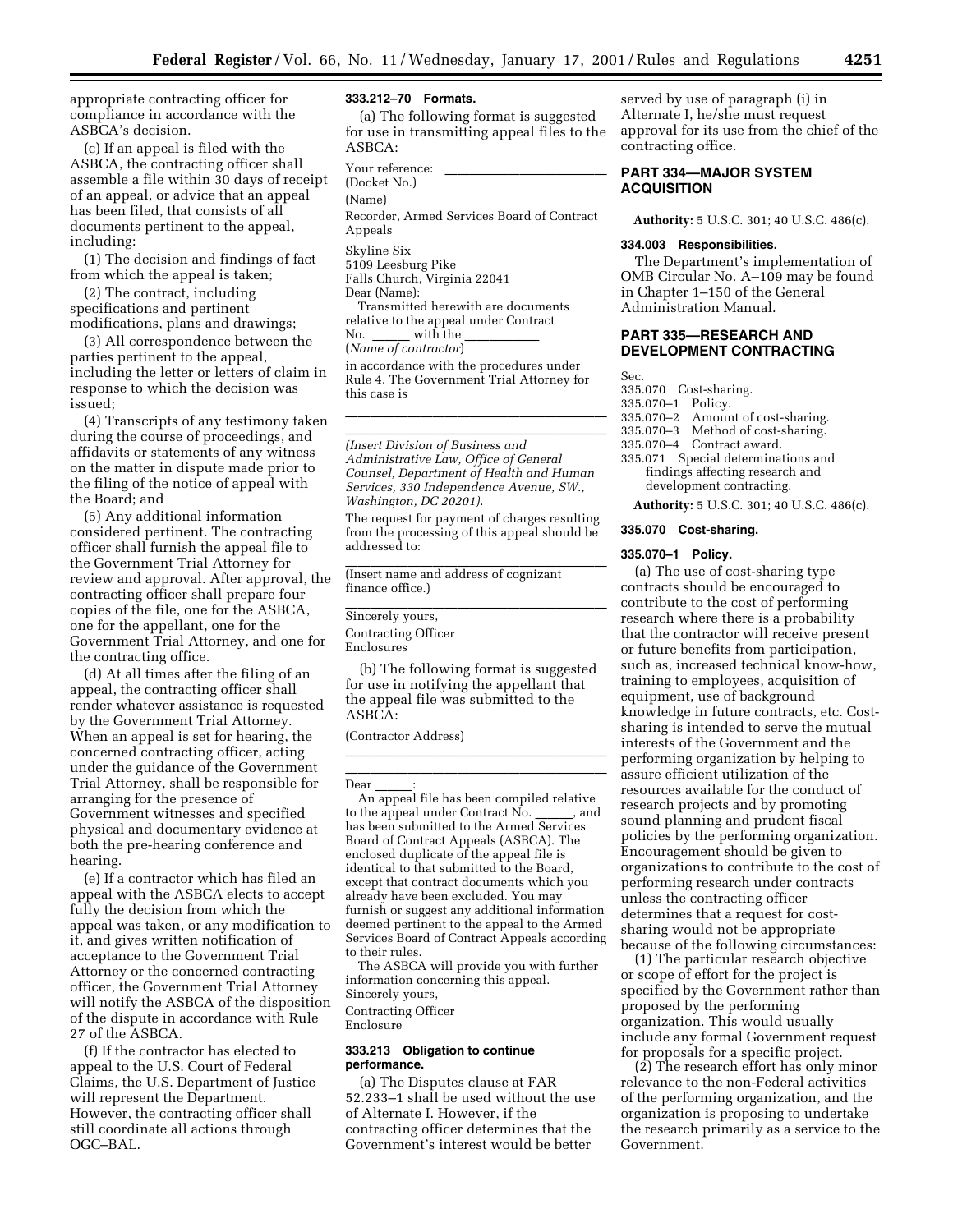(3) The organization has little or no non-Federal sources or funds from which to make a cost contribution. Costsharing should generally not be requested if cost-sharing would require the Government to provide funds through some other means (such as fees) to enable the organization to cost-share. It should be recognized that those organizations which are predominantly engaged in research and development and have little or no production or other service activities may not be in a favorable position to make a cost contribution.

(b) The responsibility for negotiating cost-sharing is that of the contracting office. Each research contract file should show whether the contracting officer considered cost-sharing appropriate for that particular contract and in what amount. If cost-sharing was not considered appropriate, the file must indicate the factual basis for that decision, e.g., ''Because the contractor will derive no benefits from this award that can be applied to its commercial activities, cost-sharing is not considered appropriate.'' The contracting officer may wish to coordinate with the project officer before documenting this decision.

(c) If the contracting officer considers cost-sharing to be appropriate for a research contract and the contractor refuses to accept this type of contract, the award may be made without costsharing, if the contracting officer concludes that payment of the full cost of the research effort is necessary in order to obtain the services of that particular contractor.

#### **335.070–2 Amount of cost-sharing.**

When cost-sharing is determined to be appropriate, the following guidelines shall be utilized in determining the amount of cost participation by the contractor.

(a) The amount of cost participation should depend to a large extent on whether the research effort or results are likely to enhance the performing organization's capability, expertise, or competitive position, and the value of this enhancement to the performing organization. It should be recognized that those organizations which are predominantly engaged in research and development have little or no production or other service activities and may not be in a favorable position to derive a monetary benefit from their research under Federal agreements. Therefore, contractor cost participation could reasonably range from as little as 1 percent or less of the total project cost, to more than 50 percent of the total project cost. Ultimately, the contracting

officer should bear in mind that costsharing is a negotiable item. As such, the amount of cost-sharing should be proportional to the anticipated value of the contractor's gain.

(b) If the performing organization will not acquire title or the right to use inventions, patents, or technical information resulting from the research project, it would generally be appropriate to obtain less cost-sharing than in cases in which the performer acquires these rights.

(c) A fee or profit will usually not be paid to the performing organization if the organization is to contribute to the cost of the research effort, but the amount of cost-sharing may be reduced to reflect the fact that the organization is foregoing its normal fee or profit in the research. However, if the research is expected to be of only minor value to the performing organization and if costsharing is not required by statute, it may be appropriate for the performer to make a contribution in the form of a reduced fee or profit rather than sharing costs of the project.

(d) The organization's participation may be considered over the total term of the project so that a relatively high contribution in one year may be offset by a relatively low contribution in another.

(e) A relatively low degree of costsharing may be appropriate if, in the view of the operating divisions or their subordinate elements, an area of research requires special stimulus in the national interest.

#### **335.070–3 Method of cost-sharing.**

Cost-sharing on individual contracts may be accomplished either by a contribution of part or all of one or more elements of allowable cost of the work being performed, or by a fixed amount or stated percentage of the total allowable costs of the project. Costs so contributed may not be charged to the Government under any other grant or contract (including allocations to other grants or contracts as part of any independent research and development program).

## **335.070–4 Contract award.**

In consonance with the Department's objectives of competition and support of the small business program, award of contracts should not be made solely on the basis of ability or willingness to cost-share. Awards should be made primarily on the contractor's competence and only after adequate competition has been obtained among large and small business organizations whenever possible. The offeror's willingness to share costs should not be

considered in the technical evaluation process but as a business consideration, which is secondary to selecting the best qualified source.

#### **335.071 Special determinations and findings affecting research and development contracting.**

OPDIV heads for health agencies shall sign individual and class determinations and findings for:

(a) Acquisition or construction of equipment or facilities on property not owned by the United States pursuant to 42 U.S.C. 241(a)(7); and

(b) Use of an indemnification provision in a research contract pursuant to 42 U.S.C. 241(a)(7).

## **PART 342—CONTRACT ADMINISTRATION**

#### **Subpart 342.7—Indirect Cost Rates**

342.705 Final indirect cost rates.

## **Subpart 342.70—Contract Monitoring**

Sec.

- 342.7001 Purpose. 342.7002 Contract monitoring
- responsibilities. 342.7003 Withholding of contract
- payments.
- 342.7003–1 Policy.
- 342.7003–2 Procedures.
- 342.7003–3 Withholding payments.

## **Subpart 342.71—Administrative Actions for Cost Overruns**

- 342.7001 Scope of subpart.
- 342.7101 Contract administration.
- 342.7101–1 General.
- 342.7101–2 Procedures.
- 342.7102 Contract modifications.

**Authority:** 5 U.S.C. 301; 40 U.S.C. 486(c).

#### **Subpart 342.7—Indirect Cost Rates**

#### **342.705 Final indirect cost rates.**

The Director, Division of Cost Allocation of the Program Support Center within the servicing HHS regional office has been delegated the authority to establish indirect cost rates, research patient care rates, and, as necessary, fringe benefit, computer, and other special costing rates for use in contracts and grants awarded to State and local governments, colleges and universities, hospitals, and other nonprofit organizations.

#### **Subpart 342.70—Contract Monitoring**

## **342.7001 Purpose.**

Contract monitoring is an essential element of contract administration and the acquisition process. This subpart describes the Department's operating concepts regarding contract monitoring, performed jointly by the project officer and the contracting officer, to ensure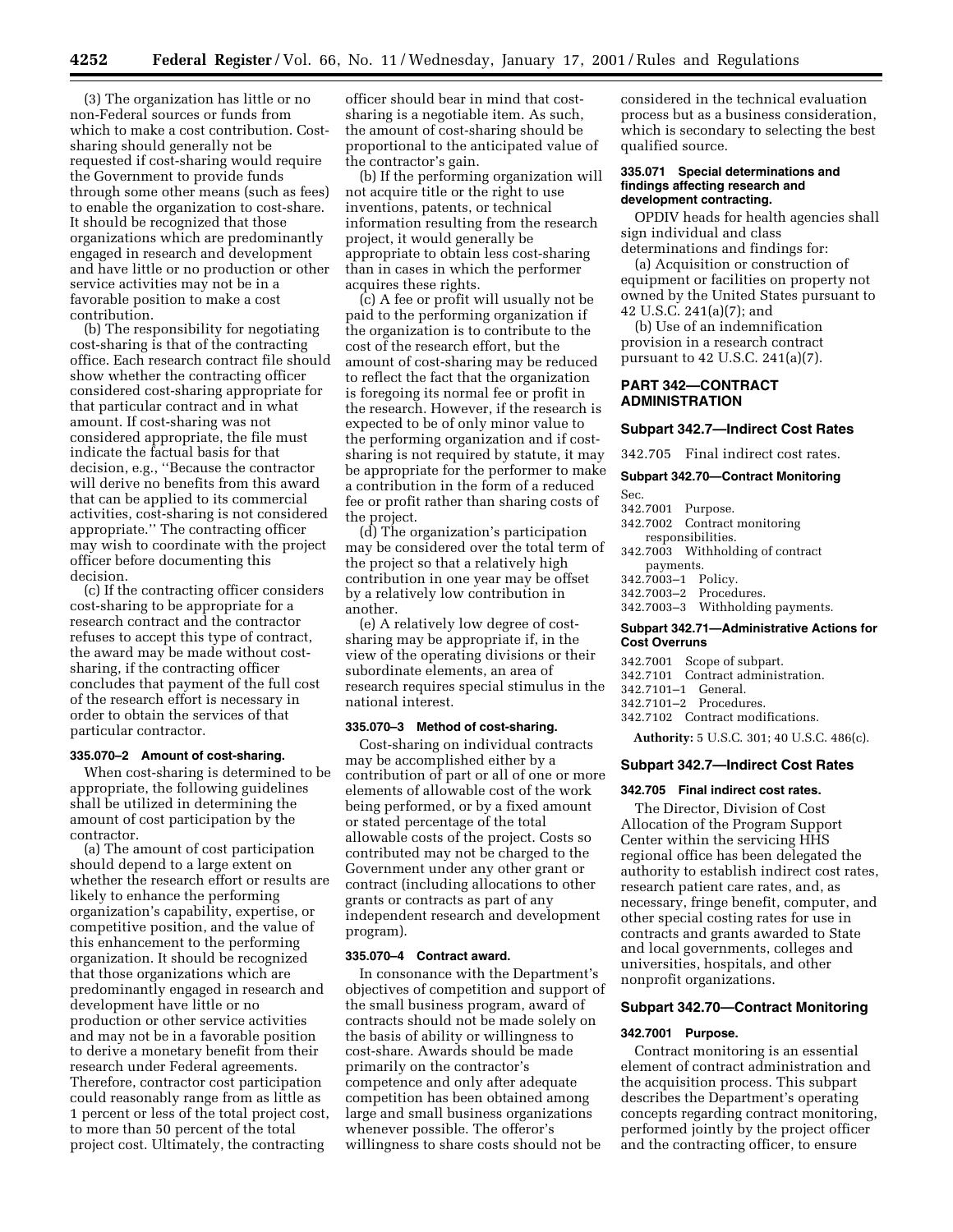that the required monitoring is performed, timely remedial action is taken when necessary, and a determination is made that contract objectives have been met.

#### **342.7002 Contract monitoring responsibilities.**

(a) Upon execution of the contract, the mutual obligations of the Government and the contractor are established by, and limited to, the written stipulations in the contract. Unless authorized by the contracting officer, HHS personnel shall not direct or request the contractor to assume any obligation or take any actions not specifically required by the contract. Only the contracting officer may impose a requirement which will result in a change to the contract. All contract changes must be directed in writing or confirmed in writing by the contracting officer.

(b) The contracting officer is responsible for assuring compliance with all terms of the contract, especially the statutory, legal, business, and regulatory provisions. Whether or not a postaward conference is held, the contracting officer shall inform the contractor by letter (if not already stipulated by contract provisions) of the authorities and responsibilities of the Government personnel with whom the contractor will be dealing throughout the life of the contract.

(c) The contracting officer must depend on program, technical, and other personnel for assistance and advice in monitoring the contractor's performance, and in other areas of postaward administration. The contracting officer must assure that responsibilities assigned to these personnel are understood and carried out. The individual roles and corresponding responsibilities typically involve, but are not limited to, the following:

(1) The role of program and technical personnel in monitoring the contract to assist or advise the contracting officer (or act as his/her representative when so designated by the contracting officer) in activities such as:

(i) Providing technical monitoring during contract performance, and issuing letters to the contractor and contracting officer relating to delivery, acceptance, or rejection in accordance with the terms of the contract;

(ii) Assessing contractor performance, including inspection and testing of products and evaluation of reports and data;

(iii) Recommending necessary changes to the schedule of work and period of performance in order to accomplish the objectives of the

contract. This shall be accomplished by a written request to the contracting officer, together with an appropriate justification and funds availability citation;

(iv) Reviewing invoices/vouchers and recommending approval/disapproval action by the contracting officer, to include comments regarding anything unusual discovered in the review;

(v) Reviewing and recommending approval or disapproval of subcontractors, overtime, travel, and key personnel changes; and

(vi) Participating, as necessary, in various phases of the contract closeout process.

(2) The role of the project officer in performing required aspects of the contract monitoring process. In addition to those applicable activities set forth in paragraph (c)(1) of this section, the project officer shall:

(i) Submit periodic reports to the contracting officer that concisely explain the status of the contract, and include recommended actions for any problems reported. Provide the contracting officer with written notification of evaluation and approval/ disapproval of contract deliverables and of completion of tasks or phases. The contracting officer will, in turn, provide the contractor with written notification of approval or disapproval unless the responsibility has been delegated by the contracting officer, in which case the person responsible for such action will notify the contractor and provide a copy to the contracting officer for inclusion in the contract file;

(ii) Monitor the technical aspects of the contractor's business and technical progress, identify existing and potential problems that threaten performance, and immediately inform the contracting officer of deviations from contract objectives, or from any technical or delivery requirements, so that remedial measures may be instituted accordingly;

(iii) Provide immediate notification to the head of the program office responsible for the program whenever it is determined that program objectives are not being met, together with specific recommendations of action to be taken. A copy of the project officer's report and recommendation shall be transmitted to the contracting officer for appropriate action;

(iv) Submit, within 120 days after contract completion, a final assessment report to the contracting officer. The report should include analysis of the contractor's performance, including the contract and program objectives achieved and missed. A copy of the final assessment report shall be forwarded to the head of the program

office responsible for the program for management review and follow-up, as necessary; and

(v) Accompany and/or provide, when requested, technical support to the HHS auditor in the conduct of floor checks.

(3) The role of the contract administrator, auditor, cost analyst, and property administrator in assisting or advising the contracting officer in postaward administration activities such as:

(i) Evaluation of contractor systems and procedures, to include accounting policies and procedures, purchasing policies and practices, property accounting and control, wage and salary plans and rate structures, personnel policies and practices, etc.;

(ii) Processing of disputes under the Disputes clause and any resultant appeals;

(iii) Modification or termination of the contract; and

(iv) Determination of the allowability of cost charges to incentive or costreimbursement type contracts and progress payments under fixed-price contracts. This is especially important when award is made to new organizations or those with financial weaknesses.

(d) The contracting officer is responsible for assuring that contractor performance and contract monitoring are carried out in conformance with contract provisions. If performance is not satisfactory or if problems are anticipated, it is essential that the contracting officer take immediate action to protect the Government's rights under the contract. The contracting officer shall notify his/her immediate supervisor of problems that cannot be resolved within contract limitations and whenever contract or program objectives are not met. The notification shall include a statement of action being take by the contracting officer.

## **342.7003 Withholding of contract payments.**

#### **342.7003–1 Policy.**

(a) All solicitations and resultant contracts shall contain the withholding of contract payments clause at 352.232– 9, and an excusable delays clause, or a clause which incorporates the definition of excusable delays. The excusable delays clause at 352.249–14 shall be used when the solicitation and resultant contract (other than purchase orders) does not contain a default or other excusable delays clause.

(b) The transmittal letter used to convey the contract to each contractor shall contain a notice which highlights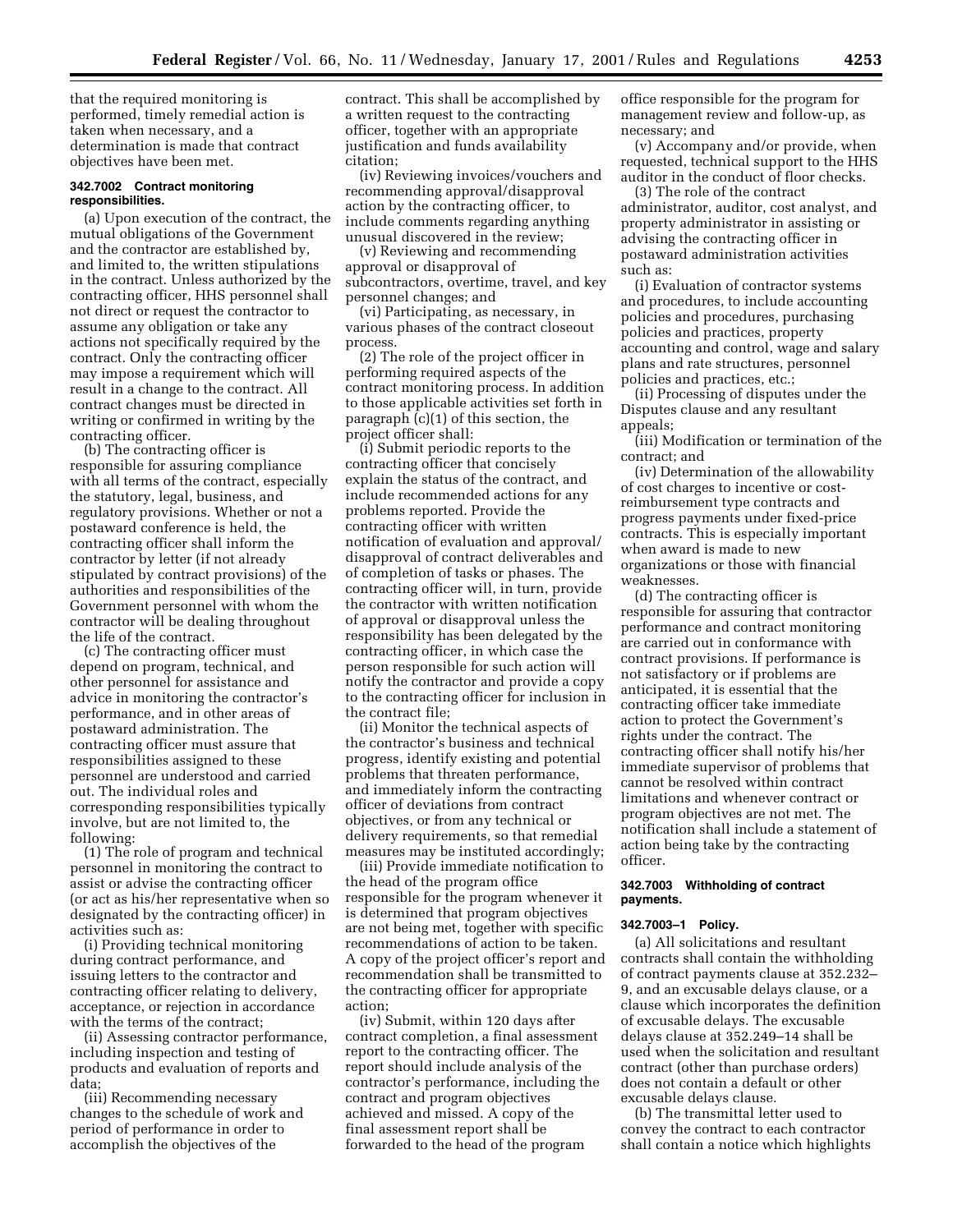the contractor's agreement with the withholding of contract payments clause.

(c) No contract payment shall be made when any report required to be submitted by the contractor is overdue, or the contractor fails to perform or deliver work or services as required by the contract.

(d) The contracting officer shall issue a ten-day cure notice or initiate appropriate termination action for any failure in the contractor's performance as stated in paragraph (c) of this section.

## **342.7003–2 Procedures.**

(a) The contracting officer is responsible for initiating immediate action to protect the Government's rights whenever the contractor fails to comply with either the delivery or reporting provisions of the contract. Compliance with the reporting provisions includes those reports to be submitted directly to the payment office. If such a report is not submitted on time, the contracting officer is to be notified promptly by the payment officer.

(b) When the contract contains a termination for default clause, the contractor's failure to either submit any required report when due or perform or deliver services or work when required by the contract is to be considered a default in performance. In either circumstance, the contracting officer is to immediately issue a formal ten-day cure notice pursuant to the default clause. The cure notice is to follow the format prescribed in FAR 49.607 and is to include a statement to the effect that contract payments will be withheld if the default is not cured or is not determined to be excusable.

(1) If the default is cured or is determined to be excusable, the contracting officer is not to initiate the withholding action.

(2) If the default is not determined to be excusable or a response is not received within the allotted time, the contracting officer is to initiate withholding action on all contract payments and is to determine whether termination for default or other action would be in the best interest of the Government.

(c) When the contract does not contain a termination for default clause, the contractor's failure to either submit any required report when due or perform or deliver services or work when required by the contract is to be considered a failure to perform. In either circumstance, the contracting officer is to immediately issue a written notice to the contractor specifying the failure and providing a period of ten days, or longer

period as determined necessary by the contracting officer, in which the contractor is to cure the failure or establish an excusable delay. The contracting officer is to include a statement in the written notice to the effect that contract payments will be withheld if the failure is not cured or is not determined to be excusable.

(1) If the failure is cured or is determined to be excusable, the contracting officer is not to initiate the withholding action.

(2) If the failure is not determined to be excusable or a response is not received within the allotted time, the contracting officer is to initiate withholding action on all contract payments and is to determine whether termination for convenience or other action would be in the best interest of the Government.

(d) The contracting officer should consult FAR subpart 49.4 for further guidance before taking any of the actions described in this section.

## **342.7003–3 Withholding payments.**

(a) When making the determination that contract payments should be withheld in accordance with the Withholding of Contract Payments clause, the contracting officer is to immediately notify the servicing finance office in writing of the determination to suspend payments. The notice of suspension is to contain all elements of information required by the payment office to properly identify the contract and the applicable accounts involved.

(b) The contracting officer is to immediately notify the contractor in writing that payments have been suspended until the default or failure is cured.

(c) When the contractor cures the default or failure, the contracting officer is to immediately notify, in writing, all recipients of the notice of suspension that the suspension is to be lifted and contract payments are to be resumed.

(d) When exercising actions regarding the withholding of payment procedures, the contracting officer must be careful not to waive any of the Government's rights when corresponding with the contractor or when taking any other actions.

## **Subpart 342.71—Administrative Actions for Cost Overruns**

#### **342.7100 Scope of subpart.**

This subpart sets forth the procedures to be followed when a cost overrun is anticipated; i.e., the allowable actual cost of performing a cost-reimbursement type contract is expected to exceed the total estimated cost specified in the contract.

#### **342.7101 Contract administration.**

#### **342.7101–1 General.**

Upon receipt of information that a contractor's accumulated cost and projected expenditures will exceed the limit of funds obligated by the contract, the contracting officer shall coordinate immediately with the appropriate program office to determine whether the contract should be modified or terminated. If the contracting officer receives information from a source other than the contractor that a cost overrun is anticipated, the contracting officer shall verify the information with the contractor, and remind the contractor of the notification requirements of the Limitation of Cost clause.

#### **342.7101–2 Procedures.**

(a) Upon notification that a cost overrun is anticipated, the contracting officer shall inform the contractor to submit a request for additional funds which is to include:

(1) Name and address of contractor. (2) Contract number and expiration date.

(3) Contract item(s) and amount(s) creating overrun.

(4) The elements of cost which changed from the original estimate (i.e., labor, material, travel, overhead, etc.) to be furnished in the following format:

(i) Original estimate,

(ii) Costs incurred to date,

(iii) Estimated cost to completion,

(iv) Revised estimate, and

(v) Amount of adjustment.

(5) The factors responsible for the increase, i.e., error in estimate, changed conditions, etc.

(6) The latest date by which funds must be available for commitment to avoid contract slippage, work stoppage, or other program impairment.

(b) When the contractor submits a notice of an impending overrun, the contracting officer shall:

(1) Immediately advise the appropriate program office and furnish a copy of the notice and any other data received;

(2) Request audit or cost advisory services, and technical support, as necessary, for evaluation of information and data received; and

(3) Maintain continuous follow-up with the program office to obtain a timely decision as to whether the work under the contract should be continued and additional funds provided, or the contract terminated. The decision of the program office must be supported by an appropriate written statement and funding authority, or a formal request for termination, when applicable. After a programming and funding decision is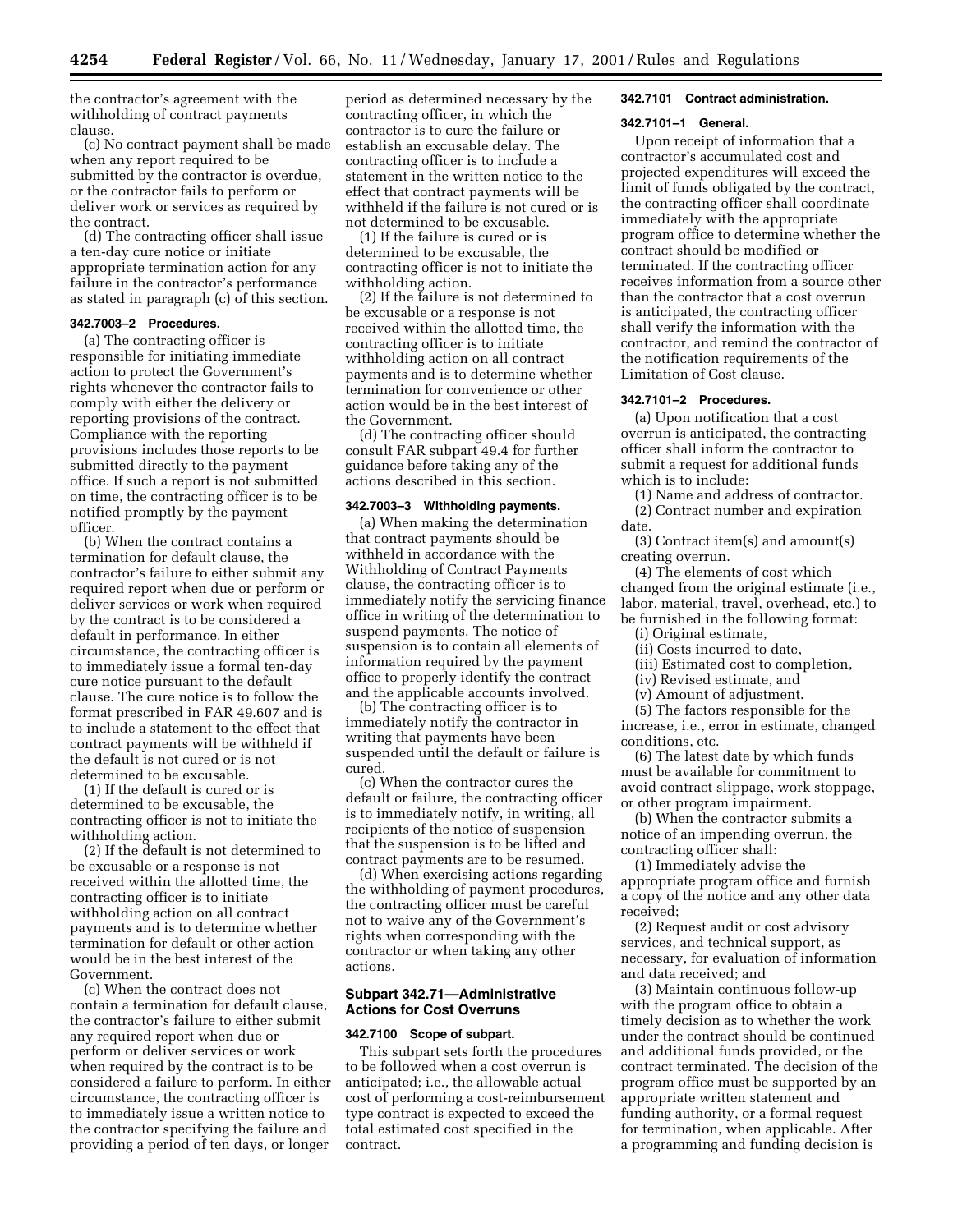received from the program office, the contracting officer shall promptly notify the contractor in writing that:

(i) A specified amount of additional funds has been allotted to the contract by a contractual instrument; or

(ii) Work will be discontinued when the funds allotted to the contract have been exhausted, and that any work performed after that date is at the contractor's risk; or

(iii) The Government is considering whether additional funds should be allotted to the contract and will notify the contractor as soon as possible, but that any work performed after the funds then allocated to the contract have been exhausted is at the contractor's risk. Timely, formal notification of the Government's intention is essential in order to preclude loss of contractual rights in the event of dispute, termination, or litigation.

(c) If program requirements permit, contracting officers should refrain from issuing any contractual documents which will require new work or an extension of time, pending resolution of an overrun or additional fund request.

#### **342.7102 Contract modifications.**

(a) Modifications to contracts containing the Limitation of Cost clause shall include either:

(1) A provision increasing the estimated or ceiling amount referred to in the Limitation of Cost clause of the contract and stating that the clause will thereafter apply in respect to the increased amount; or

(2) A provision stating that the estimated or ceiling amount referred to in the contract is not changed by the modification and that the Limitation of Cost clause will continue to apply with respect to the amount in effect prior to the modification.

(b) A fixed-fee provided in a contract shall not be changed when funding a cost overrun. Changes in fixed-fee will be made only to reflect changes in the scope of work which justify an increase or decrease in fee.

## **PART 352—SOLICITATION PROVISIONS AND CONTRACT CLAUSES**

## **Subpart 352.2—Texts of Provisions and Clauses**

Sec.<br>352.202–1 Definitions.

- 352.215–1 Instructions to offerors— Competitive acquisition. 352.215–70 Late proposals and revisions. 352.216–72 Additional cost principles. 352.223–70 Safety and health. 352.224–70 Confidentiality of information.
- 352.228–7 Insurance—Liability to third persons.
- 352.232–9 Withholding of contract payments.
- 352.232–74 Estimated cost and fixed fee— Incrementally funded contract.
- 352.232–75 Incremental funding.
- 352.233–70 Litigation and claims.
- 352.242–71 Final decisions on audit findings.
- 352.249–14 Excusable delays.
- 352.270–1 Accessibility of meetings, conferences, and seminars to persons with disabilities.
- 352.270–2 Indian preference.
- Indian preference program.
- 352.270–4 Pricing of adjustments.
- 352.270–5 Key personnel.
- 352.270–6 Publications and publicity.
- Paperwork Reduction Act.
- 352.270–8 Protection of human subjects.
- 352.270–9 Care of laboratory animals.

**Authority:** 5 U.S.C. 301, 40 U.S.C. 486(c).

## **Subpart 352.2—Texts of Provisions and Clauses**

#### **352.202–1 Definitions.**

As prescribed in 302.201, the FAR Definitions clause at 52.202–1 is to be used as modified:

#### **Definitions (Jan. 2001)**

(a) Substitute the following as paragraph (a):

''(a) The term ''Secretary'' or ''Head of the Agency'' (also called ''Agency Head'') means the Secretary, Under Secretary, or any Assistant Secretary, Administrator or Commissioner of the Department of Health and Human Services; and the term ''his/her duly authorized representative'' means any person, persons, or board authorized to act for the Secretary.''

(b) Add the following paragraph (h) or its alternate, as appropriate:

''(h) The term ''Project Officer'' means the person representing the Government for the purpose of technical monitoring of contract performance. The Project Officer is not authorized to issue any instructions or directions which effect any increases or decreases in the scope of work or which would result in the increase or decrease of the price of this contract or a change in the delivery dates or performance period of this contract.''

or

Alternate:

"(h) The term "Project Officer" means the person representing the Government for the purpose of technical monitoring of contract performance. The Project Officer is not authorized to issue any instructions or directions which effect any increases or decreases in the scope of work or which would result in the increase or decrease of the cost of this contract or a change in performance period of this contract. In addition, the Project Officer is not authorized to receive or act upon the Contractor's notification of a revised cost estimate pursuant to the Limitation of Cost or Limitation of Funds clause of this contract.''

#### **352.215–1 Instructions to offerors— Competitive acquisition.**

Insert the following paragraph (e) in place of paragraph (e) of the provision at FAR 52.215–1:

(e) *Restriction on disclosure and use of data.* (1) The proposal submitted in response to this request may contain data (trade secrets; business data, e.g., commercial information, financial information, and cost and pricing data; and technical data) which the offeror, including its prospective subcontractor(s), does not want used or disclosed for any purpose other than for evaluation of the proposal. The use and disclosure of any data may be so restricted; provided, that the Government determines that the data is not required to be disclosed under the Freedom of Information Act, 5 U.S.C. 552, as amended, and the offeror marks the cover sheet of the proposal with the following legend, specifying the particular portions of the proposal which are to be restricted in accordance with the conditions of the legend. The Government's determination to withhold or disclose a record will be based upon the particular circumstances involving the record in question and whether the record may be exempted from disclosure under the Freedom of Information Act. The legend reads:

Unless disclosure is required by the Freedom of Information Act, 5 U.S.C. 552, as amended, (the Act) as determined by Freedom of Information (FOI) officials of the Department of Health and Human Services, data contained in the portions of this proposal which have been specifically identified by page number, paragraph, etc. by the offeror as containing restricted information shall not be used or disclosed except for evaluation purposes.

The offeror acknowledges that the Department may not be able to withhold a record (data, document, etc.) nor deny access to a record requested pursuant to the Act and that the Department's FOI officials must make that determination. The offeror hereby agrees that the Government is not liable for disclosure if the Department has determined that disclosure is required by the Act.

If a contract is awarded to the offeror as a result of, or in connection with, the submission of this proposal, the Government shall have right to use or disclose the data to the extent provided in the contract. Proposals not resulting in a contract remain subject to the Act.

The offeror also agrees that the Government is not liable for disclosure or use of unmarked data and may use or disclose the data for any purpose, including the release of the information pursuant to requests under the Act. The data subject to this restriction are contained in pages (insert page numbers, paragraph designations, etc. or other identification).

(2) In addition, the offeror should mark each page of data it wishes to restrict with the following statement:

''Use or disclosure of data contained on this page is subject to the restriction on the cover sheet of this proposal or quotation.''

(3) Offerors are cautioned that proposals submitted with restrictive legends or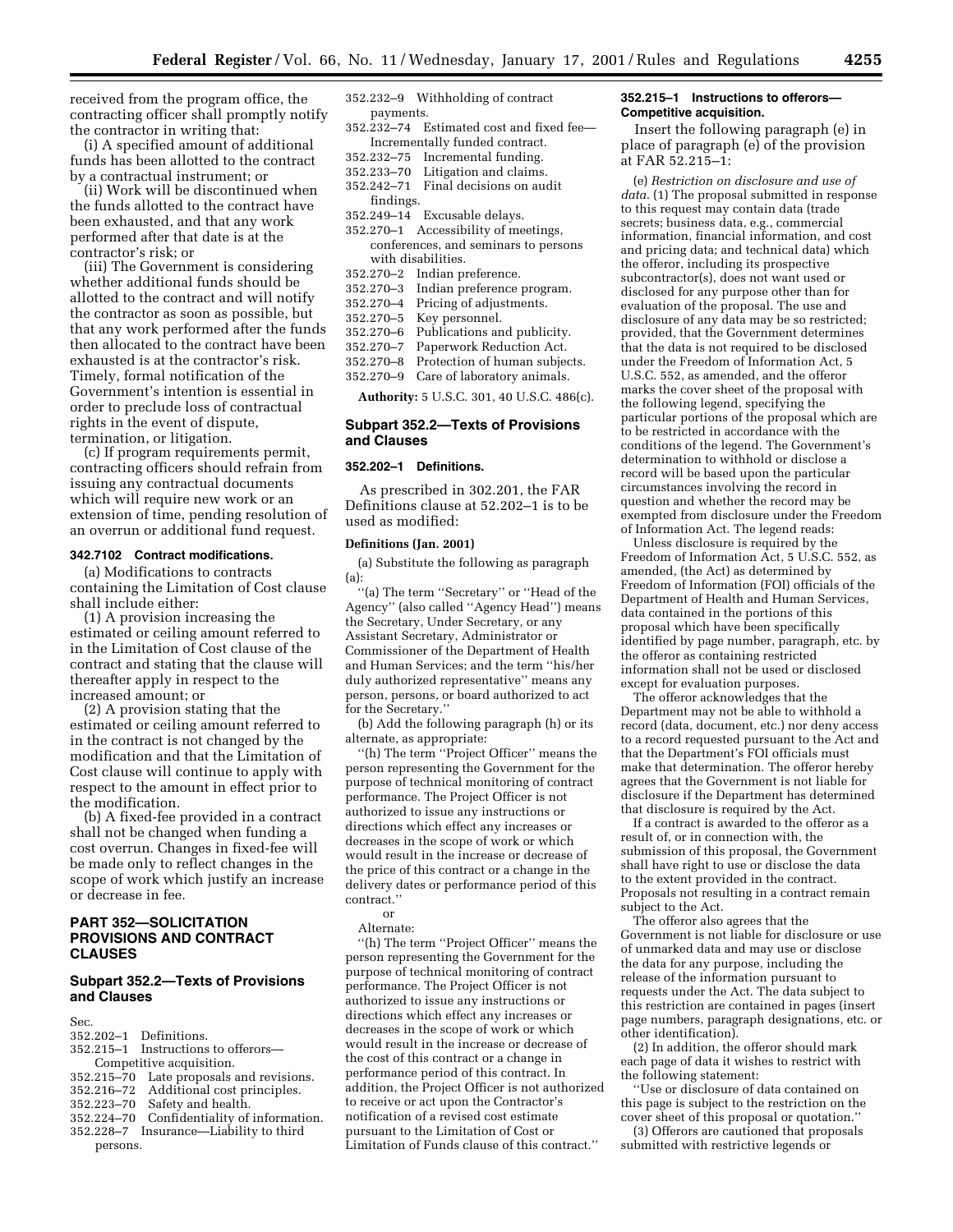statements differing in substance from the above legend may not be considered for award. The Government reserves the right to reject any proposal submitted with a nonconforming legend.

#### **352.215–70 Late proposals and revisions.**

As prescribed in 315.208, the following provision may be included in the solicitation:

#### **Late Proposals and Revisions (Nov. 1986)**

Notwithstanding the procedures contained in FAR  $52.215-1(c)(3)$  of the provision of this solicitation entitled Instructions to Offerors-Competitive Acquisition, a proposal received after the date specified for receipt may be considered if it offers significant cost or technical advantages to the Government; and it was received before proposals were distributed for evaluation, or within five calendar days after the exact time specified for receipt, whichever is earlier. (End of provision)

#### **352.216–72 Additional cost principles.**

As prescribed in 316.307(j), insert the following clause in all solicitations and resultant cost-reimbursement contracts:

## **Additional Cost Principles (Oct. 1990)**

(a) *Bid and proposal costs.* (1) Bid and proposal costs are the immediate costs of preparing bids, proposals, and applications for potential Federal and non-Federal contracts, grants, and agreements, including the development of scientific, cost, and other data needed to support the bids, proposals, and applications.

(2) Bid and proposal costs of the current accounting period are allowable as indirect costs.

(3) Bid and proposal costs of past accounting periods are unallowable in the current period. However, if the organization's established practice is to treat these costs by some other method, they may be accepted if they are found to be reasonable and equitable.

(4) Bid and proposal costs do not include independent research and development costs covered by the following paragraph, or preaward costs covered by paragraph 38 of Attachment B to OMB Circular A–122.

(b) *Independent research and development costs.* (1) Independent research and development is research and development conducted by an organization which is not sponsored by Federal or non-Federal contracts, grants, or other agreements.

(2) Independent research and development shall be allocated its proportionate share of indirect costs on the same basis as the allocation of indirect costs to sponsored research and development.

(3) The cost of independent research and development, including its proportionate share of indirect costs, are unallowable. (End of clause)

#### **352.223–70 Safety and health.**

The following clause, or one reading substantially the same, shall be used as prescribed in 323.7002:

#### **Safety and Health (Jan. 2001)**

(a) To help ensure the protection of the life and health of all persons, and to help prevent damage to property, the Contractor shall comply with all Federal, State and local laws and regulations applicable to the work being performed under this contract. These laws are implemented and/or enforced by the Environmental Protection Agency, Occupational Safety and Health Administration and other agencies at the Federal, State and local levels (Federal, State and local regulatory/enforcement agencies).

(b) Further, the Contractor shall take or cause to be taken additional safety measures as the Contracting Officer, in conjunction with the project or other appropriate officers, determines to be reasonably necessary. If compliance with these additional safety measures results in an increase or decrease in the cost or time required for performance of any part of work under this contract, an equitable adjustment will be made in accordance with the applicable ''Changes'' clause set forth in this contract.

(c) The Contractor shall maintain an accurate record of, and promptly report to the Contracting Officer, all accidents or incidents resulting in the exposure of persons to toxic substances, hazardous materials or hazardous operations; the injury or death of any person; and/or damage to property incidental to work performed under the contract and all violations for which the Contractor has been cited by any Federal, State or local regulatory/enforcement agency. The report shall include a copy of the notice of violation and the findings of any inquiry or inspection, and an analysis addressing the impact these violations may have on the work remaining to be performed. The report shall also state the required action(s), if any, to be taken to correct any violation(s) noted by the Federal, State or local regulatory/enforcement agency and the time frame allowed by the agency to accomplish the necessary corrective action.

(d) If the Contractor fails or refuses to comply with the Federal, State or local regulatory/enforcement agency's directive(s) regarding any violation(s) and prescribed corrective action(s), the Contracting Officer may issue an order stopping all or part of the work until satisfactory corrective action (as approved by the Federal, State or local regulatory/enforcement agencies) has been taken and documented to the Contracting Officer. No part of the time lost due to any stop work order shall be subject to a claim for extension of time or costs or damages by the Contractor.

(e) The Contractor shall insert the substance of this clause in each subcontract involving toxic substances, hazardous materials, or hazardous operations. Compliance with the provisions of this clause by subcontractors will be the responsibility of the Contractor. (End of Clause)

#### **352.224–70 Confidentiality of information.**

The following clause is covered by the policy set forth in subpart 324.70 and is to be used in accordance with the instructions set forth in 324.7004.

#### **Confidentiality of Information (Apr. 1984)**

(a) Confidential information, as used in this clause, means information or data of a personal nature about an individual, or proprietary information or data submitted by or pertaining to an institution or organization.

(b) In addition to the types of confidential information described in paragraph (a) of this clause, information which might require special consideration with regard to the timing of its disclosure may derive from studies or research, during which public disclosure of preliminary unvalidated findings could create erroneous conclusions which might threaten public health or safety if acted upon.

(c) The Contracting Officer and the Contractor may, by mutual consent, identify elsewhere in this contract specific information and/or categories of information which the Government will furnish to the Contractor or that the Contractor is expected to generate which is confidential. Similarly, the Contracting Officer and the Contractor may, by mutual consent, identify such confidential information from time to time during the performance of the contract. Failure to agree will be settled pursuant to the ''Disputes'' clause.

(d) If it is established elsewhere in this contract that information to be utilized under this contract, or a portion thereof, is subject to the Privacy Act, the Contractor will follow the rules and procedures of disclosure set forth in the Privacy Act of 1974, 5 U.S.C. 552a, and implementing regulations and policies, with respect to systems of records determined to be subject to the Privacy Act.

(e) Confidential information, as defined in paragraph (a) of this clause, that is information or data of a personal nature about an individual, or proprietary information or data submitted by or pertaining to an institution or organization, shall not be disclosed without the prior written consent of the individual, institution, or organization.

(f) Written advance notice of at least 45 days will be provided to the Contracting Officer of the Contractor's intent to release findings of studies or research, which have the possibility of adverse effects on the public or the Federal agency, as described in paragraph (b) of this clause. If the Contracting Officer does not pose any objections in writing within the 45-day period, the Contractor may proceed with disclosure. Disagreements not resolved by the Contractor and the Contracting Officer will be settled pursuant to the ''Disputes'' clause.

(g) Whenever the Contractor is uncertain with regard to the proper handling of material under the contract, or if the material in question is subject to the Privacy Act or is confidential information subject to the provisions of this clause, the Contractor should obtain a written determination from the Contracting Officer prior to any release, disclosure, dissemination, or publication.

(h) Contracting Officer determinations will reflect the result of internal coordination with appropriate program and legal officials.

(i) The provisions of paragraph (e) of this clause shall not apply when the information is subject to conflicting or overlapping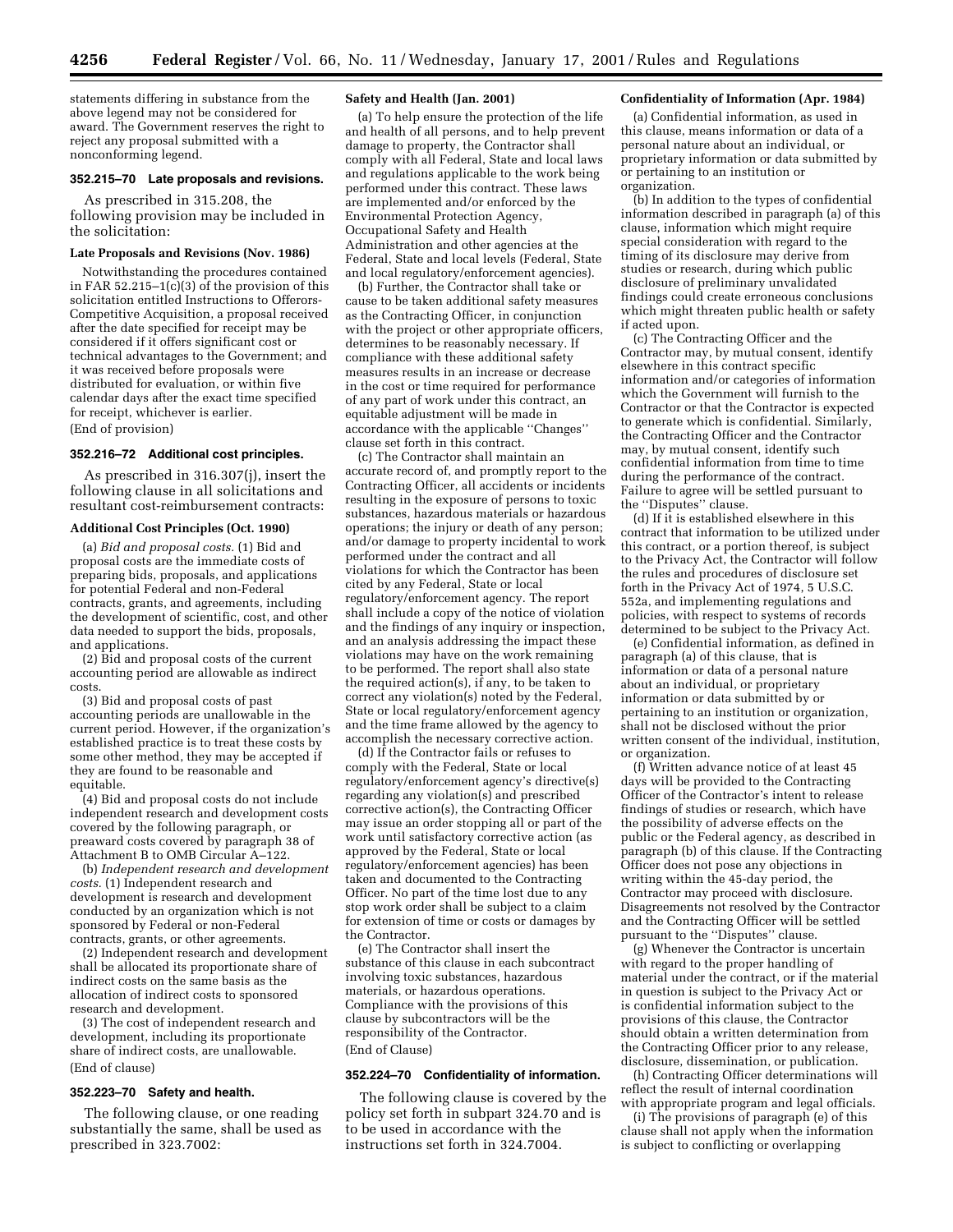provisions in other Federal, State or local laws.

(End of clause)

## **352.228–7 Insurance—Liability to third persons.**

As prescribed in 328.311–2, contracting officers shall include the following clause in all costreimbursement contracts, in lieu of the clause at FAR 52.228–7:

#### **Insurance—Liability to Third Persons (Dec. 1991)**

(a)(1) Except as provided in paragraph (a)(2) immediately following, or in paragraph (h) of this clause (if the clause has a paragraph (h)), the Contractor shall provide and maintain workers' compensation, employer's liability, comprehensive general liability (bodily injury), comprehensive automobile liability (bodily injury and property damage) insurance, and such other insurance as the Contracting Officer may require under this contract.

(2) The Contractor may, with the approval of the Contracting Officer, maintain a selfinsurance program; provided that, with respect to workers' compensation, the Contractor is qualified pursuant to statutory authority.

(3) All insurance required by this paragraph shall be in form and amount and for those periods as the Contracting Officer may require or approve and with insurers approved by the Contracting Officer.

(b) The Contractor agrees to submit for the Contracting Officer's approval, to the extent and in the manner required by the Contracting Officer, any other insurance that is maintained by the Contractor in connection with performance of this contract and for which the Contractor seeks reimbursement.

(c) Except as provided in paragraph (h) of this clause (if the clause has a paragraph (h)), the Contractor shall be reimbursed:

(1) For that portion of the reasonable cost of insurance allocable to this contract, and required or approved under this clause; and

(2) For certain liabilities (and expenses incidental to such liabilities) to third persons not compensated by insurance or otherwise within the funds available under the Limitation of Cost or the Limitation of Funds clause of this contract. These liabilities must arise out of the performance of this contract, whether or not caused by the negligence of the Contractor or the Contractor's agents, servants, or employees, and must be represented by final judgments or settlements approved in writing by the Government. These liabilities are for:

(i) Loss of or damage to property (other than property owned, occupied, or used by the Contractor, rented to the Contractor, or in the care, custody, or control of the Contractor); or

(ii) Death or bodily injury.

(d) The Government's liability under paragraph (c) of this clause is limited to the amounts reflected in final judgements, or settlements approved in writing by the Government, but in no event to exceed the funds available under the Limitation of Cost or Limitation of Funds clause of this contract.

Nothing in this contract shall be construed as implying that, at a later date, the Government will request, or the Congress will appropriate, funds sufficient to meet any deficiencies.

(e) The Contractor shall not be reimbursed for liabilities (and expenses incidental to such liabilities):

(1) For which the Contractor is otherwise responsible under the express terms of any clause specified in the Schedule or elsewhere in the contract:

(2) For which the Contractor has failed to insure or to maintain insurance as required by the Contracting Officer; or

(3) That result from willful misconduct or lack of good faith on the part of the Contractor's directors, officers, managers, superintendents, or other representatives who have supervision or direction of:

(i) All or substantially all of the Contractor's business;

(ii) All or substantially all of the Contractor's operations at any one plant or separate location in which this contract is being performed; or

(iii) A separate and complete major industrial operation in connection with the performance of this contract.

(f) The provisions of paragraph (e) of this clause shall not restrict the right of the Contractor to be reimbursed for the cost of insurance maintained by the Contractor in connection with the performance of this contract, other than insurance required in accordance with this clause; *provided,* that such cost is allowable under the Allowable Cost and Payment clause of this contract.

(g) If any suit or action is filed or any claim is made against the Contractor, the cost and expense of which may be reimbursable to the Contractor under this contract, and the risk of which is then uninsured or is insured for less than the amount claimed, the Contractor shall:

(1) Immediately notify the Contracting Officer and promptly furnish copies of all pertinent papers received;

(2) Authorize Government representatives to collaborate with counsel for the insurance carrier in settling or defending the claim when the amount of the liability claimed exceeds the amount of coverage; and

(3) Authorize Government representatives to settle or defend the claim and to represent the Contractor in or to take charge of any litigation, if required by the Government, when the liability is not insured or covered by the bond. The Contractor may, at its own expense, be associated with the Government representatives in any such claim or litigation.

#### (End of clause)

Alternate I (APR 1984). If the successful offeror represents in the offer that the offeror is *partially* immune from tort liability as a State agency, add the following paragraph (h) to the basic clause:

(h) Notwithstanding paragraphs (a) and (c) of this clause—

(1) The Government does not assume any liability to third persons, nor will the Government reimburse the Contractor for its liability to third persons, with respect to loss due to death, bodily injury, or damage to property resulting in any way from the

performance of this contract or any subcontract under this contract; and

(2) The Contractor need not provide or maintain insurance coverage as required by paragraph (a) of this clause; provided, that the Contractor may obtain any insurance coverage deemed necessary, subject to approval by the Contracting Officer as to form, amount, and duration. The Contractor shall be reimbursed for the cost of such insurance and, to the extent provided in paragraph (c) of this clause, to liabilities to third persons for which the Contractor has obtained insurance coverage as provided in this paragraph, but for which such coverage is insufficient in amount.

(End of clause)

*Alternate II* (APR 1984). If the successful offeror represents in the offer that the offeror is totally immune from tort liability as a State agency, substitute the following paragraphs (a) and (b) for paragraphs (a) and (b) of the basic clause:

(a) The Government does not assume any liability to third persons, nor will the Government reimburse the Contractor for its liability to third persons, with respect to loss due to death, bodily injury, or damage to property resulting in any way from the performance of this contract or any subcontract under this contract.

(b) If any suit or action is filed, or if any claim is made against the Contractor, the cost and expense of which may be reimbursable to the Contractor under this contract, the Contractor shall immediately notify the Contracting Officer and promptly furnish copies of all pertinent papers received by the Contractor. The Contractor shall, if required by the Government, authorize Government representatives to settle or defend the claim and to represent the Contractor in or take charge of any litigation. The Contractor may, at its own expense, be associated with the Government representatives in any such claims or litigation (End of clause)

## **352.232–9 Withholding of contract payments.**

Insert the following clause in all solicitations and contracts other than purchase orders:

#### **Withholding of Contract Payments (Apr. 1984)**

Notwithstanding any other payment provisions of this contract, failure of the Contractor to submit required reports when due or failure to perform or deliver required work, supplies, or services, will result in the withholding of payments under this contract unless such failure arises out of causes beyond the control, and without the fault or negligence of the Contractor as defined by the clause entitled ''Excusable Delays'' or ''Default'', as applicable. The Government shall promptly notify the Contractor of its intention to withhold payment of any invoice or voucher submitted.

(End of clause)

#### **352.232–74 Estimated cost and fixed fee-Incrementally funded contract.**

The following clause, or one reading substantially as it, shall be included in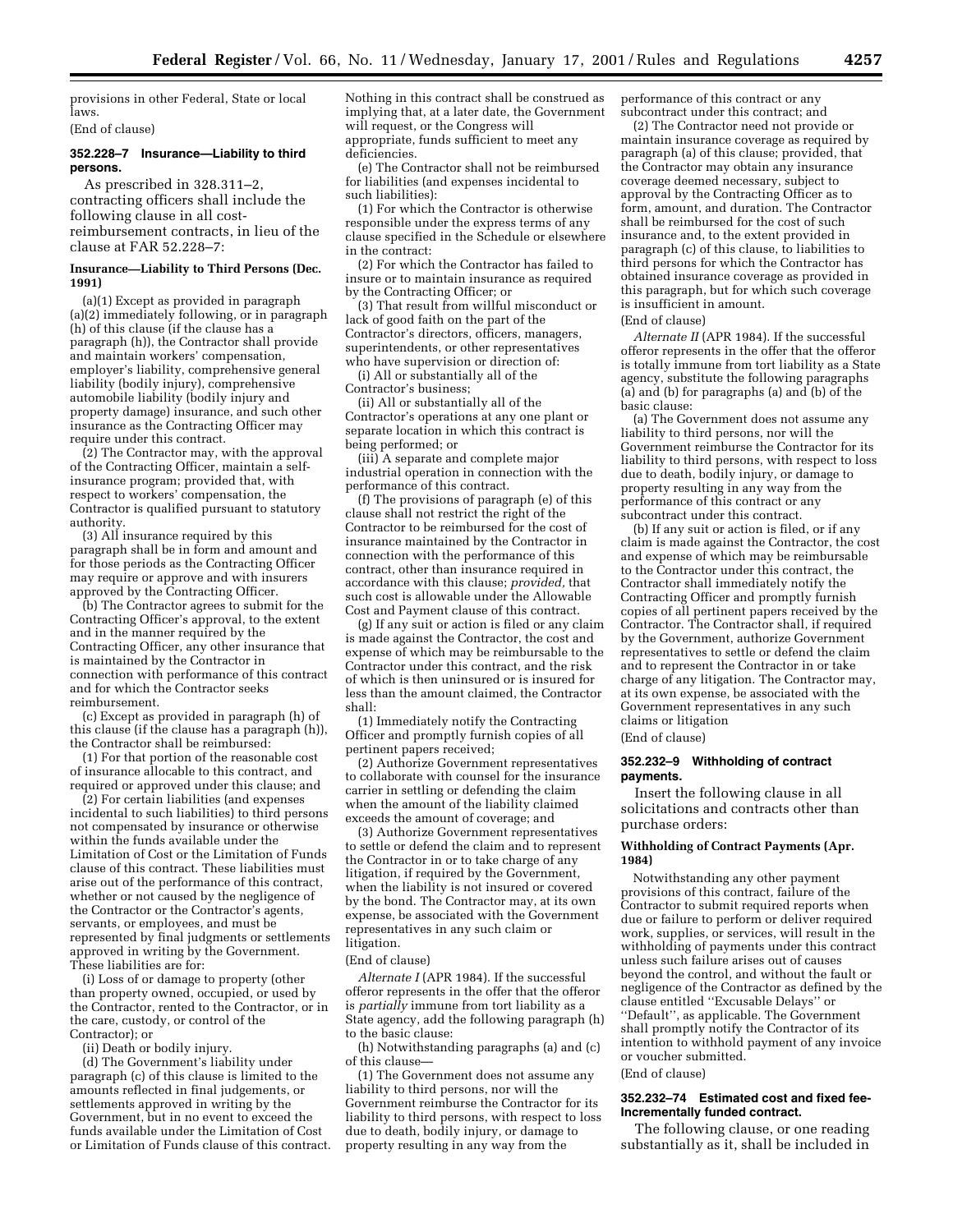the Special Provisions of an incrementally funded contract:

## **Consideration-Estimated Cost and Fixed Fee (Apr. 1984)**

(a) It is estimated that the total cost to the Government for full performance of this<br>contract will be \$, of which the su contract will be  $\frac{1}{s}$ , of which the sum of  $\frac{s}{s}$  represents the estimated \_ represents the estimated<br>able costs and \$\_\_\_\_\_ represents reimbursable costs and \$\_ the fixed-fee.

(b) Total funds currently available for payment and allotted to this contract are \$\_\_\_\_\_, of which \$\_\_\_\_ represents the estimated reimbursable costs and \$ represents the fixed-fee. For further provisions on funding, see the Limitation of Funds clause.

(c) It is estimated that the amount currently allotted will cover performance of Phase I which is scheduled to be completed by (date)\_\_\_\_\_\_\_.<br>(d) The Contracting Officer may allot

additional funds to the contract without the concurrence of the Contractor. (End of clause)

#### **352.232–75 Incremental funding.**

The following provision shall be included in all requests for proposals whenever the use of incremental funding is contemplated:

#### **Incremental Funding (Jan. 2001)**

(a) It is the Government's intention to negotiate and award a contract using the incremental funding concepts described in the clause entitled Limitation of Funds. Under the clause, which will be included in the resultant contract, initial funds will be obligated under the contract to cover the first year of performance. Additional funds are intended to be allotted to the contract by contract modification, up to and including the full estimated cost of the contract, to accomplish the entire project. While it is the Government's intention to progressively fund this contract over the entire period of performance up to and including the full estimated cost, the Government will not be obligated to reimburse the Contractor for costs incurred in excess of the periodic allotments, nor will the Contractor be obligated to perform in excess of the amount allotted.

(b) The Limitation of Funds clause to be included in the resultant contract shall supersede the Limitation of Cost clause found in the General Provisions. (End of provision)

## **352.233–70 Litigation and claims.**

Insert the following clause in all solicitations and resultant costreimbursement contracts:

#### **Litigation and Claims (Apr. 1984)**

The Contractor shall give the Contracting Officer immediate notice in writing of any action, including any proceeding before an administrative agency, filed against the Contractor arising out of the performance of this contract, including, but not limited to the performance of any subcontract

hereunder; and any claim against the Contractor the cost and expense of which is allowable under the clause entitled ''Allowable Cost and Payment.'' Except as otherwise directed by the Contracting Officer, the Contractor shall furnish immediately to the Contracting Officer copies of all pertinent papers received by the Contractor with respect to such action or claim. To the extent not in conflict with any applicable policy of insurance, the Contractor may, with the Contracting Officer's approval, settle any such action or claim. If required by the Contracting Officer, the Contractor shall effect an assignment and subrogation in favor of the Government of all the Contractor's rights and claims (except those against the Government) arising out of any such action or claim against the Contractor; and authorize representatives of the Government to settle or defend any such action or claim and to represent the Contractor in, or to take charge of, any action. If the settlement or defense of an action or claim is undertaken by the Government, the Contractor shall furnish all reasonable assistance in effecting a settlement or asserting a defense. Where an action against the Contractor is not covered by a policy of insurance, the Contractor shall, with the approval of the Contracting Officer, proceed with the defense of the action in good faith. The Government shall not be liable for the expense of defending any action or for any costs resulting from the loss thereof to the extent that the Contractor would have been compensated by insurance which was required by law or regulation or by written direction of the Contracting Officer, but which the Contractor failed to secure through its own fault or negligence. In any event, unless otherwise expressly provided in this contract, the Contractor shall not be reimbursed or indemnified by the Government for any liability loss, cost or expense, which the Contractor may incur or be subject to by reason of any loss, injury or damage, to the person or to real or personal property of any third parties as may accrue during, or arise from, the performance of this contract.

#### (End of clause)

#### **352.242–71 Final decisions on audit findings.**

Insert the following clause in all solicitations and resultant costreimbursement contracts.

#### **Final Decisions on Audit Findings (Apr. 1984)**

For the purpose of issuing final decisions under the Disputes clause of this contract concerning monetary audit findings, the Contracting Officer shall be that person with ultimate responsibility for making that decision in accordance with Chapter 1–105, Resolution of Audit Findings, of the Department's Grants Administration Manual. (End of clause)

#### **352.249–14 Excusable delays.**

Insert the following clause in all solicitations and resultant contracts other than purchase orders which do not have either a default or excusable delays clause, as prescribed in 342.7003–1(a):

## **Excusable Delays (Apr. 1984)**

(a) Except with respect to failures of subcontractors, the Contractor shall not be considered to have failed in performance of this contract if such failure arises out of causes beyond the control and without the fault or negligence of the Contractor.

(b) Such causes may include, but are not restricted to, acts of God or of the public enemy, acts of the Government in either its sovereign or contractual capacity, fires, floods, epidemics, quarantine restrictions, strikes, freight embargoes, and unusually severe weather, but in every case the failure to perform must be beyond the control and without the fault or negligence of the Contractor. If the failure to perform is caused by the failure of a subcontractor to perform, and if such failure arises out of causes beyond the control of both the Contractor and subcontractor, and without the fault or negligence of either of them, the Contractor shall not be deemed to have failed in performance of the contract, unless: the supplies or services to be furnished by the subcontractor were obtainable from other sources, the Contracting Officer shall have ordered the Contractor in writing to procure such supplies or services from such other sources, and the Contractor shall have failed to comply reasonably with such order. Upon request of the Contractor, the Contracting officer shall ascertain the facts and extent of such failure and, if he/she shall determine that any failure to perform was occasioned by any one or more of the said causes, the delivery schedule shall be revised accordingly, subject to the rights of the Government under the termination clause hereof. (As used in this clause, the terms ''subcontractor'' and ''subcontractors'' mean subcontractor(s) at any tier.) (End of clause)

## **352.270–1 Accessibility of meetings,**

## **conferences, and seminars to persons with disabilities.**

The following clause is to be used in accordance with 370.102:

## **Accessibility of Meetings, Conferences, and Seminars to Persons with Disabilities (Jan. 2001)**

The Contractor agrees as follows: (a) *Planning.* The Contractor will develop a plan to assure that any meeting, conference, or seminar held pursuant to this contract will meet or exceed the minimum accessibility standards set forth in 28 CFR 36.101–36.500 and Appendix A: ADA Accessibility Guidelines (ADAAG). The plan shall be submitted to the project officer for approval prior to initiating action. ( A consolidated or master plan for contracts requiring numerous meetings, conferences, or seminars may be submitted in lieu of separate plans.)

(b) *Facilities.* Any facility to be utilized for meetings, conferences, or seminars in performance of this contract shall be in compliance with 28 CFR 36.101–36.500 and Appendix A. The Contractor shall determine, by an on-site inspection, that the facility meets these requirements.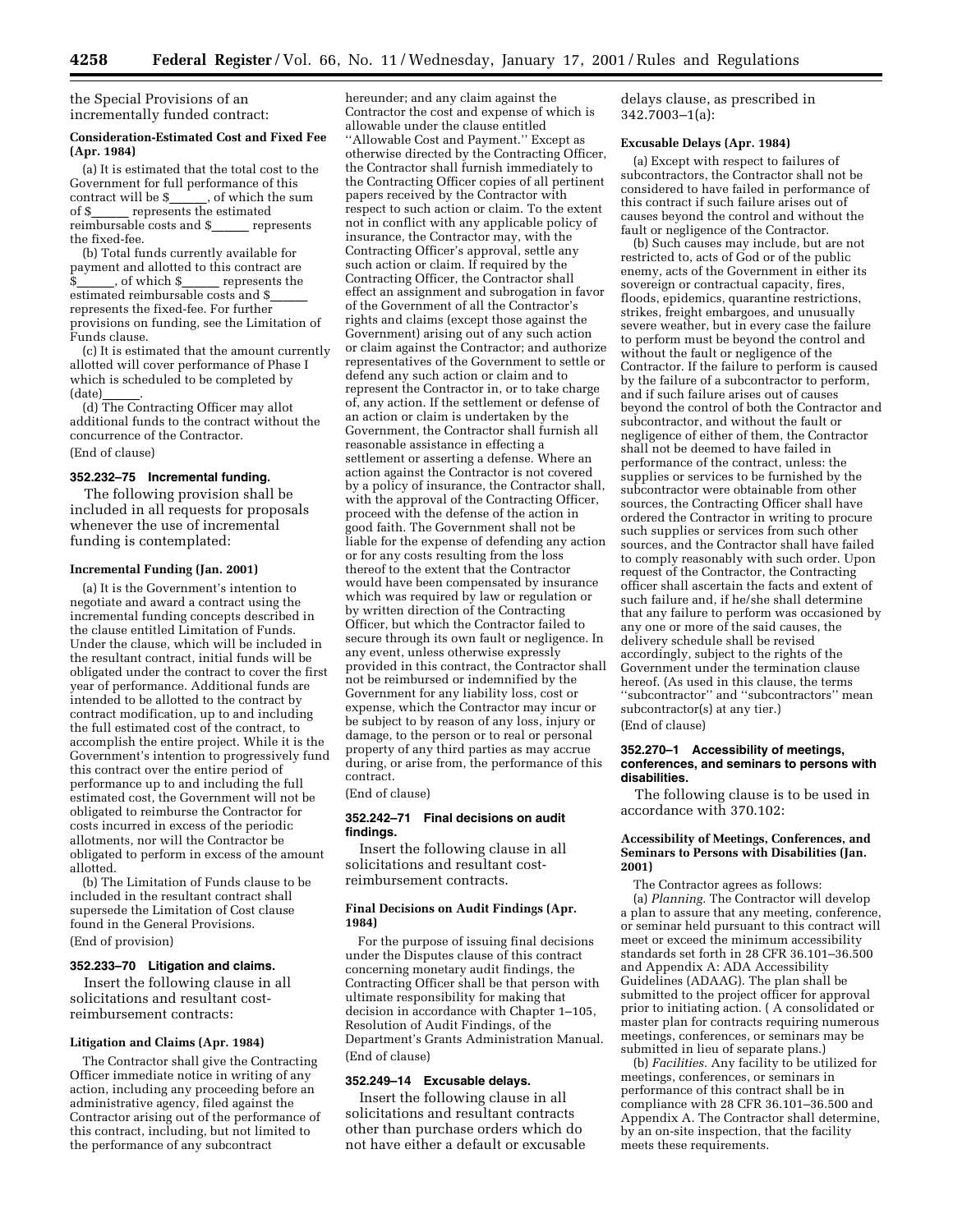(1) *Parking.* Parking shall be in compliance with 28 CFR 36.101–36.500 and Appendix A.

(2) *Entrances.* Entrances shall be in compliance with 28 CFR 36.101–36.500 and Appendix A.

(3) *Meeting Rooms.* Meeting rooms, including seating arrangements, shall be in compliance with 28 CFR 36.101–36.500 and Appendix A. In addition, stages, speaker platforms, etc. which are to be used by persons in wheelchairs must be accessible by ramps or lifts. When used, the ramp may not necessarily be independently negotiable if space does not permit. However, any slope over 1:12 must be approved by the Project Officer and the Contractor must provide assistance to negotiate access to the stage or platform.

(4) *Restrooms.* Restrooms shall be in compliance with 28 CFR 36.101–36.500 and Appendix A.

(5) *Eating Facilities.* Eating facilities in the meeting facility must also comply with 28 CFR 36.101–36.500 and Appendix A.

(6) *Overnight Facilities.* If overnight accommodations are required, the facility providing the overnight accommodations shall also comply with 28 CFR 36.101–36.500 and Appendix A.

(7) *Water Fountains.* Water fountains shall comply with 28 CFR 36.101–36.500 and Appendix A.

(8) *Telephones.* Public telephones shall comply with 28 CFR 36.101–36.500 and Appendix A.

(c) *Provisions of Services for Attendees with Sensory Impairments.*

(1) The Contractor, in planning the meeting, conference, or seminar, shall include in all announcements and other materials pertaining to the meeting, conference, or seminar a notice indicating that services will be made available to persons with sensory impairments attending the meeting, if requested within five (5) days of the date of the meeting, conference, or seminar. The announcement(s) and other material(s) shall indicate that persons with sensory impairments may contact a specific person(s), at a specific address and phone number(s), to make their service requirements known. The phone number(s) shall include a telecommunication device for the deaf (TDD).

(2) The Contractor shall provide, at no additional cost to the individual, those services required by persons with sensory impairments to insure their complete participation in the meeting, conference, or seminar.

(3) As a minimum, when requested in advance, the Contractor shall provide the following services:

(i) For persons with hearing impairments, qualified interpreters. Also, the meeting rooms will be adequately illuminated so signing by interpreters can be easily seen.

(ii) For persons with vision impairments, readers and/or cassette materials, as necessary, to enable full participation. Also, meeting rooms will be adequately illuminated.

(iii) Agenda and other conference material(s) shall be translated into a usable form for persons with sensory impairments. Readers, braille translations, large print text, and/or tape recordings are all acceptable. These materials shall be available to individuals with sensory impairments upon their arrival.

(4) The Contractor is responsible for making a reasonable effort to ascertain the number of individuals with sensory impairments who plan to attend the meeting, conference, or seminar. However, if it can be determined that there will be no person with sensory impairment in attendance, the provision of those services under paragraph (c) of this clause for the nonrepresented group, or groups, is not required. (End of clause)

#### **352.270–2 Indian preference.**

The following clause shall be used as prescribed in 370.202(a):

#### **Indian Preference (Apr. 1984)**

(a) The Contractor agrees to give preference in employment opportunities under this contract to Indians who can perform required work, regardless of age (subject to existing laws and regulations), sex, religion, or tribal affiliation. To the extent feasible and consistent with the efficient performance of this contract, the Contractor further agrees to give preference in employment and training opportunities under this contract to Indians who are not fully qualified to perform regardless of age (subject to existing laws and regulations), sex, religion, or tribal affiliation. The Contractor also agrees to give preference to Indian organizations and Indian-owned economic enterprises in the awarding of any subcontracts to the extent feasible and consistent with the efficient performance of this contract. The Contractor shall maintain statistical records as are necessary to indicate compliance with this paragraph.

(b) In connection with the Indian employment preference requirements of this clause, the Contractor shall provide opportunities for training incident to such employment. Such training shall include onthe-job, classroom or apprenticeship training which is designed to increase the vocational effectiveness of an Indian employee.

(c) If the Contractor is unable to fill its employment and training opportunities after giving full consideration to Indians as required by this clause, those needs may be satisfied by selection of persons other than Indians in accordance with the clause of this contract entitled ''Equal Opportunity.''

(d) If no Indian organizations or Indianowned economic enterprises are available under reasonable terms and conditions, including price, for awarding of subcontracts in connection with the work performed under this contract, the Contractor agrees to comply with the provisions of this contract involving utilization of small business concerns, small disadvantaged business concerns, and women-owned small business concerns.

(e) As used in this clause:

(1) ''Indian'' means a person who is a member of an Indian Tribe. If the Contractor has reason to doubt that a person seeking employment preference is an Indian, the Contractor shall grant the preference but shall require the individual to provide

evidence within thirty (30) days from the Tribe concerned that the person is a member of the Tribe.

(2) ''Indian Tribe'' means an Indian Tribe, pueblo, band, nation, or other organized group or community, including Alaska Native village or regional or village corporation as defined in or established pursuant to the Alaska Native Claims Settlement Act (85 Stat. 688; 43 U.S.C. 1601) which is recognized as eligible for the special programs and services provided by the United States to Indians because of their status as Indians.

(3) ''Indian organization'' means the governing body of any Indian Tribe or entity established or recognized by such governing body in accordance with the Indian Financing Act of 1974 (88 Stat. 77; 25 U.S.C. 1451); and

(4) ''Indian-owned economic enterprise'' means any Indian-owned commercial, industrial, or business activity established or organized for the purpose of profit, provided that such Indian ownership shall constitute not less than 51 percent of the enterprise, and that ownership shall encompass active operation and control of the enterprise.

(f) The Contractor agrees to include the provisions of this clause, including this paragraph (f) of this clause, in each subcontract awarded at any tier under this contract.

(g) In the event of noncompliance with this clause, the Contracting Officer may terminate the contract in whole or in part or may impose any other sanctions authorized by law or by other provisions of the contract. (End of clause)

#### **352.270–3 Indian preference program.**

The following clause shall be used as prescribed in 370.202(b):

#### **Indian Preference Program (Apr. 1984)**

(a) In addition to the requirements of the clause of this contract entitled ''Indian Preference,'' the Contractor agrees to establish and conduct an Indian preference program which will expand opportunities for Indians to receive preference for employment and training in connection with the work to be performed under this contract, and which will expand the opportunities for Indian organizations and Indian-owned economic enterprises to receive a preference in the awarding of subcontracts. In this connection, the Contractor shall:

(1) Designate a liaison officer who will maintain liaison with the Government and the Tribe(s) on Indian preference matters; supervise compliance with the provisions of this clause; and administer the Contractor's Indian preference program.

(2) Advise its recruitment sources in writing and include a statement in all advertisements for employment that Indian applicants will be given preference in employment and training incident to such employment.

(3) Not more than twenty (20) calendar days after award of the contract, post a written notice in the Tribal office of any reservations on which or near where the work under this contract is to be performed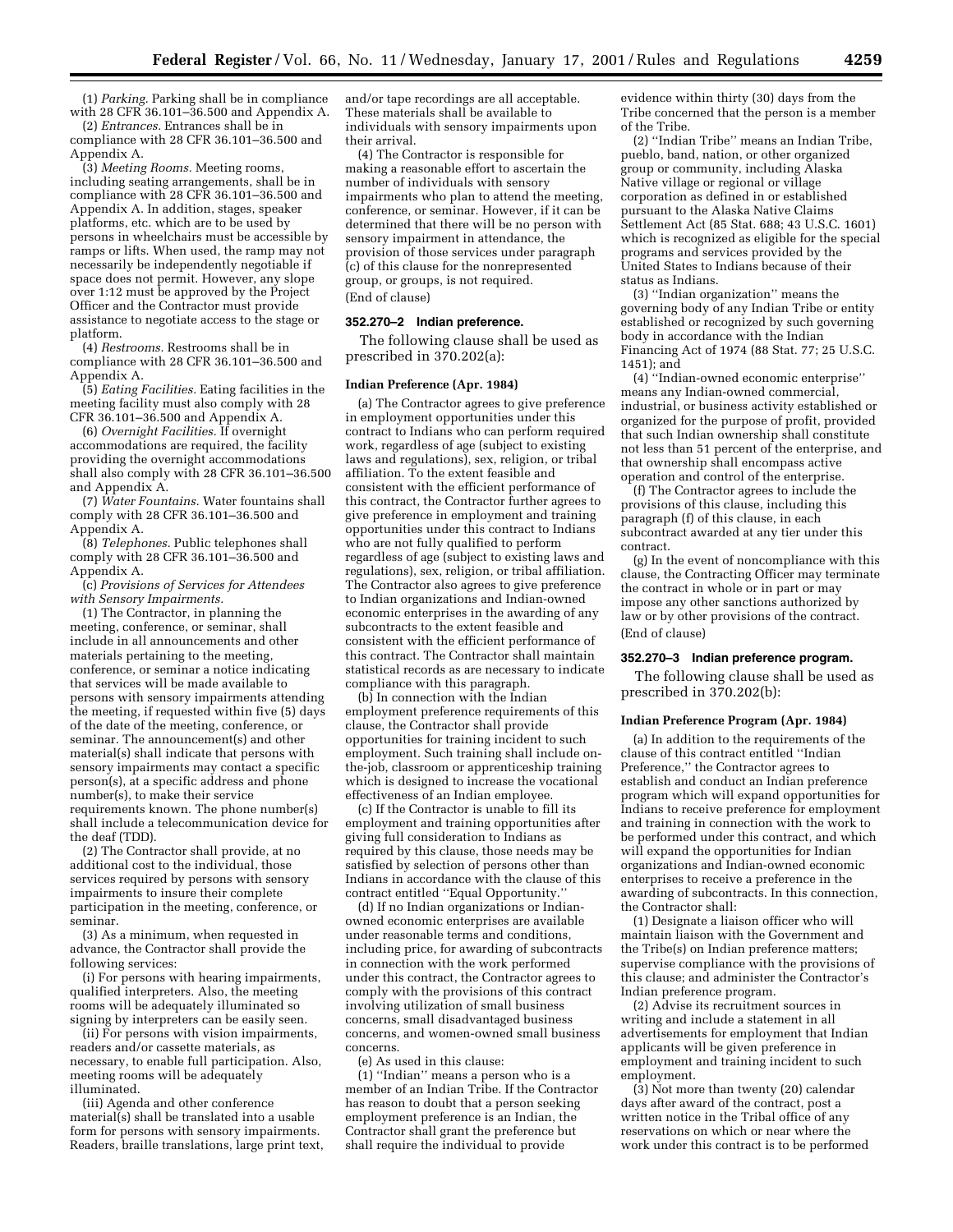that sets forth the Contractor's employment needs and related training opportunities. The notice shall include the approximate numbers and types of employees needed; the approximate dates of employment; the experience or special skills required for employment, if any; training opportunities available; and other pertinent information necessary to advise prospective employees of any other employment requirements. The Contractor shall also request the Tribe(s) on or near whose reservation(s) the work is to be performed to provide assistance to the Contractor in filling its employment needs and training opportunities. The Contracting Officer will advise the Contractor of the name, location, and phone number of the Tribal officials to contact in regard to the posting of notices and requests for Tribal assistance.

(4) Establish and conduct a subcontracting program which gives preference to Indian organizations and Indian-owned economic enterprises as subcontractors and suppliers under this contract. The Contractor shall give public notice of existing subcontracting opportunities and, to the extent feasible and consistent with the efficient performance of this contract, shall solicit bids or proposals only from Indian organizations or Indianowned economic enterprises. The Contractor shall request assistance and information on Indian firms qualified as suppliers or subcontractors from the Tribe(s) on or near whose reservation(s) the work under the contract is to be performed. The Contracting Officer will advise the Contractor of the name, location, and phone number of the Tribal officials to be contacted in regard to the request for assistance and information. Public notices and solicitations for existing subcontracting opportunities shall provide an equitable opportunity for Indian firms to submit bids or proposals by including: A clear description of the supplies or services required, including quantities, specifications, and delivery schedules which facilitate the participation of Indian firms; A statement indicating that preference will be given to Indian organizations and Indian-owned economic enterprises in accordance with section 7(b) of Public Law 93–638 (88 Stat. 2205; 25 U.S.C. 450e(b)); Definitions for the terms ''Indian organization'' and ''Indianowned economic enterprise'' as prescribed under the ''Indian Preference'' clause of this contract; A statement to be completed by the bidder or offeror that it is an Indian organization or Indian-owned economic enterprise; and A closing date for receipt of bids or proposals which provides sufficient time for preparation and submission of a bid or proposal. If after soliciting bids or proposals from Indian organizations and Indian-owned economic enterprises, no responsive bid or acceptable proposal is received, the Contractor shall comply with the requirements of paragraph (d) of the ''Indian Preference'' clause of this contract. If one or more responsible bids or acceptable proposals are received, award shall be made to the low responsible bidder or acceptable offeror if the price is determined to be reasonable. If the low responsive bid or acceptable proposal is determined to be unreasonable as to price, the Contractor shall

attempt to negotiate a reasonable price and award a subcontract. If a reasonable price cannot be agreed upon, the Contractor shall comply with the requirements of paragraph (d) of the ''Indian Preference'' clause of this contract.

(5) Maintain written records under this contract which indicate: The numbers of Indians seeking employment for each employment position available under this contract; The number and types of positions filled by Indians and non-Indians, and the total number of Indians employed under this contract; For those positions where there are both Indian and non-Indian applicants, and a non-Indian is selected for employment, the reason(s) why the Indian applicant was not selected; Actions taken to give preference to Indian organizations and Indian-owned economic enterprises for subcontracting opportunities which exist under this contract; Reasons why preference was not given to Indian firms as subcontractors or suppliers for each requirement where it was determined by the Contractor that such preference would not be consistent with the efficient performance of the contract; and The number of Indian organizations and Indian-owned economic enterprises contacted, and the number receiving subcontract awards under this contract.

(6) Submit to the Contracting Officer for approval a quarterly report which summarizes the Contractor's Indian preference program and indicates the number and types of available positions filled by Indians and non-Indians, and the dollar amounts of all subcontracts awarded to Indian organizations and Indian-owned economic enterprises, and to all other firms.

(7) Maintain records pursuant to this clause and keep them available for review by the Government until expiration of one (1) year after final payment under this contract, or for such longer period as may be required by any other clause of this contract or by applicable law or regulation.

(b) For purposes of this clause, the following definitions of terms shall apply:

(1) The terms ''Indian,'' ''Indian Tribe,'' ''Indian Organization,'' and ''Indian-owned economic enterprise'' are defined in the clause of this contract entitled ''Indian Preference.''

(2) ''Indian reservation'' includes Indian reservations, public domain Indian Allotments, former Indian reservations in Oklahoma, and land held by incorporated Native groups, regional corporations, and village corporations under the provisions of the Alaska Native Claims Settlement Act (85 Stat. 688; 43 U.S.C. 1601 *et seq.*)

(3) ''On or near an Indian Reservation'' means on a reservation or reservations or within that area surrounding an Indian reservation(s) where a person seeking employment could reasonably be expected to commute to and from in the course of a work day.

(c) Nothing in the requirements of this clause shall be interpreted to preclude Indian Tribes from independently developing and enforcing their own Indian preference requirements. Such requirements must not conflict with any Federal statutory or regulatory requirement dealing with the award and administration of contracts.

(d) The Contractor agrees to include the provisions of this clause, including this paragraph (d), in each subcontract awarded at any tier under this contract and to notify the Contracting Officer of such subcontracts.

(e) In the event of noncompliance with this clause, the Contracting Officer may terminate the contract in whole or in part or may impose any other sanctions authorized by law or by other provisions of the contract. (End of clause)

## **352.270–4 Pricing of adjustments.**

Insert the following clause in all solicitations and resultant fixed-priced contracts other than purchase orders.

#### **Pricing of Adjustments (Jan. 2001)**

When costs are a factor in determination of a contract price adjustment pursuant to the ''Changes'' clause or any provision of this contract, such costs shall be determined in accordance with the applicable cost principles and procedures set forth below:

| Principles                                                                            | Types of organiza-<br>tions                                                     |
|---------------------------------------------------------------------------------------|---------------------------------------------------------------------------------|
| (a) Subpart 31.2 of<br>the Federal Acqui-                                             | Commercial.                                                                     |
| sition Regulation.<br>(b) Subpart 31.3 of<br>the Federal Acqui-                       | Educational.                                                                    |
| sition Regulation.<br>(c) Subpart 31.6 of<br>the Federal Acqui-<br>sition Regulation. | State, local, and fed-<br>erally recognized<br>Indian tribal gov-<br>ernments.  |
| (d) 45 CFR Part 74<br>Appendix E.                                                     | Hospitals<br>(permforming re-<br>search and devel-<br>opment contracts<br>only. |
| (e) Subpart 31.7 of<br>the Federal Acqui-<br>sition Regulation.                       | Other nonprofit insti-<br>tutions.                                              |

(End of clause)

#### **352.270–5 Key personnel.**

Insert the following clause in all solicitations and resultant costreimbursement contracts.

#### **Key Personnel (Apr. 1984)**

The personnel specified in this contract are considered to be essential to the work being performed hereunder. Prior to diverting any of the specified individuals to other programs, the Contractor shall notify the Contracting Officer reasonably in advance and shall submit justification (including proposed substitutions) in sufficient detail to permit evaluation of the impact on the program. No diversion shall be made by the Contractor without the written consent of the Contracting Officer; provided, that the Contracting Officer may ratify in writing such diversion and such ratification shall constitute the consent of the Contracting Officer required by this clause. The contract may be modified from time to time during the course of the contract to either add or delete personnel, as appropriate. (End of clause)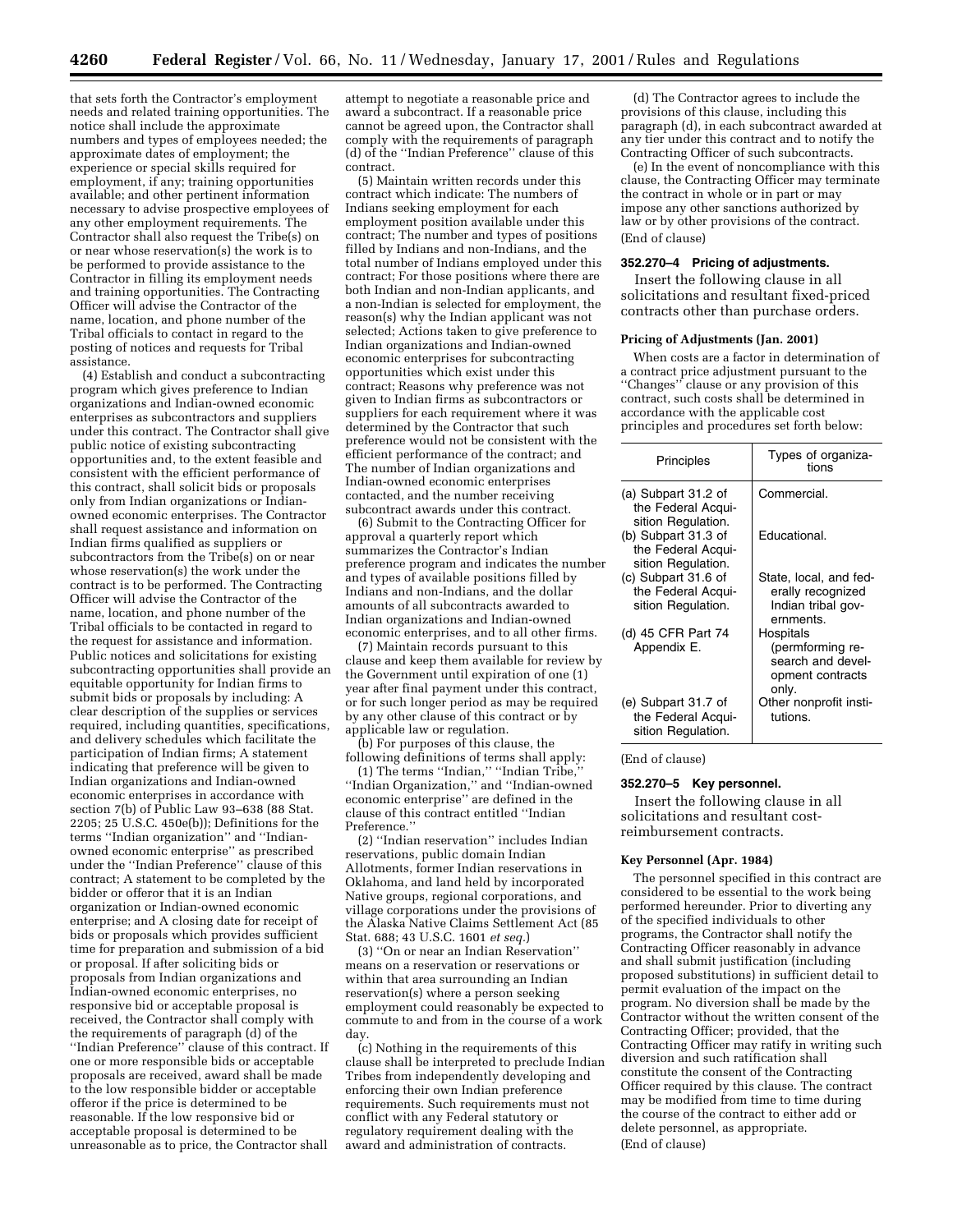## **352.270–6 Publications and Publicity.**

Insert the following clause in all solicitations and resultant contracts.

#### **Publications and Publicity (Jul. 1991)**

(a) Unless otherwise specified in this contract, the Contractor is encouraged to publish the results of its work under this contract. A copy of each article submitted by the Contractor for publication shall be promptly sent to the Project Officer. The Contractor shall also inform the Project Officer when the article or other publication is published, and furnish a copy of it as finally published.

(b) The Contractor shall include in any publication resulting from work performed under this contract a disclaimer reading as follows:

The content of this publication does not necessarily reflect the views or policies of the Department of Health and Human Services, nor does mention of trade names, commercial products, or organizations imply endorsement by the U.S. Government.'' (End of clause)

#### **352.270–7 Paperwork Reduction Act.**

Insert the following clause in all solicitations and contracts.

#### **Paperwork Reduction Act (Jan. 2001)**

(a) In the event that it subsequently becomes a contractual requirement to collect or record information calling either for answers to identical questions from 10 or more persons other than Federal employees, or information from Federal employees which is outside the scope of their employment, for use by the Federal government or disclosure to third parties, the Paperwork Reduction Act of 1995 (Pub. L. 104–13) shall apply to this contract. No plan, questionnaire, interview guide or other similar device for collecting information (whether repetitive or single-time) may be used without first obtaining clearance from the Office of Management and Budget (OMB). Contractors and Project Officers should be guided by the provisions of 5 CFR Part 1320, Controlling Paperwork Burdens on the Public, and seek the advice of the HHS operating division or Office of the Secretary Reports Clearance Officer to determine the procedures for acquiring OMB clearance.

(b) The Contractor shall obtain the required OMB clearance through the Project Officer before expending any funds or making public contracts for the collection of data. The authority to expend funds and proceed with the collection of information shall be in writing by the Contracting Officer. The Contractor must plan at least 120 days for OMB clearance. Excessive delays caused by the Government which arises out of causes beyond the control and without the fault or negligence of the Contractor will be considered in accordance with the Excusable Delays or Default clause of this contract (End of clause)

#### **352.270–8 Protection of human subjects.**

(a) The following provision shall be included in solicitations expected to involve human subjects:

#### **Notice to Offerors of Requirements of 45 CFR Part 46, Protection of Human Subjects (Jan. 2001)**

(a) Copies of the Department of Health and Human Services (Department) regulations for the protection of human subjects, 45 CFR Part 46, are available from the Office for Protection from Research Risks (OPRR) National Institutes of Health, Bethesda, Maryland 20892. The regulations provide a systematic means, based on established ethical principles, to safeguard the rights and welfare of individuals who participate as subjects in research activities supported or conducted by the Department.

(b) The regulations define a human subject as a living individual about whom an investigator (whether professional or student) conducting research obtains data through intervention or interaction with the individual, or identifiable private information. The regulations extend to the use of human organs, tissue, and body fluids from individually identifiable human subjects as well as to graphic, written, or recorded information derived from individually identifiable human subjects. The use of autopsy materials is governed by applicable State and local law and is not directly regulated by 45 CFR Part 46.

(c) Activities in which the only involvement of human subjects will be in one or more of the categories set forth in 45 CFR 46.101(b)(1–6) are exempt from coverage.

(d) Inappropriate designations of the noninvolvement of human subjects or of exempt categories of research in a project may result in delays in the review of a proposal. The National Institutes of Health will make a final determination of whether the proposed activities are covered by the regulations or are in an exempt category, based on the information provided in the proposal. In doubtful cases, prior consultation with OPRR, (telephone: 301– 496–7014), is recommended.

(e) In accordance with 45 CFR Part 46, prospective Contractors being considered for award shall be required to file with OPRR an acceptable Assurance of Compliance with the regulations, specifying review procedures and assigning responsibilities for the protection of human subjects. The initial and continuing review of a research project by an institutional review board shall assure that the rights and welfare of the human subjects involved are adequately protected, that the risks to the subjects are reasonable in relation to the potential benefits, if any, to the subjects and the importance of the knowledge to be gained, and that informed consent will be obtained by methods that are adequate and appropriate. Prospective Contractors proposing research that involves human subjects shall be contacted by OPRR and given detailed instructions for establishing an institutional review board and filing an Assurance of Compliance.

(f) It is recommended that OPRR be consulted for advice or guidance concerning either regulatory requirements or ethical issues pertaining to research involving human subjects. (End of provision)

(b) The following clause shall be included in solicitations and resultant contracts involving human subjects:

#### **Protection of Human Subjects (Jan. 2001)**

(a) The Contractor agrees that the rights and welfare of human subjects involved in research under this contract shall be protected in accordance with 45 CFR Part 46 and with the Contractor's current Assurance of Compliance on file with the Office for Protection from Research Risks (OPRR), National Institutes of Health (NIH). The Contractor further agrees to provide certification at least annually that the Institutional Review Board has reviewed and approved the procedures, which involve human subjects in accordance with 45 CFR Part 46 and the Assurance of Compliance.

(b) The Contractor shall bear full responsibility for the performance of all work and services involving the use of human subjects under this contract in a proper manner and as safely as is feasible. The parties hereto agree that the Contractor retains the right to control and direct the performance of all work under this contract. Nothing in this contract shall be deemed to constitute the Contractor or any subcontractor, agent or employee of the Contractor, or any other person, organization, institution, or group of any kind whatsoever, as the agent or employee of the Government. The Contractor agrees that it has entered into this contract and will discharge its obligations, duties, and undertakings and the work pursuant thereto, whether requiring professional judgement or otherwise, as an independent contractor without imputing liability on the part of the Government for the acts of the Contractor or its employees.

(c) If at any time during the performance of this contract, the Contracting officer determines, in consultation with the OPRR, NIH, that the Contractor is not in compliance with any of the requirements and/or standards stated in paragraphs (a) and (b) above, the Contracting Officer may immediately suspend, in whole or in part, work and further payments under this contract until the Contractor corrects the noncompliance. Notice of the suspension may be communicated by telephone and confirmed in writing. If the Contractor fails to complete corrective action within the period of time designated in the Contracting Officer's written notice of suspension, the Contracting Officer may, in consultation with OPRR, NIH, terminate this contract in a whole or in part, and the Contractor's name may be removed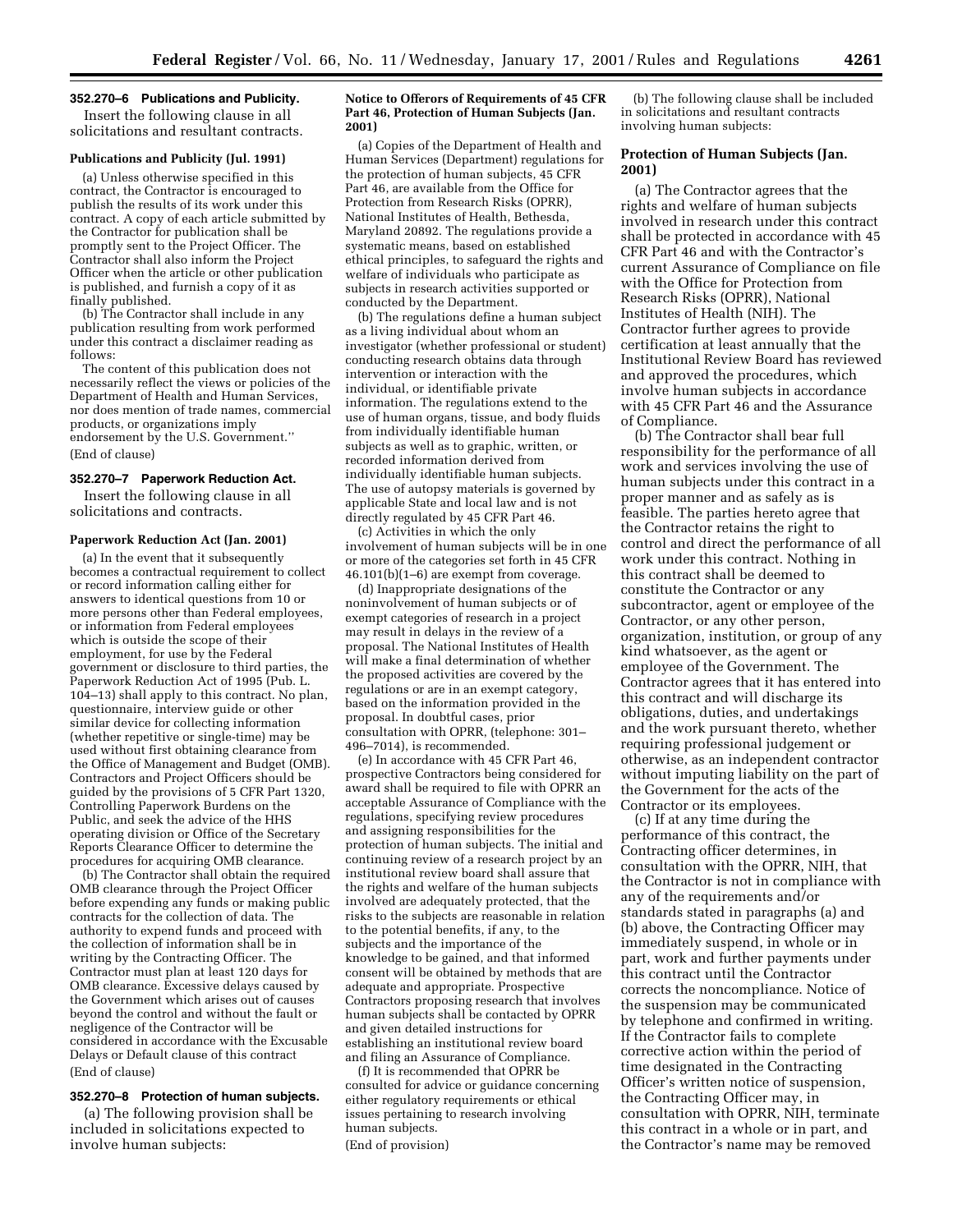form the list of those contractors with approved Health and Human Services Human Subject Assurances. (End of clause)

#### **352.270–9 Care of laboratory animals.**

(a) The following provision shall be included in solicitations expected to involve vertebrate animals:

## **Notice to Offerors of Requirement for Adequate Assurance of Protection of Vertebrate Animal Subjects (Sep. 1985)**

The PHS Policy on Humane Care and Use of Laboratory Animals by Awardee Institutions establishes a number of requirements for research activities involving animals. Before award may be made to an applicant organization, the organization shall file, with the Office for Protection from Research Risks (OPRR), National Institutes of Health (NIH), a written Animal Welfare Assurance which commits the organization to comply with the provisions of the PHS Policy on Humane Care and Use of Laboratory Animals by Awardee Institutions, the Animal Welfare Act, and the Guide for the Care and Use of Laboratory Animals prepared by the Institute of Laboratory Animal Resources. In accordance with the PHS Policy on Humane Care and Use of Laboratory Animals by Awardee Institutions, applicant organizations must establish a committee, qualified through the experience and expertise of its members, to oversee the institution's animal program, facilities and procedures. No award involving the use of animals shall be made unless the Animal Welfare Assurance has been approved by OPRR. Prior to award, the Contracting Officer will notify Contractor(s) selected for projects that involve live vertebrate animals that an Animal Welfare Assurance is required. The Contracting Officer will request that OPRR negotiate an acceptable Animal Welfare Assurance with those Contractor(s). For further information, OPRR may be contacted at NIH, Bethesda, Maryland 20892 (301–496– 7041).

(End of provision)

(b) The following clause shall be included in all solicitations and resultant contracts involving research on vertebrate animals:

#### **Care of Live Vertebrate Animals (Jan.2001)**

(a) Before undertaking performance of any contract involving animal related activities, the Contractor shall register with the Secretary of Agriculture of the United States in accordance with 7 U.S.C. 2136 and 9 CFR sections 2.25 through 2.28. The Contractor shall furnish evidence of the registration to the Contracting Officer.

(b) The Contractor shall acquire vertebrate animals used in research from a dealer licensed by the Secretary of Agriculture under 7 U.S.C. 2133 and 9 CFR Sections 2.1– 2.11, or from a source that is exempt from licensing under those sections.

(c) The Contractor agrees that the care and use of any live vertebrate animals used or intended for use in the performance of this contract will conform with the PHS Policy on Humane Care of Use of Laboratory Animals, the current Animal Welfare Assurance, the Guide for the Care and Use of Laboratory Animals prepared by the Institute of Laboratory Animal Resources and the pertinent laws and regulations of the United States Department of Agriculture (see 7 U.S.C. 2131 *et seq.* and 9 CFR Subchapter A, Parts 1–4). In case of conflict between standards, the more stringent standard shall be used.

(d) If at any time during performance of this contract, the Contracting Officer determines, in consultation with the Office for Protection from Research Risks (OPRR), National Institutes of Health (NIH), that the Contractor is not in compliance with any of the requirements and/or standards stated in paragraphs (a) through (c) above, the Contracting Officer may immediately suspend, in whole or in part, work and further payments under this contract until the Contractor corrects the noncompliance. Notice of the suspension may be communicated by telephone and confirmed in writing. If the Contractor fails to complete corrective action within the period of time designated in the Contracting Officer's written notice of suspension, the Contracting Officer may, in consultation with OPRR, NIH, terminate this contract in whole or in part, and the Contractor's name may be removed from the list of those contractors with approved PHS Animal Welfare Assurances.

**Note:** Note: The Contractor may request registration of its facility and a current listing of licensed dealers from the Regional Office of the Animal and Plant Health Inspection Service (APHIS), USDA, for the region in which its research facility is located. The location of the appropriate APHIS Regional Office, as well as information concerning this program may be obtained by contacting the Animal Care Staff, USDA/APHIS, 4700 River Road, Riverdale, Maryland 20737.

(End of Clause)

#### **PART 353—FORMS**

#### **Subpart 353.3—Illustrations of Forms**

**Authority:** 5 U.S.C. 301; 40 U.S.C. 486(c).

#### **Subpart 353.3—Illustrations of Forms**

## **353.370–674 Form HHS 674, Structured Approach Profit/Fee Objective.**

This form is available from local cost advisory personnel. For copies of the form, contact the Program Support Center at (301) 443–6740.

## **PART 370—SPECIAL PROGRAMS AFFECTING ACQUISITION**

## **Subpart 370.1—Accessibility of Meetings, Conferences, and Seminars to Persons with Disabilities**

Sec. 370.101 Policy. 370.102 Responsibilities.

#### **Subpart 370.2—Indian Preference in Employment, Training, and Subcontracting Opportunities**

- 370.201 Statutory requirements.
- 370.202 Applicability.
- Definitions.
- 370.204 Compliance enforcement.
- 370.205 Tribal preference requirements.

## **Subpart 370.3—Acquisitions Involving Human Subjects**

| 370.302 Types of assurances. |
|------------------------------|
|                              |
|                              |
|                              |

#### **Subpart 370.4—Acquisitions Involving the Use of Laboratory Animals**

370.400 Scope of subpart. 370.401 Policy.<br>370.402 Assurai 370.402 Assurances.<br>370.403 Notice to of Notice to offerors. 370.404 Contract clause.

#### **Subpart 370.5—Acquisitions Under the Buy Indian Act**

370.500 Scope of subpart. 370.501 Policy. 370.502 Definitions. 370.503 Requirements. 370.504 Competition. Responsibility determinations.

**Authority:** 5 U.S.C. 301; 40 U.S.C. 486(c).

## **Subpart 370.1—Accessibility of Meetings, Conferences, and Seminars to Persons with Disabilities**

#### **370.101 Policy.**

(a) It is the policy of HHS that all meetings, conferences, and seminars be accessible to persons with disabilities. For the purpose of this policy, accessibility is defined as both physical access to meeting, conference, and seminar sites, and aids and services to enable individuals with sensory disabilities to fully participate in meetings, conferences, and seminars.

(b) In regard to acquisition, the policy is applicable to all contracts where the statement of work requires the contractor to conduct meetings, conferences, or seminars that are open to the public or involve HHS personnel, but not to ad hoc meetings that may be necessary or incidental to contract performance.

## **370.102 Responsibilities.**

(a) The contracting officer shall include the clause in 352.270–1 in every solicitation and resulting contract when the statement of work requires the contractor to conduct meetings, conferences, or seminars in accordance with 370.101(b).

(b) The project officer shall be responsible for obtaining, reviewing, and approving the contractor's plan, which is to be submitted in response to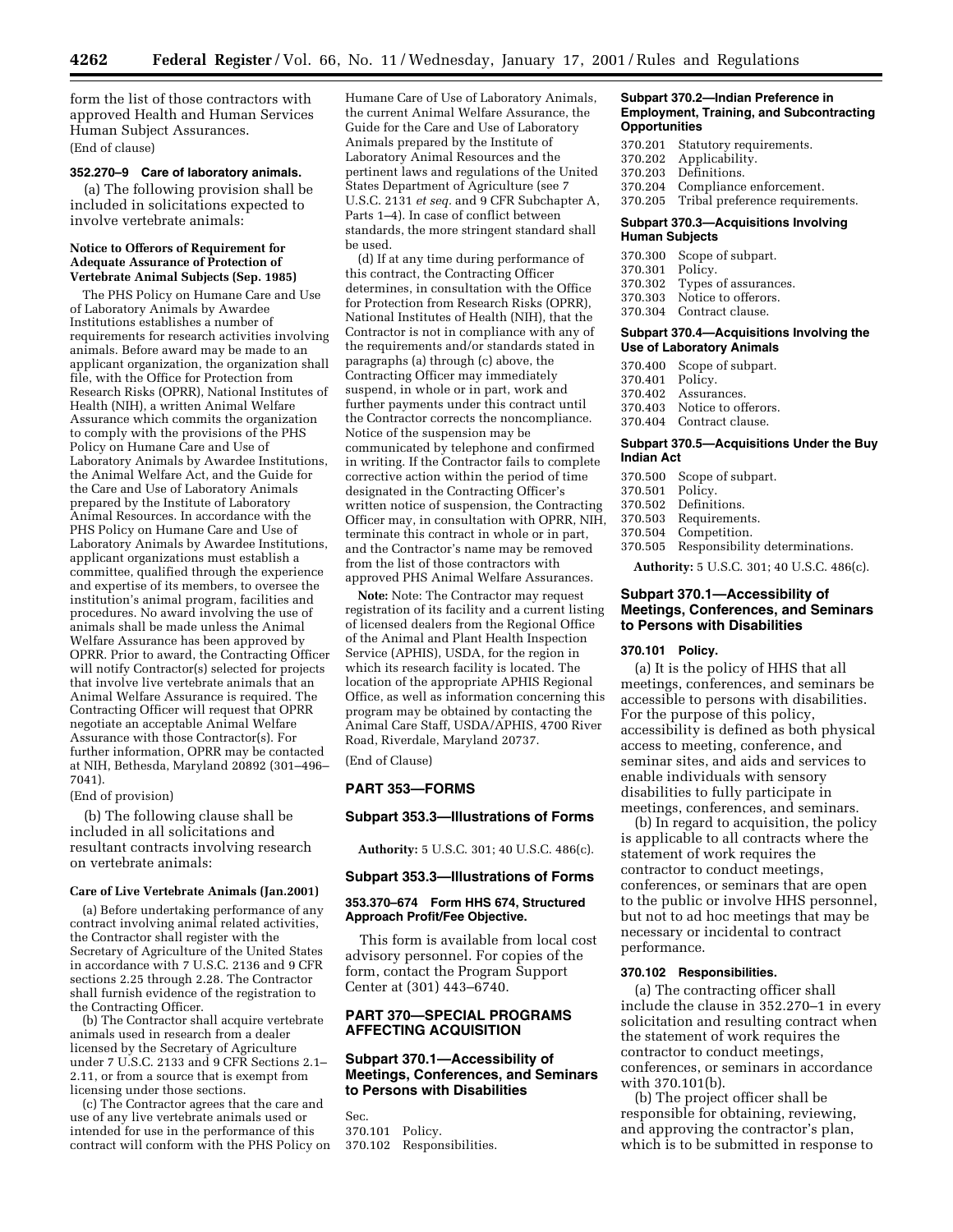paragraph (a) of the contract clause in 352.270–1. A consolidated or master plan for contracts requiring numerous meetings, conferences, or seminars will be acceptable. The project officer, prior to approving the plan, should consult with the Office of Engineering Services serving the region where the meeting, conference, or seminar is to be held, to assure that the contractor's plan meets the accessibility requirements of the contract clause. The Office of Engineering Services should determine the adequacy of the contractor's plan, and notify the project officer, in writing, within ten (10) working days of receiving the request from the project officer.

## **Subpart 370.2—Indian Preference in Employment, Training, and Subcontracting Opportunities**

#### **370.201 Statutory requirements.**

Section 7(b) of the Indian Self-Determination and Education Assistance Act, Public Law 93–638, 88 Stat. 2205, 25 U.S.C. 450e(b), requires:

''Any contract, subcontract, grant, or subgrant pursuant to this Act, the Act of April 16, 1934 (48 Stat. 596), as amended, or any other Act authorizing Federal contracts with or grants to Indian organizations or for the benefit of Indians, shall require that to the greatest extent feasible:

(1) Preferences and opportunities for training and employment in connection with the administration of such contracts or grants shall be given to Indians; and

(b) Preference in the award of subcontracts and subgrants in connection with the administration of such contracts or grants shall be given to Indian organizations and to Indian-owned economic enterprises as defined in section 3 of the Indian Financing Act of 1974 (88 Stat. 77).''

#### **370.202 Applicability.**

The Indian Preference clause set forth in 352.270–2 and the Indian Preference Program clause set forth in 352.270–3 have been developed to implement section 7 (b) of Public Law 93–638 for all activities of the Department. The clauses shall be used by any affected departmental contracting activity as follows, except solicitations issued and contracts awarded pursuant to Title I of Public Law 93–638 (25 U.S.C. 450 et seq.) are exempted:

(a) The Indian Preference clause (352.270–2) shall be included in each solicitation and resultant contract, regardless of dollar amount:

(1) When the contract is to be awarded pursuant to an act specifically authorizing contracts with Indian organizations; or

(2) Where the work to be performed under the contract is specifically for the benefit of Indians and is in addition to

any incidental benefits which might otherwise accrue to the general public.

(b) The Indian Preference Program clause (352.270–3) shall be included in each solicitation and resultant contract when:

(1) The dollar amount of the acquisition is expected to equal or exceed \$50,000 for nonconstruction work or \$100,000 for construction work;

(2) The Indian Preference clause is to be included in the solicitation and resultant contract; and

(3) The determination is made, prior to solicitation, that the work to be performed under the resultant contract will take place in whole or in substantial part on or near an Indian reservation(s). In addition, the Indian Preference Program clause may be included in any solicitation and resultant contract below the \$50,000 or \$100,000 level for nonconstruction or construction contracts, respectively, but which meet the requirements of paragraphs (b)(2) and (3) of this section 370.202, and, in the opinion of the contracting activity, offer substantial opportunities for Indian employment, training, and subcontracting.

#### **370.203 Definitions.**

For purposes of this subpart 370.2, the following definitions shall apply:

(a) *Indian* means a person who is a member of an Indian Tribe. If the contractor has reason to doubt that a person seeking employment preference is an Indian, the contractor shall grant the preference but shall require the individual to provide evidence within thirty (30) days from the Tribe concerned that the person is a member of the Tribe.

(b) *Indian Tribe* means an Indian Tribe, pueblo, band, nation, or other organized group or community, including any Alaska Native Village or regional or village corporation as defined in or established pursuant to the Alaska Native Claims Settlement Act (85 Stat. 688, 43 U.S.C. 1601) which is recognized as eligible for the special programs and services provided by the United States to Indians because of their status as Indians.

(c) *Indian organization* means the governing body of any Indian Tribe or entity established or recognized by such governing body in accordance with the Indian Financing Act of 1974 (88 Stat. 77, 25 U.S.C. 1451).

(d) *Indian-owned economic enterprise* means any Indian-owned commercial, industrial, or business activity established or organized for the purpose of profit, provided that such Indian ownership shall constitute not less than 51 percent of the enterprise, and the

ownership shall encompass active operation and control of the enterprise.

(e) *Indian reservation* includes Indian reservations, public domain Indian allotments, former Indian reservations in Oklahoma, and land held by incorporated Native groups, regional corporations, and village corporations under the provisions of the Alaska Native Claims Settlement Act (85 Stat. 688, 43 U.S.C. 1601 *et seq.*)

(f) *On or near an Indian Reservation* means on a reservation or reservations or within that area surrounding an Indian reservation(s) where a person seeking employment could reasonably be expected to commute to and from in the course of a work day.

## **370.204 Compliance enforcement.**

(a) The concerned contracting activity shall be responsible for conducting periodic reviews to insure contractor compliance with the requirements of the clauses set forth in 352.270–2 and 352.270–3. These reviews may be conducted with the assistance of the Indian Tribe(s) concerned.

(b) Complaints of noncomplaince with the requirements of the clauses set forth in 352.270–2 and 352.270–3 which are filed in writing with the contracting activity shall be promptly investigated and resolved by the contracting officer.

#### **370.205 Tribal preference requirements.**

(a) Where the work under a contract is to be performed on an Indian reservation, the contracting activity may supplement the clause set forth in 352.270–3 by adding specific Indian preference requirements of the Tribe on whose reservation the work is to be performed. The supplemental requirements shall be jointly developed for the contract by the contracting activity and the Tribe. Supplemental preference requirements must represent a further implementation of the requirements of section 7(b) of Public Law 93–638 and must be approved by the affected program director and approved for legal sufficiency by the Business and Administrative Law Division, OGC, or a regional attorney before being added to a solicitation and resultant contract. Any supplemental preference requirements to be added to the clause in 352.270–3 shall be included in the solicitation and clearly identified in order to insure uniform understanding of the additional requirements by all prospective bidders or offerors.

(b) Nothing in this part shall be interpreted to preclude Tribes from independently developing and enforcing their own tribal preference requirements. Such independently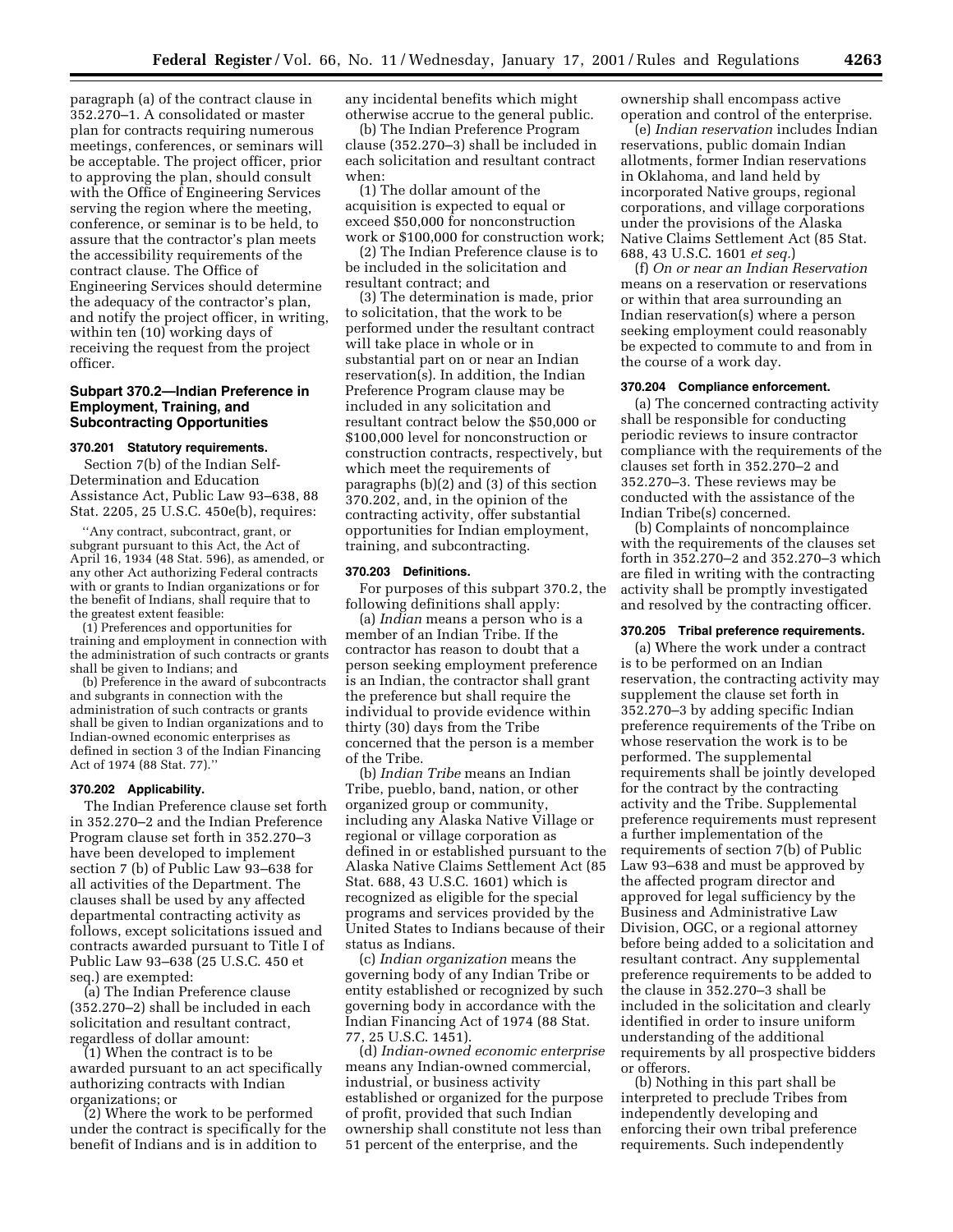developed tribal preference requirements shall not, except as provided in paragraph (a) of this section, become a requirement in contracts covered under this subpart 370.2, and must not conflict with any Federal statutory or regulatory requirement concerning the award and administration of contracts.

## **Subpart 370.3—Acquisitions Involving Human Subjects**

## **370.300 Scope of subpart.**

This subpart applies to all research and development activities involving human subjects conducted under contract (see 45 CFR 46.102(d) and (f)).

## **370.301 Policy.**

It is the policy of the Department of Health and Human Services (DHHS) that no contract involving human subjects shall be awarded until acceptable assurance has been given that the activity will be subject to initial and continuing review by an appropriate Institutional Review Board (IRB) as described in DHHS regulations at 45 CFR 46.103. An applicable Multiple Project Assurance (MPA) or Single Project Assurance (SPA), approved by the Office for Protection from Research Risks (OPRR), National Institutes of Health (NIH), shall be required of each contractor, subcontractor, or cooperating institution having responsibility for human subjects involved in performance of the contract. The OPRR, NIH, is responsible for negotiating assurances covering all DHHS-supported or DHHS-conducted activities involving human subjects. Contracting officers shall be guided by OPRR regarding nonaward or termination of a contract due to inadequate assurance or breach of assurance for protection of human subjects.

## **370.302 Types of assurances.**

Assurances may be one of two types: (a) *Multiple Project Assurance (MPA).* An MPA describes the oversight procedures applicable to all DHHSsupported human subjects activities within an institution having a significant number of concurrent projects. An MPA listed in OPRR's current ''List of Institutions Which Have an Approved MPA'' will be considered acceptable for purposes of this policy.

(b) *Single Project Assurance (SPA).* An SPA describes the oversight procedures applicable to a single DHHSsupported human subjects activity. SPAs may be approved in modified form to meet unusual requirements. SPAs are not solicited from institutions

with OPRR approved MPAs. Copies of proposals selected for negotiation and requiring one or more SPAs shall be forwarded to the Human Subjects Assurance Branch, OPRR, NIH MSC 7507, 6100 Executive Blvd., Room 3B01, Rockville, Maryland 20892, as early as possible so that timely action may be taken to secure the SPA(s).

## **370.303 Notice to offerors.**

(a) Solicitations shall contain the notice to offerors in 352.270–8(a) whenever contract performance is expected to involve human subjects.

(b) IRB approval of proposals submitted by institutions having an OPRR-approved MPA should be certified in the manner required by instructions for completion of the contract proposal; or by completion of a DHHS Form 310, Protection of Human Subjects Assurance Identification/ Certification/Declaration; or by letter indicating the institution's OPRRassigned MPA number, the date of IRB review and approval, and the type of review (convened or expedited). The date of IRB approval must not be more than 12 months prior to the deadline for proposal submission.

(c) SPAs for contractors, subcontractors, or cooperating institutions generally will not be requested prior to determination that a contract proposal has been selected for negotiation. When an SPA is submitted, it provides certification for the initial contract period. No additional documentation is required. If the contract provides for additional years to complete the project, the noncompetitive renewal proposal shall be certified in the manner described in the preceding paragraph.

#### **370.304 Contract clause.**

The clause set forth in 352.270–8(b) shall be inserted in all solicitations and resultant contracts involving human subjects.

## **Subpart 370.4—Acquisitions Involving the Use of Laboratory Animals**

#### **370.400 Scope of subpart.**

This subpart applies to all research, research training and biological testing activities involving live vertebrate animals conducted under contract (see Public Health Service Policy on Humane Care and Use of Laboratory Animals (PHS Policy), Rev. 1986, Repr. 1996).

#### **370.401 Policy.**

(a) It is the policy of the Department of Health and Human Services (DHHS) and the Public Health Service agencies that no contract involving live

vertebrate animals shall be awarded until acceptable assurance has been given that the activity will be subject to initial and continuing review by an appropriate Institutional Animal Care and Use Committee (IACUC) as described in the PHS Policy at IV. B. 6. and 7. An applicable Full Animal Welfare Assurance or Interinstitutional Agreement/Assurance, approved by the Office for Protection from Research Risks (OPRR), National Institutes of Health (NIH), shall be required of each contractor, subcontractor, or cooperating institution having responsibility for animal care and use involved in performance of the contract (see PHS Policy II., IV. A., and V. B.).

(b) The OPRR, NIH, is responsible for negotiating assurances covering all DHHS/PHS-supported or DHHS/PHSconducted activities involving the care and use of live vertebrate animals. Contracting officers shall be guided by OPRR regarding adequate animal care, and use, approval, disapproval, restriction, or withdrawal of approval of assurances (see PHS Policy V. A.).

#### **370.402 Assurances.**

(a) Assurances may be one of two types:

(1) *Full Animal Welfare Assurance (AWA).* An AWA describes the institution's complete program for the care and use of animals, including but not limited to the facilities, occupational health, training, veterinary care, IACUC procedures and lines of authority and responsibility. An AWA listed in OPRR's list of institutions which have an approved full AWA will be considered acceptable for purposes of this policy.

(2) *Interinstitutional Agreement/ Assurance (IAA).* An IAA describes the arrangements between an offeror and usually a subcontractor where animal activities will occur. An IAA is limited to the specific award or single project.

(b) Copies of proposals selected for negotiation and requiring an assurance shall be forwarded to the Assurance Branch, Division of Animal Welfare, OPRR, NIH MSC 7507, 6100 Executive Blvd., Room 3B01, Rockville, Maryland 20892, as early as possible in order that timely action may be taken to secure the necessary assurances.

(c) A contractor providing animal care services at an assured entity, such as a Government-owned, contractor-operated (GOCO) site, does not need a separate assurance because the GOCO site normally covers the contractor services in the GOCO site assurance.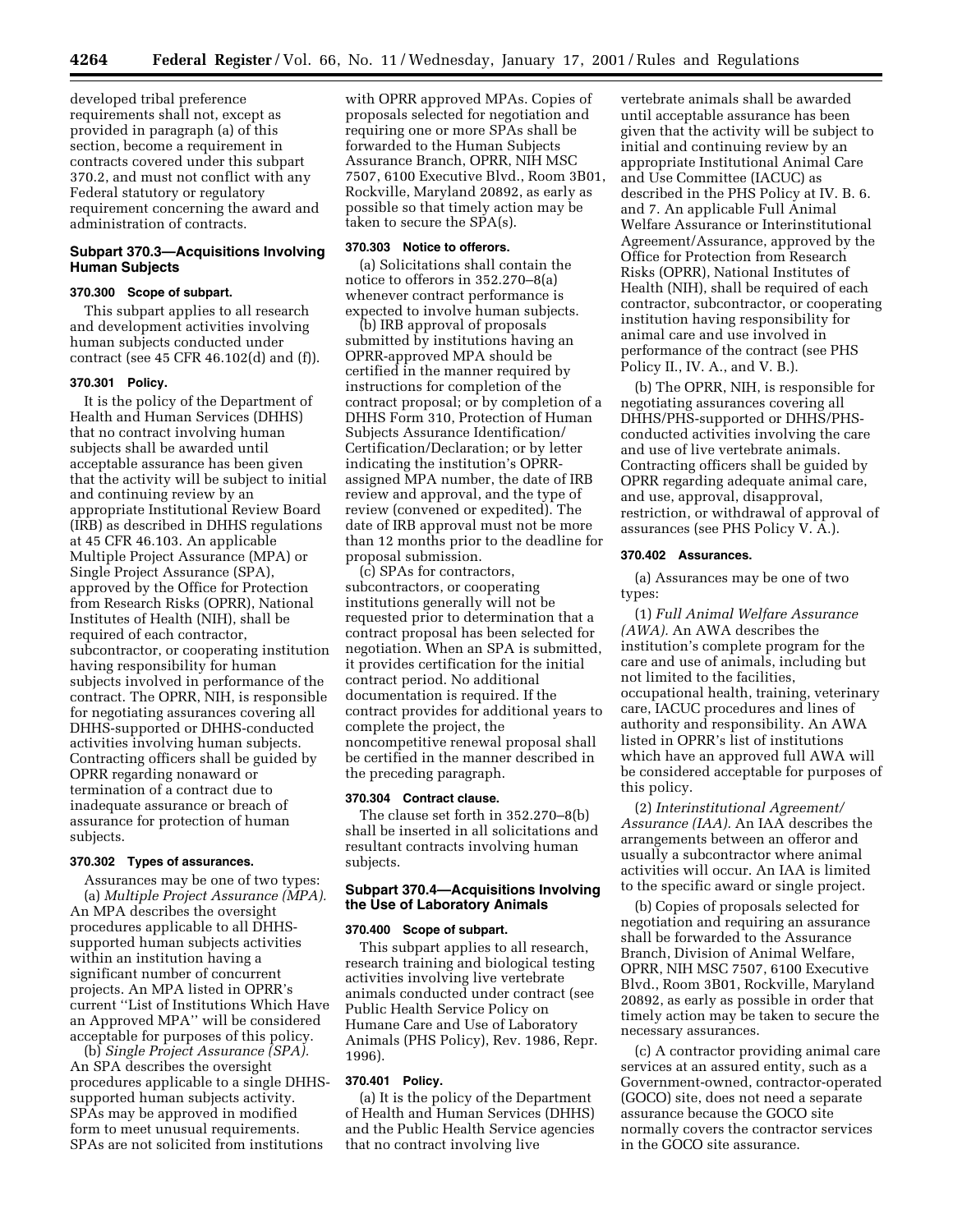#### **370.403 Notice to offerors.**

Solicitations shall contain the notice to offerors in 352.270–9(a) whenever contract performance is expected to involve the use of live vertebrate animals.

(a) For offerors having a full AWA on file with OPRR, IACUC approval of the use of animals shall be submitted in the manner required by instructions for completion of the contract proposal, but prior to the technical review of the proposal. The date of IACUC review and approval must not be more than 36 months prior to the deadline for proposal submission.]

(b) Non-assured offerors are not required to submit assurances or IACUC approval with proposals. OPRR will contact contractors, subcontractors and cooperating institutions to negotiate necessary assurances and verify IACUC approvals when requested by appropriate DHHS/PHS staff.

## **370.404 Contract clause.**

The clause set forth in 352.270–9(b) shall be included in all solicitations and resultant contracts involving the care and use of live vertebrate animals.

## **Subpart 370.5—Acquisitions Under the Buy Indian Act**

## **370.500 Scope of subpart.**

This subpart sets forth the policy on preferential acquisition from Indians under the negotiation authority of the Buy Indian Act. Applicability of this subpart is limited to acquisitions made by or on behalf of the Indian Health Service of the Public Health Service.

#### **370.501 Policy.**

(a) The Indian Health Service will utilize the negotiation authority of the Buy Indian Act to give preference to Indians whenever the use of that authority is authorized and is practicable. The Buy Indian Act, 25 U.S.C. 47, prescribes the application of the advertising requirements of section 3709 of the Revised Statutes to the acquisition of Indian supplies. As set out in 25 U.S.C. 47, the Buy Indian Act provides as follows:

So far as may be practicable Indian labor shall be employed, and purchases of the products (including, but not limited to printing, notwithstanding any other law) of Indian industry may be made in open market in the discretion of the Secretary of the Interior.

(b) The functions, responsibilities, authorities, and duties of the Secretary of the Interior for maintenance and operation of hospital and health facilities for Indians and for the conservation of the health of Indians are

transferred to the Surgeon General of the United States under the supervision of the Secretary of Health and Human Services, 42 U.S.C. 2001 (a). Accordingly, the Secretary of Health and Human Services is authorized to use the Buy Indian Act in the acquisition of products of Indian industry in connection with the maintenance and operation of hospital and health facilities for Indians and for the conservation of the health of Indians. This authority has been delegated exclusively to the Indian Health Service and is not available for use by any other HHS component (unless that component is making an acquisition on behalf of the Indian Health Service).

(c) Use of the Buy Indian Act negotiation authority has been emphasized in subsequent legislation, particularly Public Law 94–437 and Public Law 96–537.

## **370.502 Definitions.**

*Buy Indian contract* means any contract involving activities covered by the Buy Indian Act that is negotiated under the provisions of 41 U.S.C. 252(c) and 25 U.S.C. 47 between an Indian firm and a contracting officer representing the Indian Health Service.

*Indian* means a member of any tribe, pueblo, band, group, village or community that is recognized by the Secretary of the Interior as being Indian or any individual or group of individuals that is recognized by the Secretary of the Interior or the Secretary of Health and Human Services. The Secretary of Health and Human Services in making determinations may take into account the determination of the tribe with which affiliation is claimed.

*Indian firm* means a sole enterprise, partnership, corporation, or other type of business organization owned, controlled, and operated by one or more Indians (including, for the purpose of sections 301 and 302 of Public Law 94– 437, former or currently federally recognized Indian tribes in the State of New York) or by an Indian firm; or a nonprofit firm organized for the benefit of Indians and controlled by Indians (see 370.503(a)).

*Product of Indian industry* means anything produced by Indians through physical labor or by intellectual effort involving the use and application of skills by them.

## **370.503 Requirements.**

(a) *Indian ownership.* The degree of Indian ownership of an Indian firm shall be at least 51 percent during the period covered by a Buy Indian contract.

(b) *Joint ventures.* An Indian firm may enter into a joint venture with other entities for specific projects as long as the Indian firm is the managing partner. However, the joint venture must be approved by the contracting officer prior to the award of a contract under the Buy Indian Act.

(c) *Bonds.* In the case of contracts for the construction, alteration, or repair of public buildings or public works, performance and payment bonds are required by the Miller Act (40 U.S.C. 270a–270f) and FAR part 28. In the case of contracts with Indian tribes or public nonprofit organizations serving as governmental instrumentalities of an Indian tribe, bonds are not required. However, bonds are required when dealing with private business entities which are owned by an Indian tribe or members of an Indian tribe. Bonds may be required of private business entities which are joint ventures with, or subcontractors of, an Indian tribe or a public nonprofit organization serving as a governmental instrumentality of an Indian tribe. A bid guarantee or bid bond is required only when a performance or payment bond is required.

(d) *Indian preference in employment, training and subcontracting.* Contracts awarded under the Buy Indian Act are subject to the requirements of section 7(b) of the Indian Self-Determination and Education Assistance Act 25 U.S.C. 450e, which requires that preference be given to Indians in employment, training, and subcontracting. The Indian Preference clause set forth in 352.270– 2 shall be included in all Buy Indian solicitations and resultant contracts. The Indian Preference Program clause set forth in 352.270–3 shall be used as specified in 370.202(b). All requirements set forth in subpart 370.2 which are applicable to the instant Buy Indian acquisition shall be followed by the contracting officer, e.g., sections 370.204 and 370.205.

(e) *Subcontracting.* Not more than 50 percent of the work to be performed under a prime contract awarded pursuant to the Buy Indian Act shall be subcontracted to other than Indian firms. For this purpose, work to be performed does not include the provision of materials, supplies, or equipment.

(f) *Wage rates.* A determination of the minimum wage rates by the Secretary of Labor as required by the Davis-Bacon Act (40 U.S.C. 276a) shall be included in all contracts awarded under the Buy Indian Act for over \$2,000 for construction, alteration, or repair, including painting and decorating, of public buildings and public works,